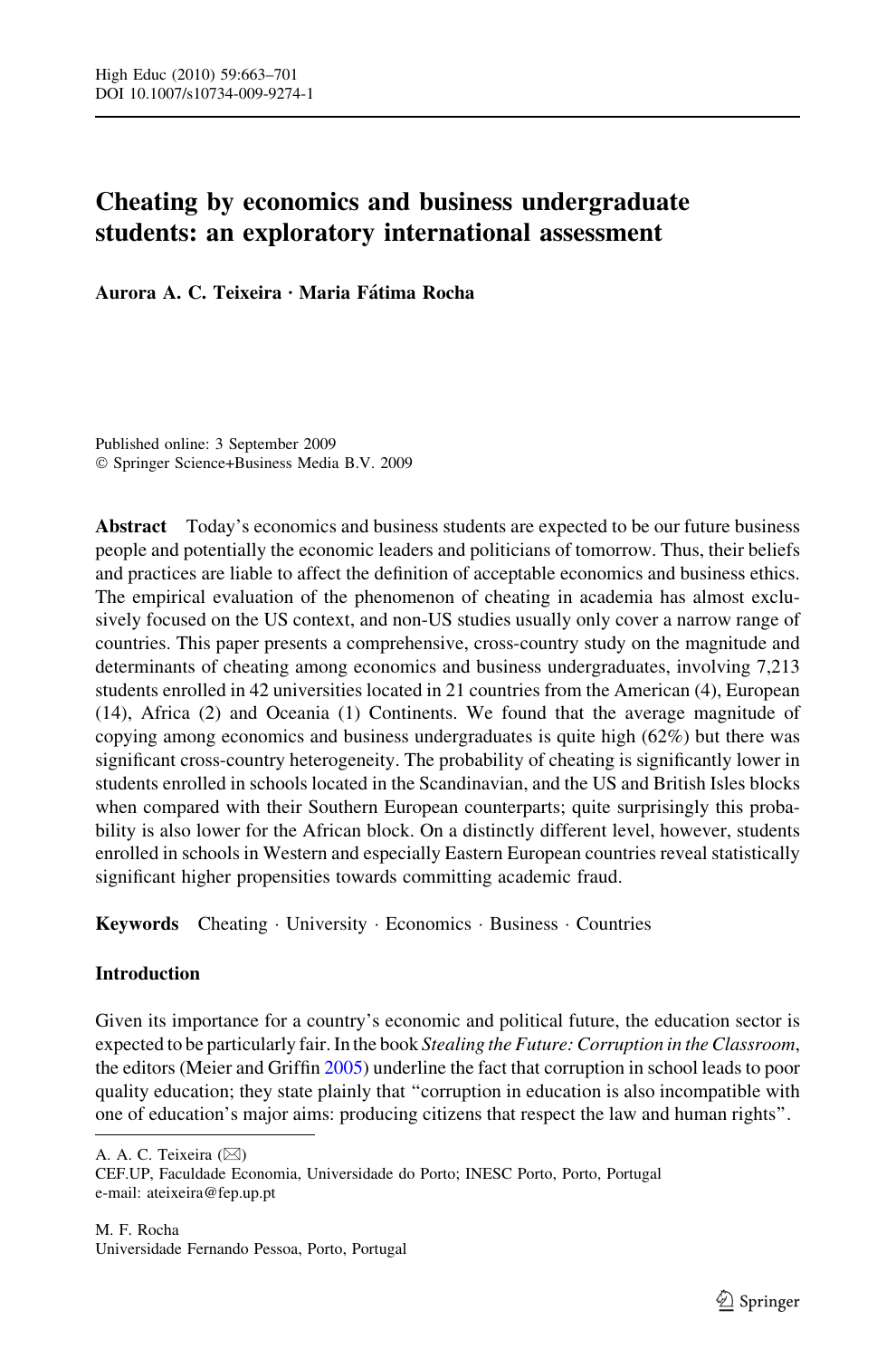Although the aims mentioned above are widely accepted and valued, in an article published by *The New York Times* (May 18, [2006\)](#page-36-0), Glater described the alarming magnitude of cheating among university students and the growing concern on the part of University Deans and society in general, about the escalating pervasiveness of the phenomenon within academia and its potential (detrimental) impact on business and 'real world' ethics.

The critical issue here is that today's economics and business students are likely to be the business people of tomorrow and, as such, their beliefs and practices are liable to affect the definition of acceptable business ethics. Moreover, students' perceptions of what comprises ethical behaviour, whether accurate or not, will influence the actions they take once they enter the business world (Lawson [2004\)](#page-37-0).

Students, in general, and those in Economics and Business-related areas, in particular, have grown up in a society where distinctions between right and wrong have become blurred and where unethical behaviour by high-profile leaders is somewhat expected (Kidwell [2001\)](#page-37-0). Talking of the rampant trend in cheating and plagiarism at a highly regarded Thai school, a professor sadly asserted ''… the students who attend this school are likely to be the movers and shakers of the future in Thailand, the people who will be in positions of power. With the idea of impunity being re-enforced to them at such a young age, can we have any hope that corruption can be eliminated, or even reduced? These future leaders of the country are getting the message that it is ok to cheat.'' (Stickman [2004](#page-38-0)).

Studies involving students' beliefs regarding ethical behaviour in the business world tend to be daunting. Students have been found to make consistently less ethical choices than practitioners and to possess lower ethical standards than businessmen (Hollon and Ulrich [1979;](#page-37-0) Stevens [1984;](#page-38-0) Arlow and Ulrich [1985;](#page-36-0) DeConick and Good [1989](#page-36-0); Glenn and Van Loo [1993;](#page-36-0) Cole and Smith [1996;](#page-36-0) Lord and Melvin [1997](#page-37-0)). Wood et al. ([1988](#page-38-0)) concluded that students were significantly more willing to engage in unethical behaviour than their professional counterparts. Magner ([1989\)](#page-37-0), reporting the results of a survey of business students at a conference on business ethics, noted that 97% of students agreed that ''good ethics is good business'' while 71% believed that being ethical in business could hurt them in some instances. Similarly, Glenn ([1988,](#page-36-0) p. 174) reported that a majority (54%) of the student respondents agreed with the statement that ''a person in business is forced to do things that can conflict with her personal values''.

Academic cheating can be (McCabe et al. [2006\)](#page-37-0) as simple as cheating in test/exams, which includes overt copying from another student, the use of prohibited crib notes, helping someone else to cheat in a test, and learning in advance what the test was about from someone who took it previously, as well as cheating associated to written work, namely plagiarism. More generally, as stated by Sheard et al. ([2003,](#page-38-0) p. 92) "...cheating is described in terms of a series of practices, which cover a range of areas that can be defined as illegal, unethical, immoral or against the regulations of the course or institution.'' The definition of a practice as cheating is, in some cases, context/institution/course dependent, as confirmed in Hrabak et al.'s ([2004\)](#page-37-0) study on academic misconduct among medical students. In this study academic cheating includes, besides copying in exams/test, other (less studied) illicit/fraudulent acts such as altering a class attendance list, asking a colleague to sign on their behalf or for someone else.<sup>1</sup> On some occasions, academic cheating

<sup>&</sup>lt;sup>1</sup> Other practices mentioned in Hrabak et al.'s [\(2004](#page-37-0)) study include: submitting another student's work as one's own; falsifying a teacher's signature in enrolment records; copying answers during an examination; using a crib sheet during an examination; using a mobile phone to exchange answers during an examination; finding out about test questions in advance; using private connections to arrange passing an examination; arranging with administrative personnel to be assigned to a lenient examiner; and paying an examiner to pass an examination.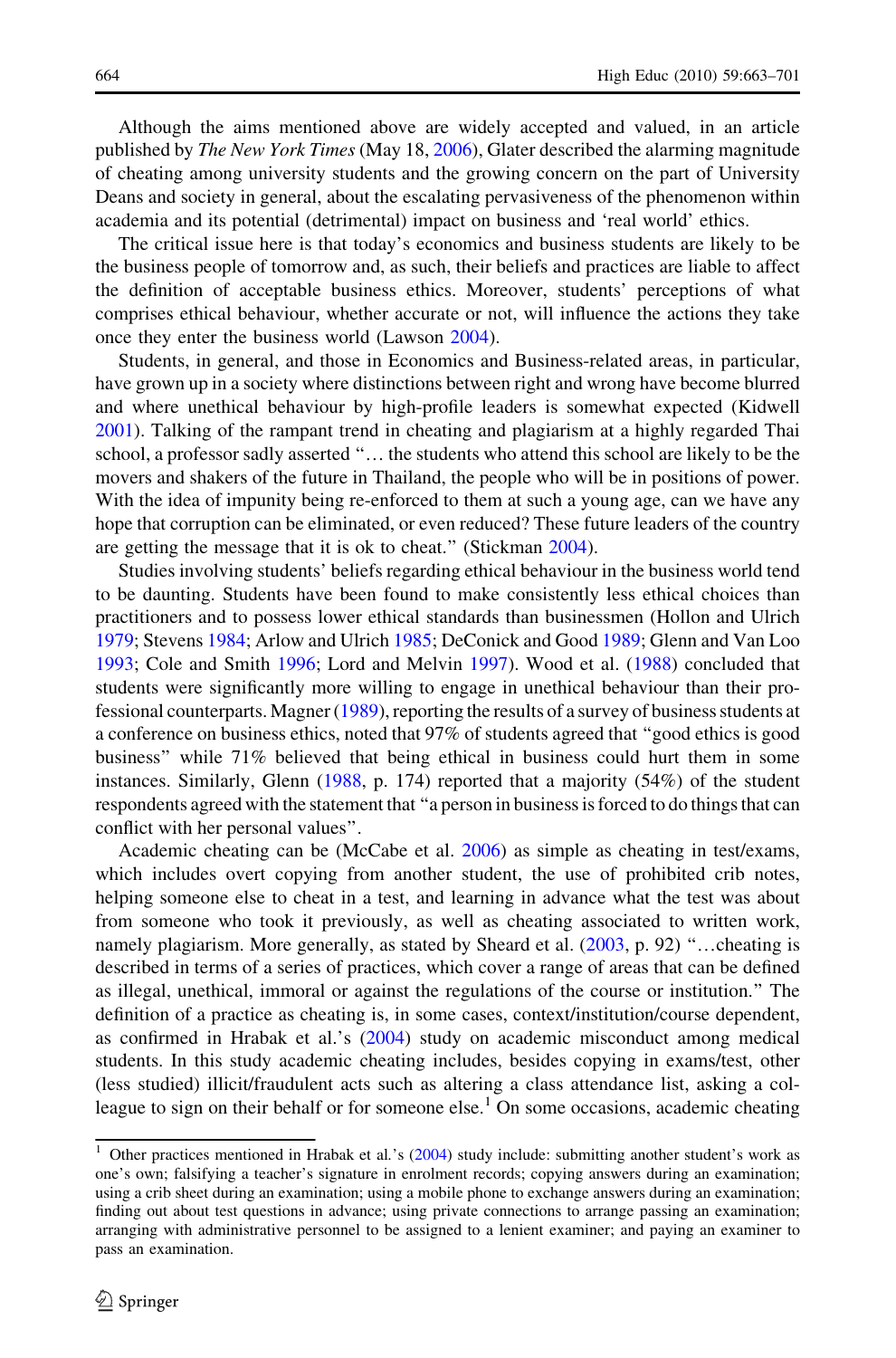may involve very deliberate unethical behaviours (e.g., copying in exams) and conducts in contexts where the distinction between ethical and unethical has weakened or disappeared—according to McCuen [\(2008](#page-37-0), p. 152), ''most acts of plagiarism are likely acts of ignorance rather than intended acts of deception or fraud".<sup>2</sup>

Smyth et al. ([2009\)](#page-38-0) (13 paired unethical situations) and Bisping et al. [\(2008](#page-36-0)) (31 types of misconduct) put forward rather overarching definitions of (academic) cheating. However, notwithstanding the diversity of cheating behaviours and practices within academia, regardless of the context/institution/course, copying or cheating in exams is universally accepted as illicit conduct and is, therefore, the most widely-used notion of academic cheating, as well as potentially being the most appropriate when dealing with crosscountry/cross-institutional analysis.<sup>3</sup>

Empirical assessments of the cheating phenomenon among university students have almost exclusively focused on the US context, covering usually only a few universities. Furthermore, non-US studies on the issue usually involve a rather narrow range of countries. Thus, a comparative worldwide study on the phenomenon of cheating could provide important insights into cross-country differences among university students' propensity towards illegal behaviour within academia.

Involving a broad set (7,213) of undergraduate business students enrolled in Universities located in 21 countries worldwide (Argentina, Austria, Brazil, Colombia, Denmark, France, Germany, Ireland, Italy, Mozambique, New Zealand, Nigeria, Poland, Portugal, Romania, Slovenia, Spain, Sweden, Turkey, the United Kingdom, and the United States of America), this paper analyzes the magnitude and determinants of student cheating, more specifically the determinants of copying in exams by undergraduates. The countries included in the analysis cover the entire ranking of the Corruption Perception Index 2005 (TI [2006\)](#page-38-0), from the country positioned in second place (New Zealand) to one of the worst ranking ones (Nigeria, 152nd in 158).

The paper is organised as follows. The next section surveys existing studies on the magnitude and determinants of cheating among university students, putting forward the study's main hypotheses. In section ''Methodological issues and exploratory description of the data'', the methodology applied in data collecting is described and the subsequent section (section "Evaluating the cross-country determinants of cheating propensity"), presents the econometric specification used to evaluate the phenomenon and the results. The final section concludes by discussing the main results of the study, namely the 'geopolitics' of undergraduate cheating.

#### On the magnitude and determinants of academic cheating

Research on academic cheating dates back to the turn of the century, with the earliest studies conducted within the fields of education and educational psychology (Hartshorne and May [1928](#page-37-0); Campbell [1931](#page-36-0)). Since then, this body of research has been intersected with research on societal deviance, with advanced understandings in both areas as a result of this association. Research on university cheating has not, however, enjoyed as symbiotic a relationship with research on business ethics (Crown and Spiller [1998\)](#page-36-0). Although university cheating does not represent unethical organizational behaviour per se, literature

 $2$  The authors acknowledge one of the referees for such an insightful point.

<sup>&</sup>lt;sup>3</sup> Unless explicitly mentioned, from this point on, by academic cheating/dishonesty/misconduct/fraud, we mean 'copying in exams'.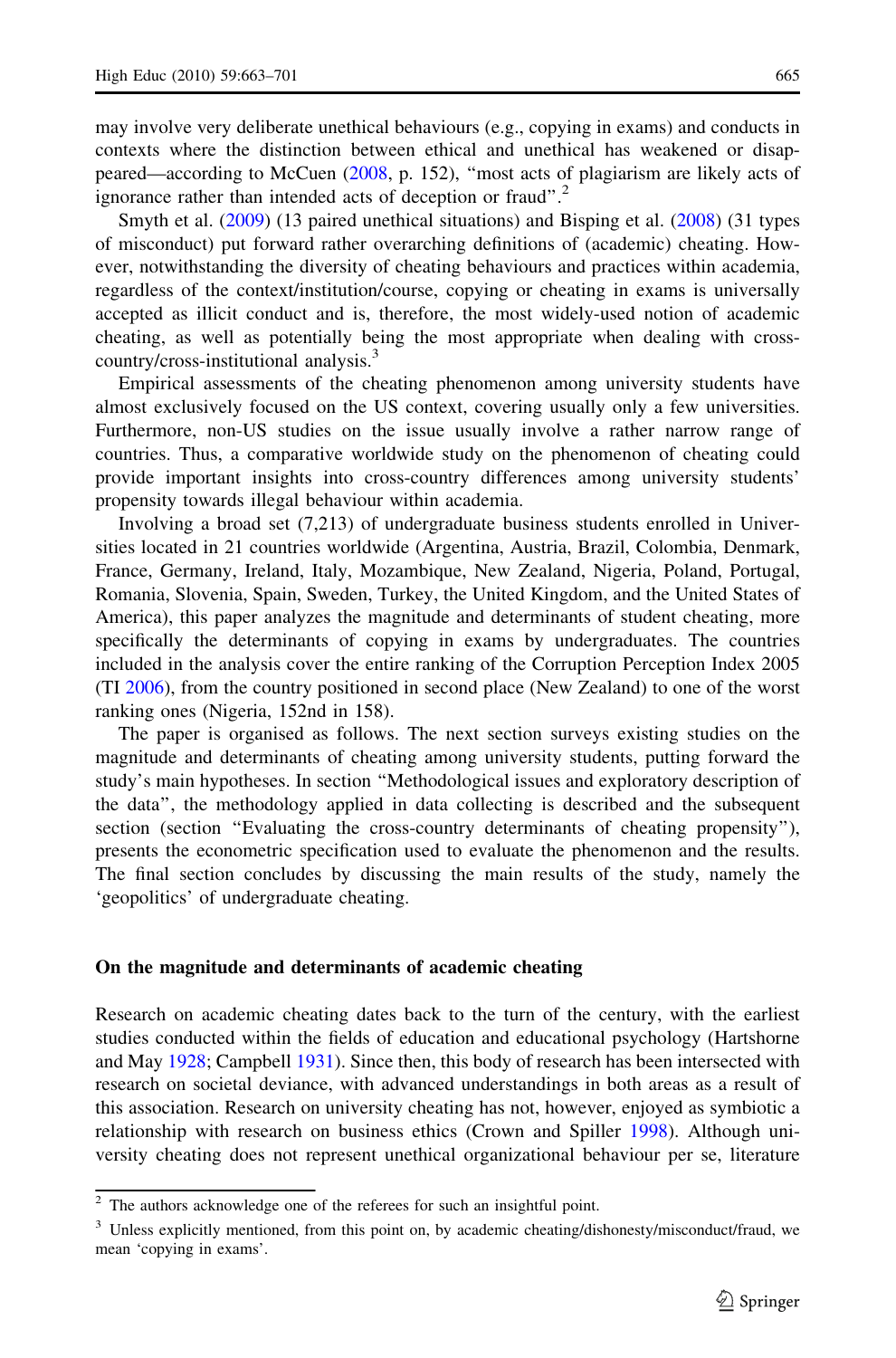focusing on the decision to engage in this behaviour may still contribute to broadening our knowledge in the domain of business ethics.

According to some studies (Sims [1993;](#page-38-0) Smyth et al. [2009\)](#page-38-0), students who cheat in college are likely to become professionals who will engage in similar unethical behaviours in the workplace in the future. Earlier, Newstrom and Ruch [\(1976](#page-38-0), p. 21) admitted that ''it is conceivable that a student who has successfully cheated on an examination will be more likely to cheat on an expense account when he enters the world of business.'' These authors proceeded to question whether a student who falsified a term project or committed some type of illegal behaviour at school would also later on be capable of falsifying records of campaign contributions by his/her company.

Students generally hold the belief that people in the business world act in an unethical manner (Lawson [2004](#page-37-0)). Yet, at the same time, a substantial proportion of the students admit to having engaged in academic dishonesty. Previous researchers have noted the apparent conflict between these two phenomena: ''[o]n the one hand, collegians strongly disapprove of what they perceive as the businessman's lack of integrity. On the other hand, many college students occasionally cheat on examinations. One wonders how collegians explain this apparent inconsistency. Are their temptations more severe than the businessman's? Do they regard it as less reprehensible to be unethical in academic matters than in economic? If so, why?" (Baumhart [1961,](#page-36-0) p. 19).

Outside the business area, Hrabak et al. ([2004\)](#page-37-0) mention that cheating in medical school may constitute a predictor of fraudulence in future medical practice. Focusing on economics students enrolled in schools located in Russia, the Netherlands, Israel and the United States, Magnus et al. [\(2002\)](#page-37-0) show a solid correspondence between students' perceptions of cheating and social corruption. Although, as Smyth et al. ([2009](#page-38-0), p. 238) correctly assert, the link between academic cheating and cheating or illegal behaviour in the real business world is far from being unambiguously proven (''surrogates are not real and can only approximate what may occur''), Nonis and Swift [\(2001](#page-38-0)) found that business students who engaged in fraudulent behaviour in class were more likely to engage in fraudulent behaviour in the workplace. More recently, Crittenden et al. ([2009,](#page-36-0) p. 343) contend that ''corruption breed[s] corruption'', demonstrating that individuals studying in countries that are extremely corrupt or corrupt are more likely to cheat at school than their counterparts from less corrupt countries.

Particularly troubling is that some educators believe that students may no longer view cheating as morally wrong (Pavela and McCabe [1993\)](#page-38-0). As early as 1987, Stevens and Stevens reported a heightened concern with regard to cheating in higher education. After the American Council on Higher Education reported in 1990 that cheating at colleges was on the rise, studies began to explore the issue of cheating (Bunn et al. [1992](#page-36-0); Kerkvliet [1994](#page-37-0)). Consistent with the work of Bunn et al. [\(1992](#page-36-0)) and Kerkvliet [\(1994](#page-37-0)) the assumption is made that cheating behaviour is related to the perceived costs and benefits of cheating. Quite possibly the decision to cheat can also vary according to certain demographic characteristics, a group of individual characteristics, as well as the educational environment.

More recent studies on cheating (e.g., Bunn et al. [1992;](#page-36-0) Kerkvliet and Sigmun [1999](#page-37-0)) are based on econometric specifications consistent with the assumption of a relation between fraudulent behaviour and the notion of costs and benefits resulting from it. Thus these studies are adaptations of Becker's  $(1968)$  $(1968)$  crime model to academic dishonesty.<sup>4</sup> Most of studies that examine the importance of cheating in academia in quantitative terms

<sup>4</sup> Rocha and Teixeira [\(2005a\)](#page-38-0) account for the distinct forms of theorising illegal behaviours and adapt Becker's crime model ([1968\)](#page-36-0) to cheating.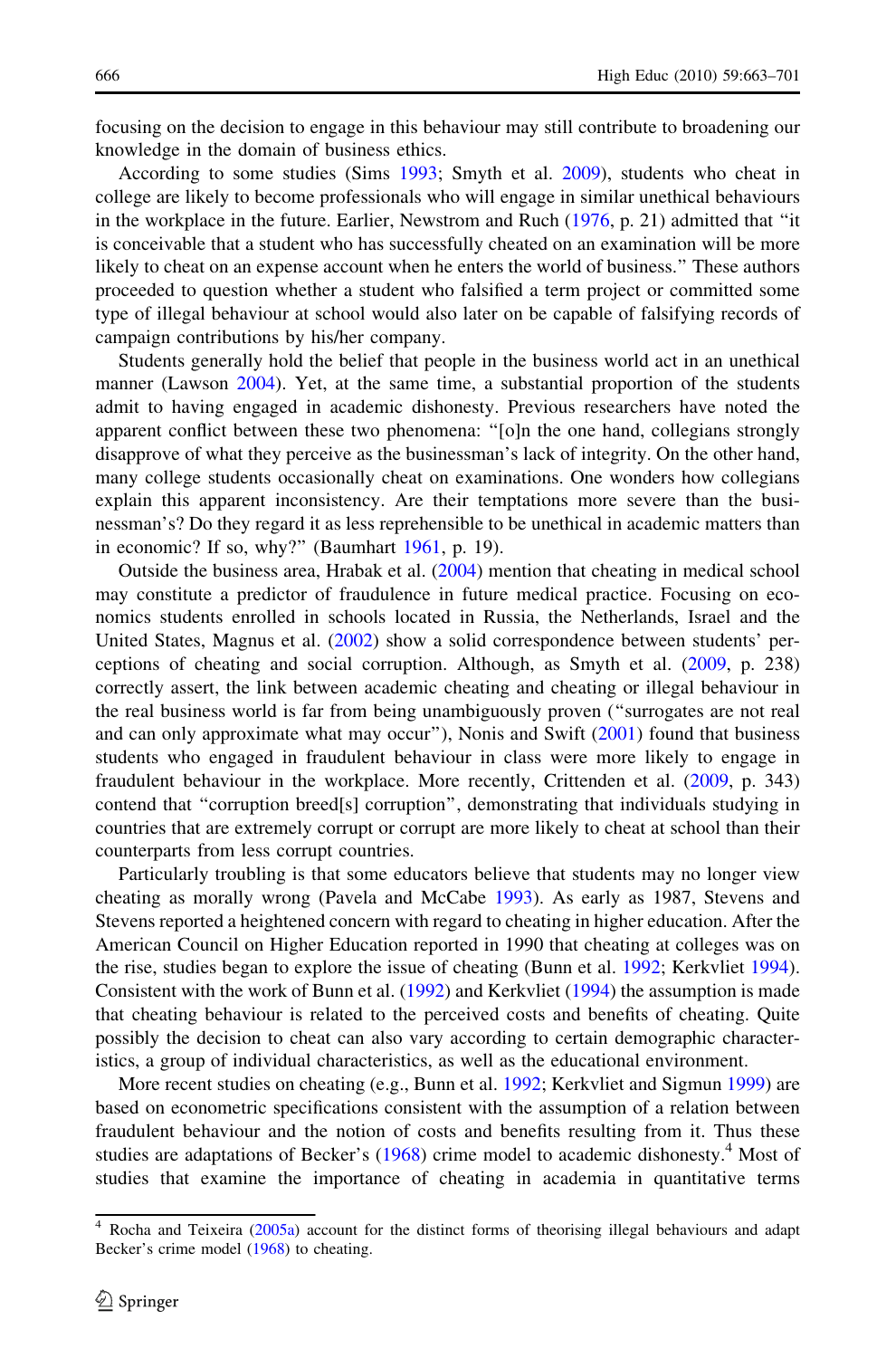<span id="page-4-0"></span>

| Table 1 Magnitude of academic  | dishonesty among students                                   |                                                                                                   |                                                                           |                    |                                                                                                    |                                  |
|--------------------------------|-------------------------------------------------------------|---------------------------------------------------------------------------------------------------|---------------------------------------------------------------------------|--------------------|----------------------------------------------------------------------------------------------------|----------------------------------|
| <b>Studies/authors</b>         | Level of education                                          | Courses (no)                                                                                      | Countries (no univ/country)                                               | Number<br>students | Concept of academic<br>cheating                                                                    | Magnitude of<br>'cheating'       |
| Bunn et al. (1992)             | Undergraduate<br>University-                                | Microeconometrics (2)                                                                             | USA (1) (Alabama)                                                         | 476                | Copying in exams <sup>a</sup>                                                                      | 50.0%                            |
| Kerkvliet (1994)               | Undergraduate<br>University-                                | Economics (6)                                                                                     | USA $(2)$                                                                 | 363                | Copying in exams                                                                                   | 42.2%                            |
| Nowell and Laufer<br>(1997)    | Undergraduate<br>University-                                | Economics and Accounting<br>$\widehat{c}$                                                         | USA (2)                                                                   | 311                | Fail to correctly score their<br>own quizzes                                                       | 27.0%                            |
| McCabe and Trevino<br>(1997)   | Undergraduate<br>University                                 |                                                                                                   | USA <sub>(9)</sub>                                                        | 1,793              | including 12 types of self-<br>reporting academic<br>dishonesty <sup>b</sup><br>Composite measured | $30.0\%$                         |
| Diekhoff et al.<br>(1999)      | Undergraduate<br>University-                                | Sociology and Psychology<br>related courses (6)                                                   | Japan (3)<br>USA <sub>(1)</sub>                                           | 392<br>276         | Cheating in major exams,<br>quizzes and class<br>assignments                                       | 20.0% (USA)<br>55.4% (Jap)       |
| Pulvers and Diekhoff<br>(1999) | Undergraduate<br>University-                                | Sciences. Criminal Justice.<br>Economics and Physical<br>Behavioural and Social<br>Education (18) | USA (2) (Midwest)                                                         | 280                | Copying in a given class's<br>exam <sup>2</sup>                                                    | $11.6\%$                         |
| Sigmun (1999)<br>Kerkvliet and | Undergraduate<br>University-                                | Economics (12)                                                                                    | USA <sub>(2)</sub>                                                        | 597                | Copying in a given class's<br>exam <sup>e</sup>                                                    | $12.8\%$                         |
| Tibbets (1999)                 | Undergraduate<br>University-                                | Introductory Behavioural<br>Science (6)                                                           | USA (1) (Mid-Atlantic)                                                    | 598                | Copying in exams                                                                                   | 39.0%                            |
| Magnus et al. (2002)           | Secondary. University-<br>Undergraduate and<br>Postgraduate | Economics                                                                                         | Russia (Moscow and provincial<br>Russia). USA; The<br>Netherlands; Israel | 885                | Copying in exams                                                                                   | $\overline{1}$                   |
| Sheard and Dick<br>(2003)      | Postgraduate<br>University-                                 | Information Technologies                                                                          | Australia (1) (Melbourne)                                                 | 112                | 18 Cheating practices <sup>d</sup>                                                                 | $9.0 - 38.0\%$                   |
| ಸ<br>Bernardi et<br>(2004)     | Postgraduate<br>University-                                 | Psychology and Management                                                                         | Netherlands (3)                                                           | 220                | 3 Types of cheating <sup>e</sup>                                                                   | 66.4%                            |
| Hrabak et al. (2004)           | Undergraduate<br>University-                                | Medical Sciences                                                                                  | Croatia (1) (Zagreb)                                                      | 827                | 11 Types of academic<br>misconduct <sup>f</sup>                                                    | (copying in exam)<br>34.6-52.2%  |
| Rettinger et al.<br>(2004)     | Undergraduate<br>University-                                | Arts $(4)$                                                                                        | USA (1) (Northeastern)                                                    | 103                | 17 Types of cheating<br>behaviours <sup>g</sup>                                                    | 53.0% (cheated in<br>exam)-83.0% |
| McCabe (2005)                  | Undergraduate                                               | Several                                                                                           | USA (60 campuses)                                                         | 50,000             | Copying in exams                                                                                   | $70.0\%$                         |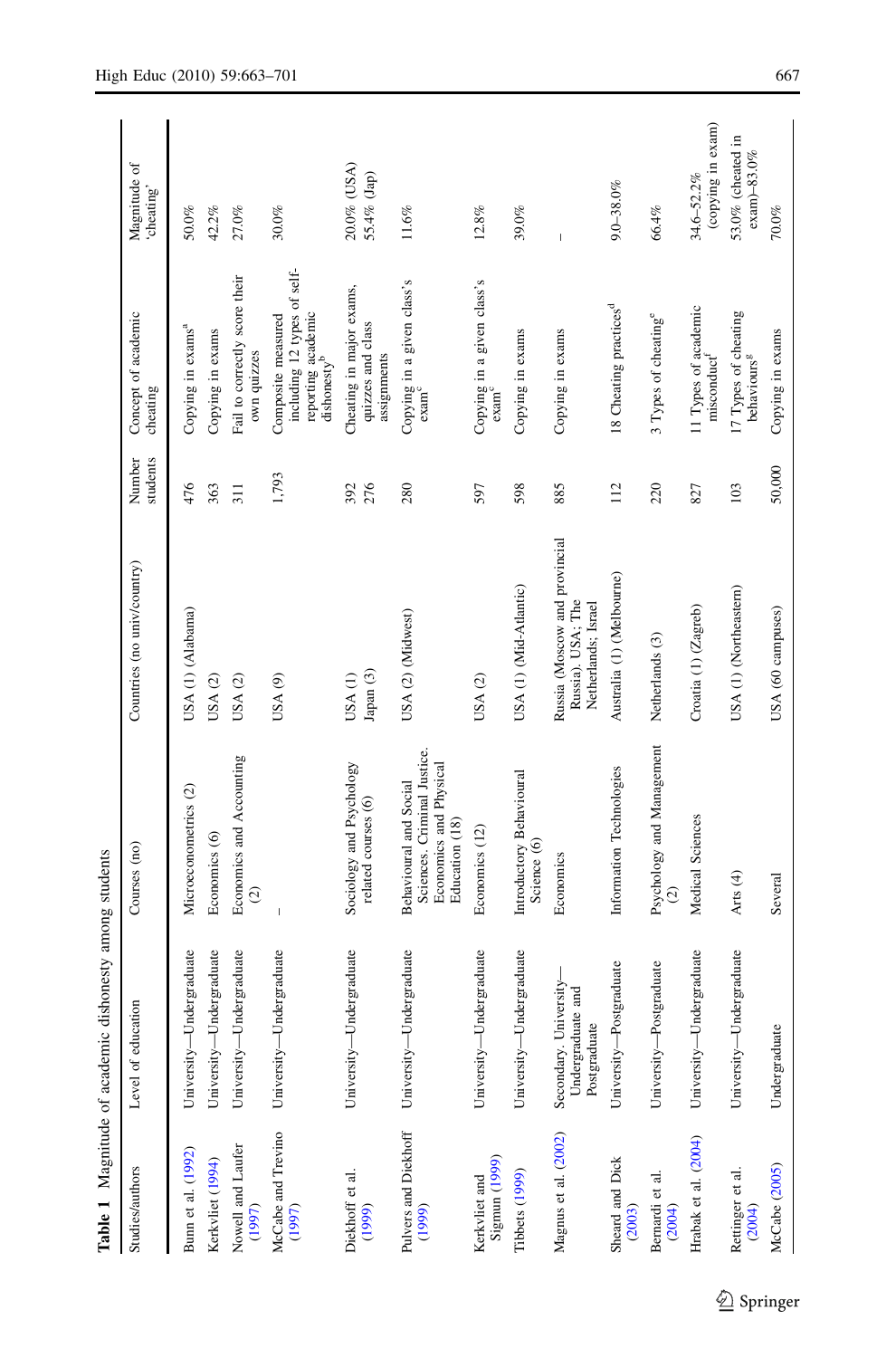| Table 1 continued                                |                                                                             |                                                                                                    |                                                                                                                                                                                                                                                                                                                                                                                                                                                                                                                                                                                                                                                                                                                                                                                                                                                                                                                                                                                                                                                                                                                                                                                                  |                    |                                 |                            |
|--------------------------------------------------|-----------------------------------------------------------------------------|----------------------------------------------------------------------------------------------------|--------------------------------------------------------------------------------------------------------------------------------------------------------------------------------------------------------------------------------------------------------------------------------------------------------------------------------------------------------------------------------------------------------------------------------------------------------------------------------------------------------------------------------------------------------------------------------------------------------------------------------------------------------------------------------------------------------------------------------------------------------------------------------------------------------------------------------------------------------------------------------------------------------------------------------------------------------------------------------------------------------------------------------------------------------------------------------------------------------------------------------------------------------------------------------------------------|--------------------|---------------------------------|----------------------------|
| Studies/authors                                  | Level of education                                                          | Courses (no)                                                                                       | Countries (no univ/country)                                                                                                                                                                                                                                                                                                                                                                                                                                                                                                                                                                                                                                                                                                                                                                                                                                                                                                                                                                                                                                                                                                                                                                      | students<br>Number | Concept of academic<br>cheating | Magnitude of<br>'cheating' |
| Rocha and Teixeira<br>(2005b)                    | Undergraduate                                                               | Economics and Business                                                                             | Portugal (10)                                                                                                                                                                                                                                                                                                                                                                                                                                                                                                                                                                                                                                                                                                                                                                                                                                                                                                                                                                                                                                                                                                                                                                                    | 2,675              | Copying in exams                | $62.0\%$                   |
| Teixeira and Rocha<br>(2006)                     | Undergraduate                                                               | <b>Economics and Business</b>                                                                      | Romania (1) and Spain (1)<br>Austria (1), Portugal (6).                                                                                                                                                                                                                                                                                                                                                                                                                                                                                                                                                                                                                                                                                                                                                                                                                                                                                                                                                                                                                                                                                                                                          | 2,817              | Copying in exams                | $62.3 - 94.0\%$            |
|                                                  |                                                                             | "Copying answers from another student; using unauthorized notes; getting assistance during an exam |                                                                                                                                                                                                                                                                                                                                                                                                                                                                                                                                                                                                                                                                                                                                                                                                                                                                                                                                                                                                                                                                                                                                                                                                  |                    |                                 |                            |
|                                                  | from a published source without footnoting it                               |                                                                                                    | done by someone else: receiving substantial, unpermitted help on an assignment, collaborating on an assignment when the instructor asked for individual work; copying a few sentences of material<br>"Using crib notes in a test; copying from another student during a test; using unfair methods to learn what was on a test before it was given; copying from another student during a test without his/her<br>knowledge; helping someone else to cheat during a test; cheating in a test in any other way; copying material and turning it in as your own work; fabricating or falsifying bibliography; turning in work                                                                                                                                                                                                                                                                                                                                                                                                                                                                                                                                                                      |                    |                                 |                            |
| course                                           |                                                                             |                                                                                                    | These studies ask students if they cheated in a given class during a specific period of time (most of studies ask whether the students cheated, or how often they cheated, in the past in any given class/                                                                                                                                                                                                                                                                                                                                                                                                                                                                                                                                                                                                                                                                                                                                                                                                                                                                                                                                                                                       |                    |                                 |                            |
| computer without their knowledge and             | lecturer's pigeonhole and copying it; hiring someone to sit an exam for you |                                                                                                    | Two students collaborating on an assignment meant to be completed individually; showing assignment work to a lecturer for guidance; copying the majority of an assignment from a friend's<br>assignment, but doing a fair bit of work yourself; submitting a friend's assignment from a past numing of the subject; resubmitting an assignment from a previous subject in a new subject; posting to<br>submitting it, using a hidden sheet of paper with important facts during an exam; hiring a person to write your assignment; taking a student's assignment from a<br>a mark; obtaining a medical certificate from a doctor to get an extension, when you are not sick; using a classmate's answer to a tutorial exercise worth 5% if the computer you used has problems;<br>an Internet newsgroup for assistance; copying material for an essay from a text book; copying material for an essay from the Internet; not informing a tutor that an assignment has been given too high<br>copying all of an assignment given to you by a friend; swapping assignments with a friend, so that each does one assignment, instead of doing both; copying another student's assignment from their |                    |                                 |                            |
| <sup>e</sup> Asking someone to describe the test |                                                                             |                                                                                                    | the student missed; using past papers to write an assignment paper; plagiarizing material verbatim from a book or an article                                                                                                                                                                                                                                                                                                                                                                                                                                                                                                                                                                                                                                                                                                                                                                                                                                                                                                                                                                                                                                                                     |                    |                                 |                            |
| personnel to be assigned to a lenient            |                                                                             | examiner, and paying an examiner to pass an examination                                            | Submitting another student's work as one's own; falsifying a teacher's signature in enrolment records; copying answers during an examination; using a crib sheet during an examination; using a<br>mobile phone to exchange answers during an examination; finding out about test questions in advance; using private connections to arrange passing an examination; arranging with administrative                                                                                                                                                                                                                                                                                                                                                                                                                                                                                                                                                                                                                                                                                                                                                                                               |                    |                                 |                            |
| gave answers to someone (or allowed              |                                                                             |                                                                                                    | section; turning in a paper written by someone else; used exact words or ideas from a www source without acknowledging the source; used exact words or ideas from a book or other printed material<br>or lab work for them; allowed someone to copy homework or lab work; did someone's homework or lab work for them; worked with another student on a homework or lab assignment that was<br>someone to copy their answers) during an exam; gave test information to someone in a later section; obtained test information from someone in an earlier<br>without acknowledging the source; added items to the bibliography that were not used when writing the paper; copied all or part of someone's homework or lab work; had someone do their homework<br>Used unauthorized notes during an in-class exam; used unauthorized notes during a take-home exam; copied from someone during an in-class exam; copied from someone during a take-home exam;<br>supposed to be done individually; invented or altered data (e.g., entered nonexistent results into a database; adjusted data to get a significant result)                                                                          |                    |                                 |                            |
|                                                  |                                                                             |                                                                                                    |                                                                                                                                                                                                                                                                                                                                                                                                                                                                                                                                                                                                                                                                                                                                                                                                                                                                                                                                                                                                                                                                                                                                                                                                  |                    |                                 |                            |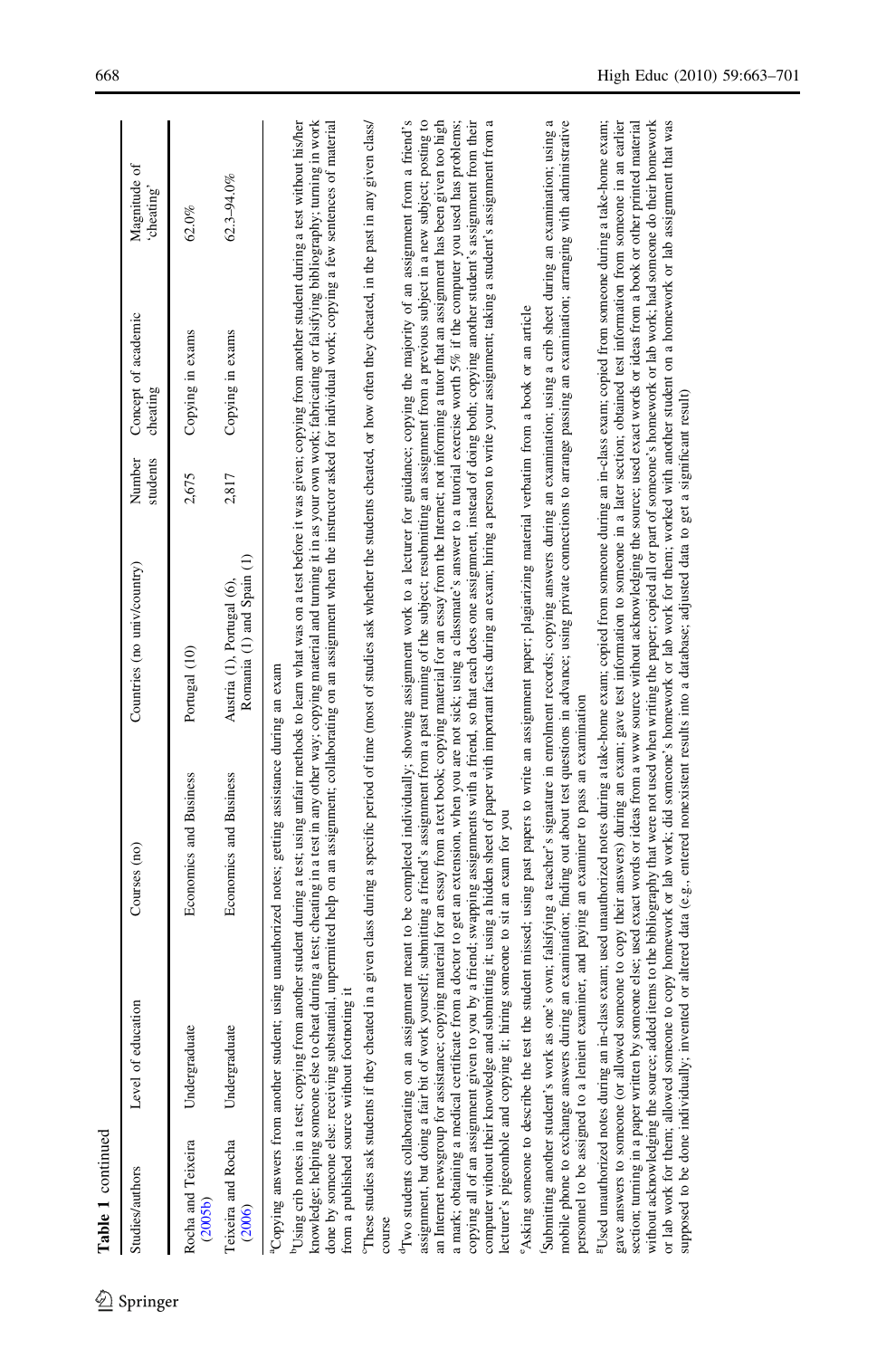(Table [1](#page-4-0)) show that the dimension of cheating is considerable—over one-third. In one of the pioneering studies by Bunn et al. ([1992\)](#page-36-0), an analysis of two higher education courses in Microeconomics in Alabama (US), the authors found that half the students surveyed admitted to having copied. They also found that cheating was 'normal' among students, with 80% of them saying that they had seen a colleague copying and half of them said that they had seen a colleague being caught copying. Apart from the magnitude of the phenomenon, unlawful behaviour seems to be quite well 'interiorized' in the student community, with 28% of students admitting to knowing colleagues who copy regularly. The vast incidence of the phenomenon seems to be justified by the fact that most students (70%) do not see copying as a serious offence (Bunn et al. [1992\)](#page-36-0).

In a survey of university first-year students, Collinson ([1990\)](#page-36-0) found that 37% admitted to having cheated on a test in high school. Nazario [\(1990](#page-38-0)) cites a poll that found that 47% of the students surveyed would cheat during an exam. 78% of students surveyed at the University of Delaware acknowledged having cheated (Collinson [1990](#page-36-0)). In addition to this evidence of widespread academic misconduct, there are indications that the problem may be increasing over time (Davis et al. [1992;](#page-36-0) McCabe [2005\)](#page-37-0).

In another context (two public universities in the US), and covering more courses (six Economics classes), Kerkvliet ([1994\)](#page-37-0) found that, in the random response questionnaire applied, 42% of the students indicated they had copied at least once in an exam. In a later study, covering 12 classes in the two universities, Kerkvliet and Sigmun [\(1999](#page-37-0)) estimated that an average of 12.8% of the students surveyed had copied at least once. But there was considerable disparity among the groups, ranging from 0.2% in the least 'deceitful' class to 32% in the one where cheating was more common. The authors say this disparity is due to the different measures of ''intimidation'' used in the various classes (number of tests per student that watch out for discipline in universities; space per student in the classroom; number of test versions used by the teacher; kind of exam).

Taking a larger population than that in Bunn et al.'s [\(1992\)](#page-36-0) study, Nowell and Laufer [\(1997](#page-38-0)) looked at two higher education courses in the USA (Economics and Accounting) and concluded that the average propensity towards dishonesty was around 27%.

More recently, and with reference to other scientific areas, findings by Sheard and Dick ([2003\)](#page-38-0) in a study on postgraduate students in Information Technology at a university in Melbourne (Australia) showed that 9% of students admitted to being involved in serious forms of cheating in exams. In other study on unlawful behaviour among students from the 2nd to the 6th year of Medicine in a Croatian university, Hrabak et al. ([2004\)](#page-37-0) found that 94% admitted to having committed some kind of deceit at least once during their studies. When it came to copying answers or using 'cheat sheets' the percentages were 52.2 and 34.6%, respectively. Also a considerable percentage (66.4%) of Psychology and Management students in three Dutch universities admitted to have cheated (Bernardi et al. [2004\)](#page-36-0).

In a study from the Center for Academic Integrity (CAI) conducted by McCabe (released in June, 2005), involving almost 50,000 undergraduates (covering over 60 campuses), who participated in a nationwide (USA) survey on academic integrity since the Fall of 2002, 70% of the students admitted to some form of cheating. Close to one-quarter of the participating students admitted to serious test cheating in the past year and half admitted to one or more instances of serious cheating in written assignments. Longitudinal comparisons show significant increases in serious test/examination cheating and illicit student collaboration. For example, the number of students self-reporting instances of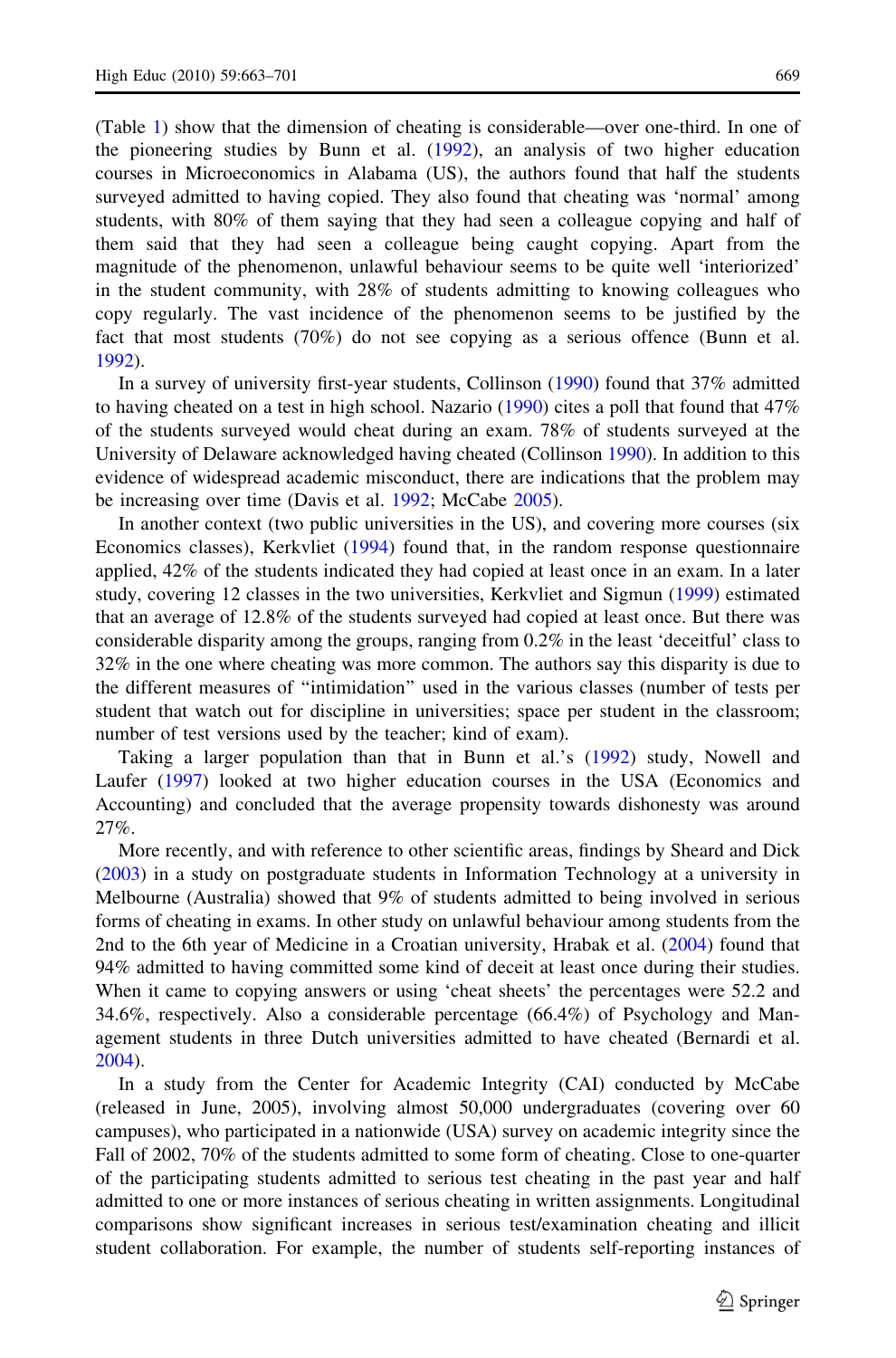prohibited collaboration at nine medium to large US state universities increased from 11% in a 1963 survey to 49% in 1993 (McCabe [2005](#page-37-0)).

Focusing on European countries, Teixeira and Rocha [\(2006](#page-38-0)) and Rocha and Teixeira ([2005b\)](#page-38-0), estimated that the magnitude of cheating (copying in exams) among undergraduate Economics and Business students was preoccupying, having reached values between 62% (Portugal) and 94% (Romania).

In order to better understand the phenomenon of cheating, several authors (e.g., Whitley [1998\)](#page-38-0) identified a host of factors associated with cheating among university students. Consistent with the organizational literature (Crown and Spiller [1998\)](#page-36-0), the role individual factors play in affecting the decision to cheat has received the bulk of empirical attention.

Separate studies systematically indicate a series of determinants of academic dishonesty which may be grouped into seven major factors (Table [2](#page-8-0))—e.g., student characteristics, factors related to the institution, variables influencing the likelihood of the phenomenon being detected and the respective cost of detection, and also causes associated with the benefits of copying (when they are not caught) and the benefits of not copying.

Grade point average (G.P.A.) and expected benefits

Bushway and Nash ([1977,](#page-36-0) p. 624) reported that ''the majority of studies indicate that students who are lower in school achievement may cheat more frequently.'' Research continues to find a significant negative relationship between cheating and G.P.A. (see Crown and Spiller ([1998\)](#page-36-0) for a survey). Although Bunn et al.'s ([1992\)](#page-36-0) results confirm this assumption many authors (Kerkvliet [1994](#page-37-0); Nowell and Laufer [1997;](#page-38-0) Kerkvliet and Sigmun [1999\)](#page-37-0) did not find the course average statistically significant. Notwithstanding, Hrabak et al. ([2004\)](#page-37-0) argue that the course average could be relevant in explaining attitudes to cheating. They take the view that students with a higher average have a more negative attitude to copying than those with a lower one, and further disapprove of swapping questions by phone during an exam, as well as using personal relations to pass an exam. The theoretical rationale for the difference is that the higher academic achievers have less to gain and more to lose by cheating and are, therefore, less likely to take the risk (McCabe and Trevino [1997](#page-37-0); Nowell and Laufer [1997\)](#page-38-0). In short, the higher academic achievers face a higher 'opportunity cost' or a higher 'economic opportunity loss' as result of taking a decision to cheat—a student with a high G.P.A. has more to loose if caught cheating than a student with low G.P.A., namely, as mentioned by Bunn et al. [\(1992](#page-36-0)), the risk of being excluded from clubs and honorary organizations. Accordingly, it is expect that G.P.A., a proxy for the 'opportunity cost of cheating', to be negatively related to cheating. To Bisping et al. ([2008\)](#page-36-0) G.P.A. *indirectly* measures the 'perceived benefits' of cheating, with less accomplished students having more to gain with that behaviour. We contend, differently from Bisping et al. [\(2008](#page-36-0)), that G.P.A. and 'perceived benefits' are distinct, yet related, determinants of cheating. We suggested here, linked to the cost/benefit idea (and similarly to Rocha and Teixeira [2005b](#page-38-0)), that perhaps more important than the students' course G.P.A., a critical determinant of the propensity to cheat are the students' *directly* perceived 'benefits', in terms of the higher grade they expect to obtain in a given exam if they copy successfully, which might be quite distinct from their course G.P.A. (students' global academic performance).

In this line, and controlling for other variables, such as G.P.A. and the country where the university is located, we aim to test the following hypotheses: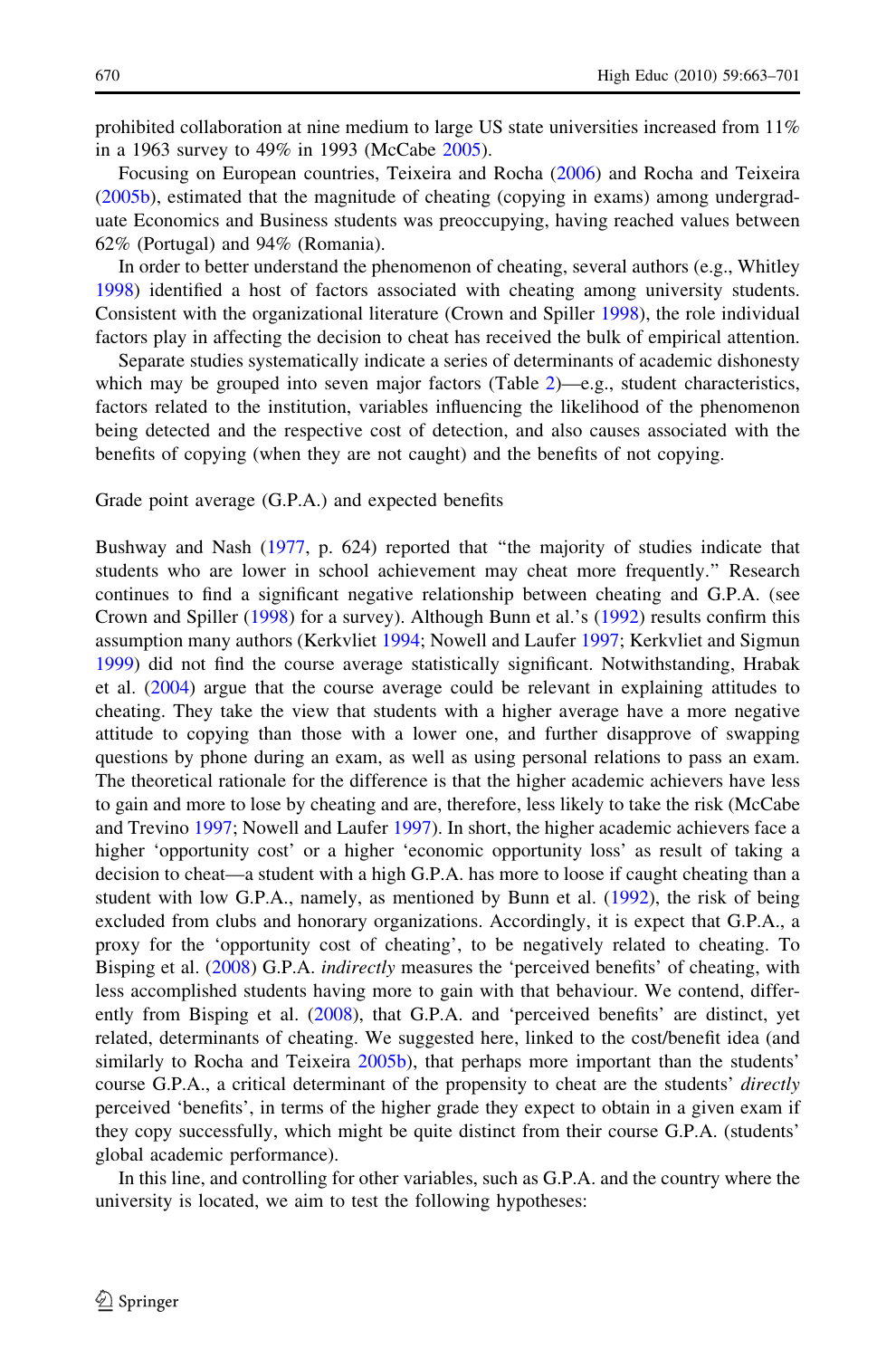| Groups of<br>determinants                                   | Determinants                                                                                                                                                                                                                                                                                                                                   | <b>Studies</b>                                                                                                                                                                                                                                                                                                                                                                                                                       |
|-------------------------------------------------------------|------------------------------------------------------------------------------------------------------------------------------------------------------------------------------------------------------------------------------------------------------------------------------------------------------------------------------------------------|--------------------------------------------------------------------------------------------------------------------------------------------------------------------------------------------------------------------------------------------------------------------------------------------------------------------------------------------------------------------------------------------------------------------------------------|
| <b>Students</b><br>characteristics                          | Gender<br>Average course grade (G.P.A.)<br>Consumption of alcohol<br>Academic year of studies<br>Religious preference<br>Student status<br>Have failed at least a year<br>Moral factors and kind of personality<br>Motivation and competence                                                                                                   | Fakouri (1972), Michaels and Miethe<br>(1989), Baird (1980), Leming (1980),<br>Haines et al. (1986), Graham et al. (1994),<br>Kerkvliet (1994), Nowell and Laufer<br>(1997), Whitley (1998), Kerkvliet and<br>Sigmun (1999), Tibbets (1999), Bernardi<br>et al. (2004), Hrabak et al. (2004),<br>Rettinger et al. (2004), Rocha and Teixeira<br>$(2005b)$ , Teixeira and Rocha $(2006)$                                              |
| Factors related with<br>the education<br>institution        | Dimension and level of class<br>Category of teachers<br>Existence of an "honour code"<br>Classroom environment                                                                                                                                                                                                                                 | Gardner et al. (1988), May and Loyd (1993),<br>Nowell and Laufer (1997), Whitley<br>$(1998)$ , Pulvers and Diekhoff $(1999)$ ,<br>Kerkvliet and Sigmun (1999), McCabe<br>et al. $(2003)$ , Rocha and Teixeira $(2005b)$ ,<br>Teixeira and Rocha (2006)                                                                                                                                                                               |
| Cost of detecting<br>academic<br>dishonesty                 | Teachers' academic category<br>Existence of verbal warnings<br>regarding the resultant<br>consequences of copying in exams                                                                                                                                                                                                                     | Houston (1983), Bunn et al. (1992)<br>Kerkvliet and Sigmun (1999)                                                                                                                                                                                                                                                                                                                                                                    |
| Probability of<br>detecting copying                         | Number of tests by students with the Kerkvliet and Sigmun (1999)<br>goal of maintaining good<br>behaviour<br>Geographic class occupation by<br>student<br>Number of exams versions utilized<br>by instructor<br>Type of exams                                                                                                                  |                                                                                                                                                                                                                                                                                                                                                                                                                                      |
| Benefits of copying<br>(in the case of not<br>being caught) | Expected grade<br>Number of "free" hours for the<br>student during the term<br>Type of Courses                                                                                                                                                                                                                                                 | Whitley (1998), Kerkvliet and Sigmun<br>$(1999)$ , Rocha and Teixeira $(2005b)$ ,<br>Teixeira and Rocha (forthcoming)                                                                                                                                                                                                                                                                                                                |
| Benefits of not<br>copying                                  | Average number of weekly hours of Kerkvliet (1994)<br>study                                                                                                                                                                                                                                                                                    | Kerkvliet and Sigmun (1999)                                                                                                                                                                                                                                                                                                                                                                                                          |
| Others factors                                              | Students' opinion of those that copy<br>or commit other types of academic<br>dishonesty<br>Students perception in light of the<br>percentage of students that copy<br>and of rival group behaviours<br>Intensity of work ("workload")<br>Pressure not to fail<br>Type of courses<br>Country/region<br>Students' background<br>Students' origin | Millham $(1974)$ , Houston and Ziff $(1976)$ ,<br>Baird (1980), Lanza-Kaduce and Klug<br>(1986), Bunn et al. (1992), May and Loyd<br>(1993), Ward and Tittle (1993), Kerkvliet<br>(1994), McCabe and Trevino (1997),<br>Nowell and Laufer (1997), Whitley<br>(1998), Diekhoff et al. (1999), Magnus<br>et al. (2002), Sheard and Dick (2003),<br>Hrabak et al. (2004), Rocha and Teixeira<br>$(2005b)$ , Teixeira and Rocha $(2006)$ |

<span id="page-8-0"></span>Table 2 Factors influencing the propensity to cheat, by groups of determinants

Hypothesis 1 The likelihood of copying is greater when students expect to obtain a higher mark/grade by copying.

Hypothesis 2 The probability of copying is higher the greater the difference between the mark/grade the students say they expect if they do in fact copy, and the mark/grade they will likely obtain if no copying takes place.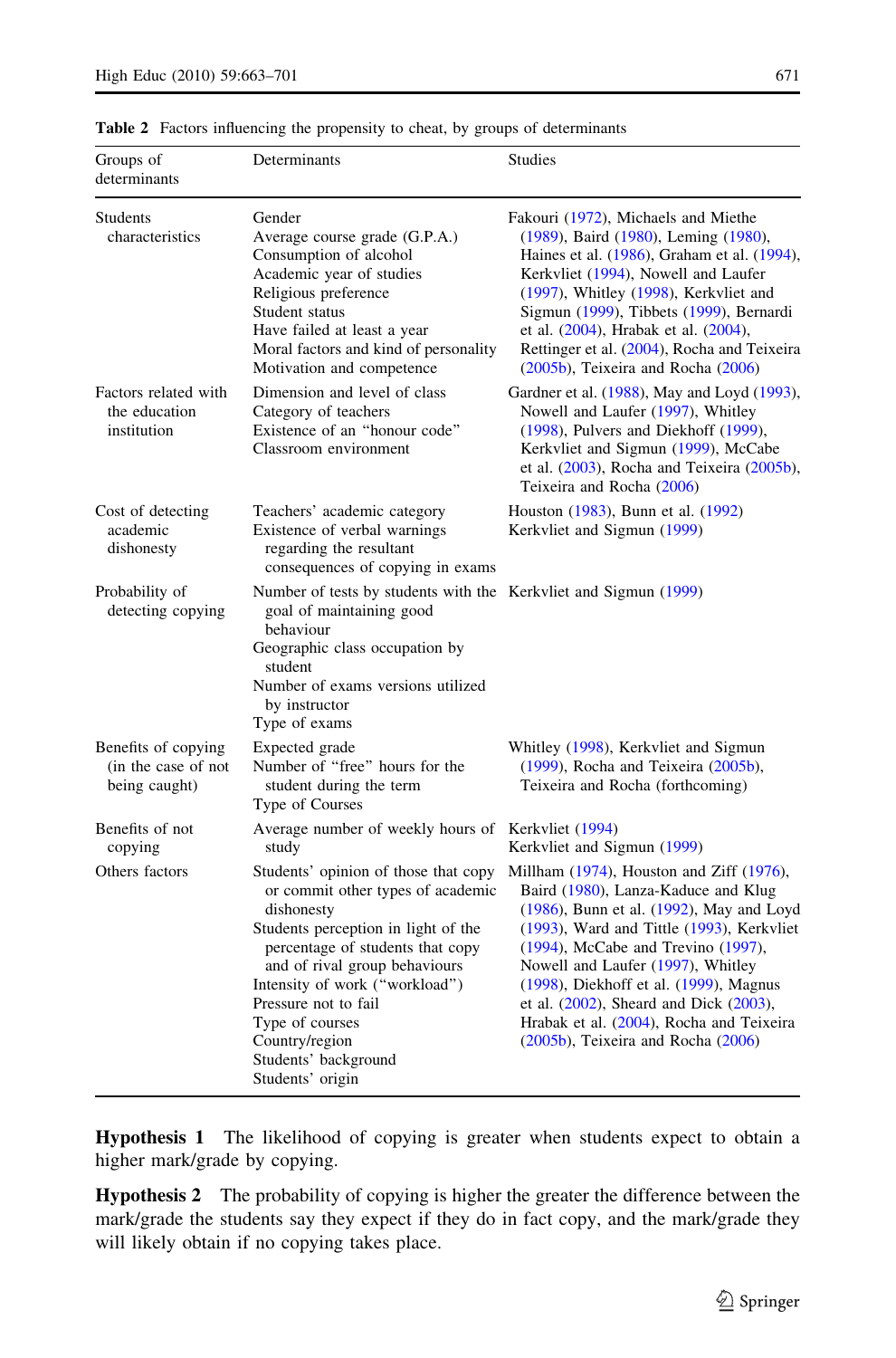## Contextual factors

The role situational factors play in affecting the decision to cheat has garnered a significant amount of recent attention. Consistent with Ford and Richardson ([1994,](#page-36-0) p. 212), situational/ contextual factors include the ''pressures which come to bear on the individual to encourage or discourage ethical decision making''. Contextual factors and the environment-peer pressure and attitudes towards academic dishonesty are considered by a greater number of studies (e.g., Houston [1986](#page-37-0); Lanza-Kaduce and Klug [1986;](#page-37-0) Ward and Tittle [1993](#page-38-0)) as conditioning factors for the development of illicit academic practices. In fact, Bunn et al. ([1992\)](#page-36-0) found that the likelihood of copying is directly related to observing others doing so, and the perception of the number of students who routinely copy. In other words, the probability of a student having already copied is conditioned by his/her beliefs in relation to other students who copy. Furthermore, these authors assess the perception students have regarding the severity of the punishment applied if they are caught copying and use this and indicators of the climate of cheating perceived by students to evaluate their perception of the percentage who copy. They find evidence for the belief among students that, given the negligible effect of intimidation attached to expected punishments, they are very unlikely to be caught copying. In addition they find that students do not think copying is a serious crime, which could contribute to a greater incidence of this phenomenon.

Hypothesis 3 In copying-favourable environments where permissibility and permeability towards copying is high, students' propensity to copy tends to be higher.

Hypothesis 4 The higher and more serious the perceived sanctions are, the fewer the incentives students have to perpetrate dishonest behaviours.

Honour codes

Since the early twentieth century, researchers have taken particular interest in the effectiveness of honour codes. For instance, Campbell ([1935\)](#page-36-0) reported that, in instances where honour guarantees were used, students were less likely to cheat than students placed in traditional proctor conditions. This finding has been replicated as recently as 1993. In an extensive survey of 6,090 students, McCabe and Trevino ([1993\)](#page-37-0) found that students under honour systems reported significantly lower levels of cheating than students without honour codes. Interestingly, the acceptance of the policy, the likelihood of being reported, and the severity of the penalty for being caught, all influenced the likelihood that students would refrain from cheating. Perhaps most interesting is their finding that the perceived behaviour of peers was the most important factor in predicting cheating behaviours. May and Loyd [\(1993\)](#page-37-0) also found a significant drop in cheating among students at universities with honour codes. Although McCabe et al. [\(2003\)](#page-37-0) do not analyze directly the influence of codes of honour on the probability of copying, they examine whether this variable has an effect on the academic integrity of university staff in terms of their attitudes and behaviours. The analysis is based on universities with and without codes of honour. The authors found that universities which have a code of honour have more positive attitudes towards policies of academic integrity and are more willing to allow the system to take measures to warn and discipline students. Furthermore, they confirmed that, in the absence of a code of honour, university faculty members with this experience believe in students being responsible for monitoring their colleagues, recognizing the fairness and efficiency of their institutions' policies of academic integrity. Following this line of argument we hypothesize here that: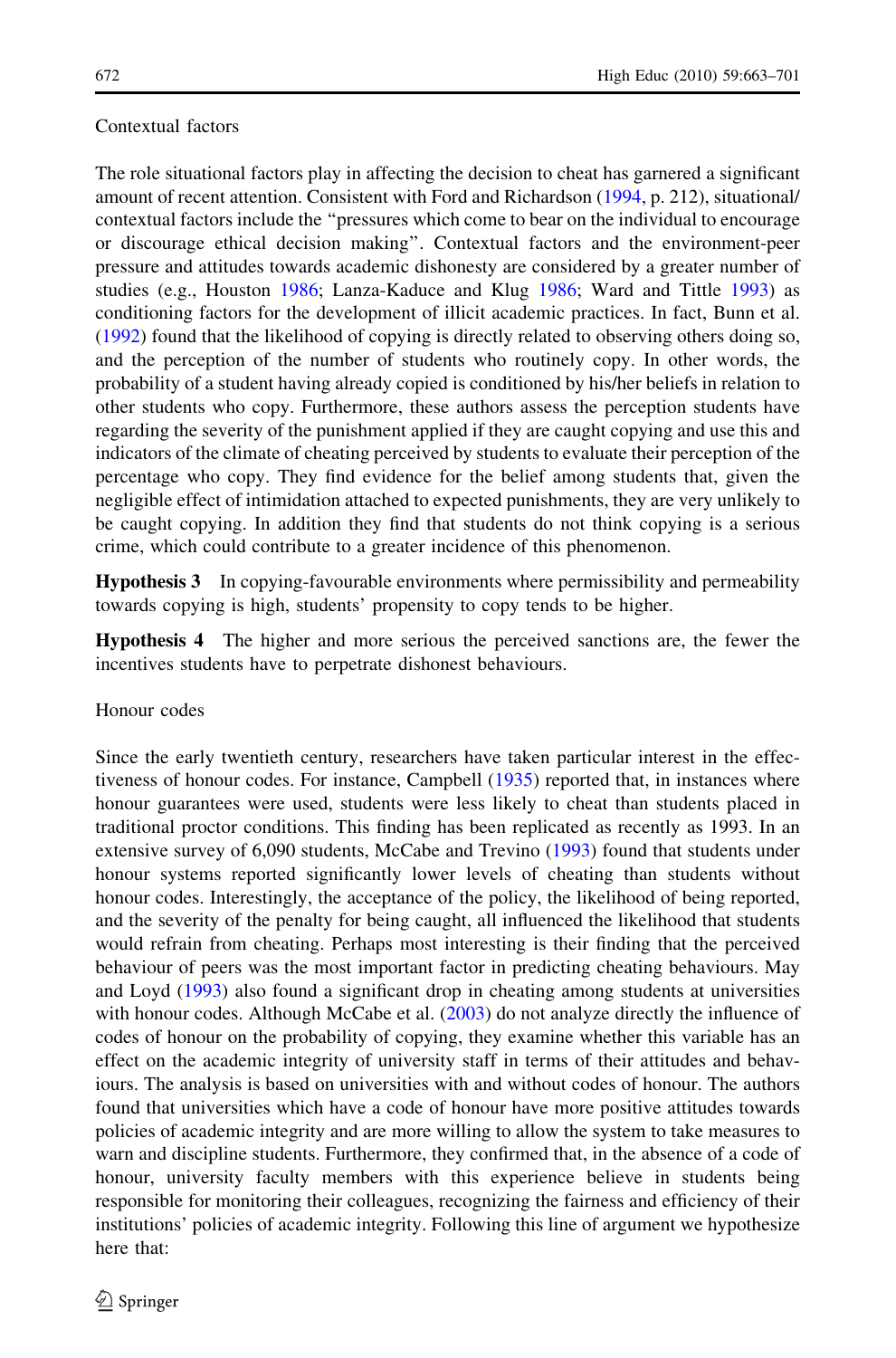Hypothesis 5 In universities where 'codes of honour' exist, the propensity to copy among students is lower.

Countries/social and cultural factors

Differences in social factors are likely to comprise an important factor in explaining students' propensity to cheat. For instance, Diekhoff et al. ([1999\)](#page-36-0) detected differences and similarities in American and Japanese students copying in exams. Weighting the limitation associated with the distinct composition of the two samples (both in terms of size and associated with various demographic characteristics, such as gender, age and school year), the data showed that in comparison with the Americans, the Japanese students are more prone to copy in exams. With regard to social involvement, Diekhoff et al. [\(1999](#page-36-0)) considered that if copying is viewed as widespread, it is harder for Japanese students to resist to the pressure of copying or to help their colleagues to do so, given the group and team orientation among Japanese students. In a complementary way, Magnus et al. ([2002](#page-37-0)) conducted an experiment on students in secondary, higher and postgraduate education, in five different regions—Moscow, Russia (province), the Netherlands, the USA and Israel and showed that both the level of teaching and the zone lead to students having distinct opinions relative to academic dishonesty. More recently, Teixeira and Rocha ([2006](#page-38-0)) showed that differences in undergraduate copying propensities are significant, with Romania and Spanish students revealing a higher propensity towards fraudulent behaviours than their Austrian and especially their Portuguese counterparts. Thus we hypothesize that:

Hypothesis 6 The propensity to copy is influenced by the countries' cultural/educational systems and social and business ethics-related factors.

Gender

Crown and Spiller [\(1998](#page-36-0)) in a review of studies on cheating argued that the relationship between gender and cheating appears to have become more tenuous in the recent past. Earlier studies, such as that by Bushway and Nash [\(1977](#page-36-0)), concluded that engagement in cheating behaviours among female students was lower than among their male counterparts. With the exception of Karebenick and Srull ([1978\)](#page-37-0) and Graham et al. [\(1994\)](#page-36-0), the studies published after 1982 did not find significant gender differences. Surprisingly, a more recent study, focusing also on gender differences, reported that females were more likely to admit to cheating than males (Graham et al. [1994](#page-36-0)). An explanation for this diminishing distinction in gender differences may be found in Ward and Beck's [\(1990\)](#page-38-0) work. They noted that sex-role socialization is thought to influence the tendency towards dishonesty through differences in internalized role requirements. The prevailing non-significant relationship between gender and cheating over the last few years might suggest a convergence in role requirements among males and females in collegiate settings. In Rocha and Teixeira's ([2005b\)](#page-38-0) study, females were found to cheat significantly less than males. Additional studies (Kerkvliet [1994;](#page-37-0) Nowell and Laufer [1997](#page-38-0); Kerkvliet and Sigmun [1999](#page-37-0); Tibbets [1999;](#page-38-0) Hrabak et al. [2004](#page-37-0)) focused on this relation but without any clear-cut view on the matter.

## Age

Several studies (e.g., Barnes [1975;](#page-36-0) Baird [1980;](#page-36-0) Michaels and Miethe [1989;](#page-37-0) Haines et al. [1986;](#page-37-0) Graham et al. [1994\)](#page-36-0) reported significant age-cheating relationships, while Antion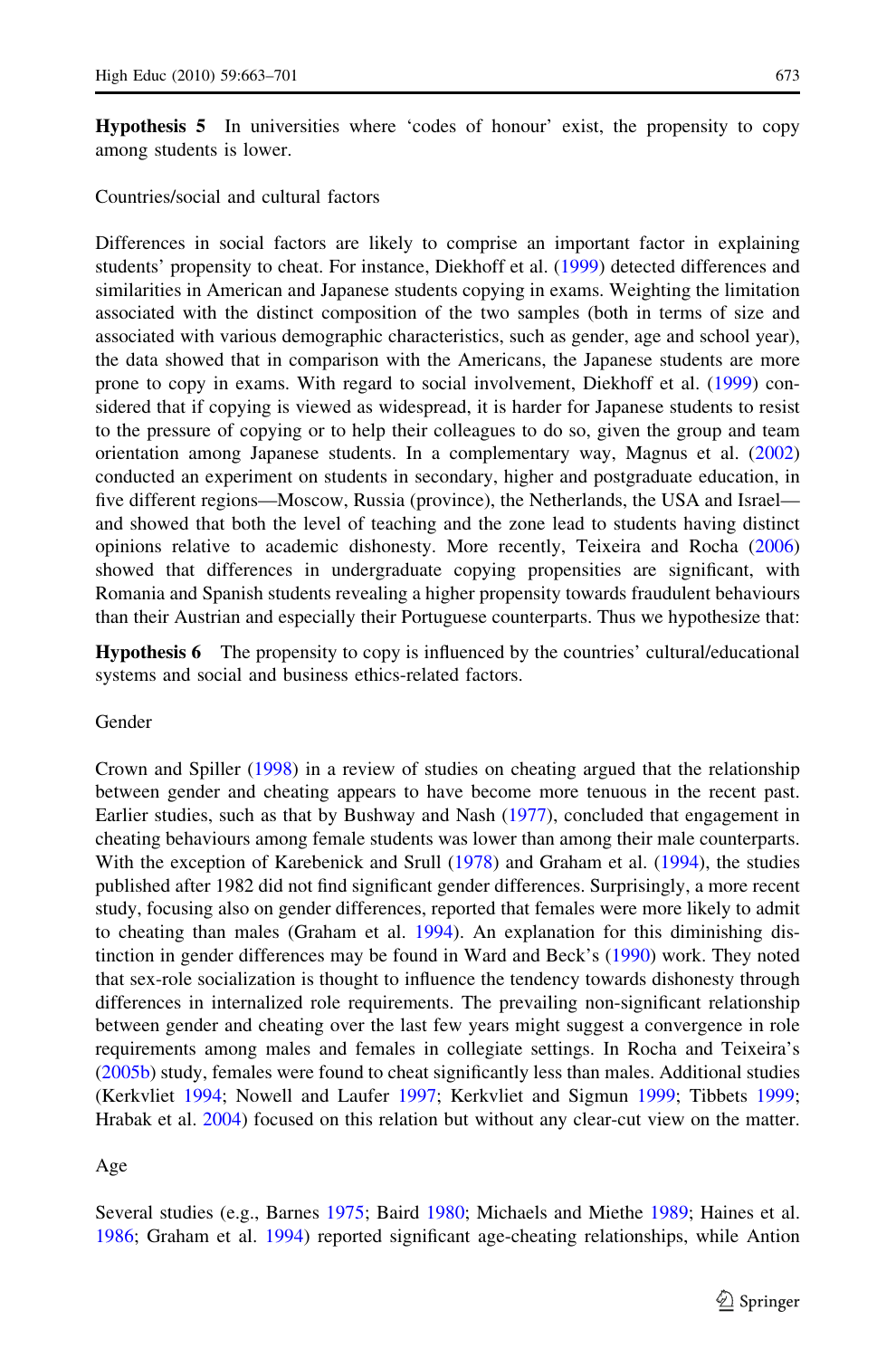and Michael [\(1983](#page-35-0)) and Daniel et al. [\(1991](#page-36-0)) did not find a significant correlation. Unfortunately, the importance of age effects is difficult to detect in the literature on cheating. In most studies, age is restricted to a 5-year span in addition to being highly correlated with class. In the one study that focused on traditional versus non-traditional age students, Graham et al. ([1994](#page-36-0)) found that the former cheated more than the latter. Studies assessing differences within the traditional age span have produced mixed findings. Barnes ([1975\)](#page-36-0) and Michaels and Miethe [\(1989](#page-37-0)) found that older students were more likely to cheat, whereas Baird ([1980\)](#page-36-0) and Haines et al. ([1986\)](#page-37-0) reported that younger students cheated more frequently. Similarly to this latter study, Rocha and Teixeira ([2005b](#page-38-0)) found that younger undergraduates are more likely to commit academic misconduct.

## Year of study

The year in school has been reliably associated with cheating attitudes and behaviour, with attitudes toward cheating becoming more negative and cheating behaviour declining with the progression in year in school (Davis et al. [1992;](#page-36-0) Diekhoff et al. [1996;](#page-36-0) Haines et al. [1986\)](#page-37-0). Diekhoff et al. ([1999\)](#page-36-0), however, found that their more mature/senior Japanese sample actually engaged in more cheating than students in their American sample. In the same line, Nowell and Laufer ([1997\)](#page-38-0) found that seniors, who, according to the authors, would have little to gain in terms of overall change in G.P.A., were somewhat less likely to cheat than freshmen (first-year students).

#### Student status

Previous research highlights the importance of the students' workload. Nowell and Laufer ([1997\)](#page-38-0) found that an increased workload was positively related to the probability of cheating. Students who were employed either part-time or full-time were more likely to cheat than students who were not employed. Thus cheating propensity is likely to be dependent on student status, that is, whether they were regular/full-time students or parttime students combining employment (Working Students, WSs) or other student-related tasks (Association Members, AMs).

## Methodological issues and exploratory description of the data

Cheating is a complex issue. When exploring students' cheating behaviour in university institutions there are many aspects to consider. It is not surprising, therefore, that a reading of the literature has led to a lack of any type of simple definition (Sheard et al. [2003\)](#page-38-0). Typically, cheating is described in terms of a series of practices, which cover a range of areas that can be defined as illegal, unethical, immoral or against the regulations of the course or institution (see Table [1\)](#page-4-0). The difficulty of clearly defining cheating is aggravated by differences across institutions and also across disciplines of study (Maramark and Maline [1993\)](#page-37-0). Some practices, however, may be universally accepted as cheating, for example, paying someone to sit an examination or copying in exams (by a colleague and/or using prohibited written/taped/saved notes in papers, cell phones, calculators, etc.) (Sheard et al. [2003\)](#page-38-0). Copying in exams is considered a simple measure of basic honesty (Cabral-Cardoso [2004](#page-36-0)); nevertheless, given its broad meaning in this study, and in the line of, for instance, Bunn et al. [\(1992\)](#page-36-0) and McCabe et al. ([2006\)](#page-37-0), we have defined cheating behaviour as copying in exams. Furthermore, Bisping et al. ([2008\)](#page-36-0), who studied the determinants of academic dishonesty considering 31 distinct type of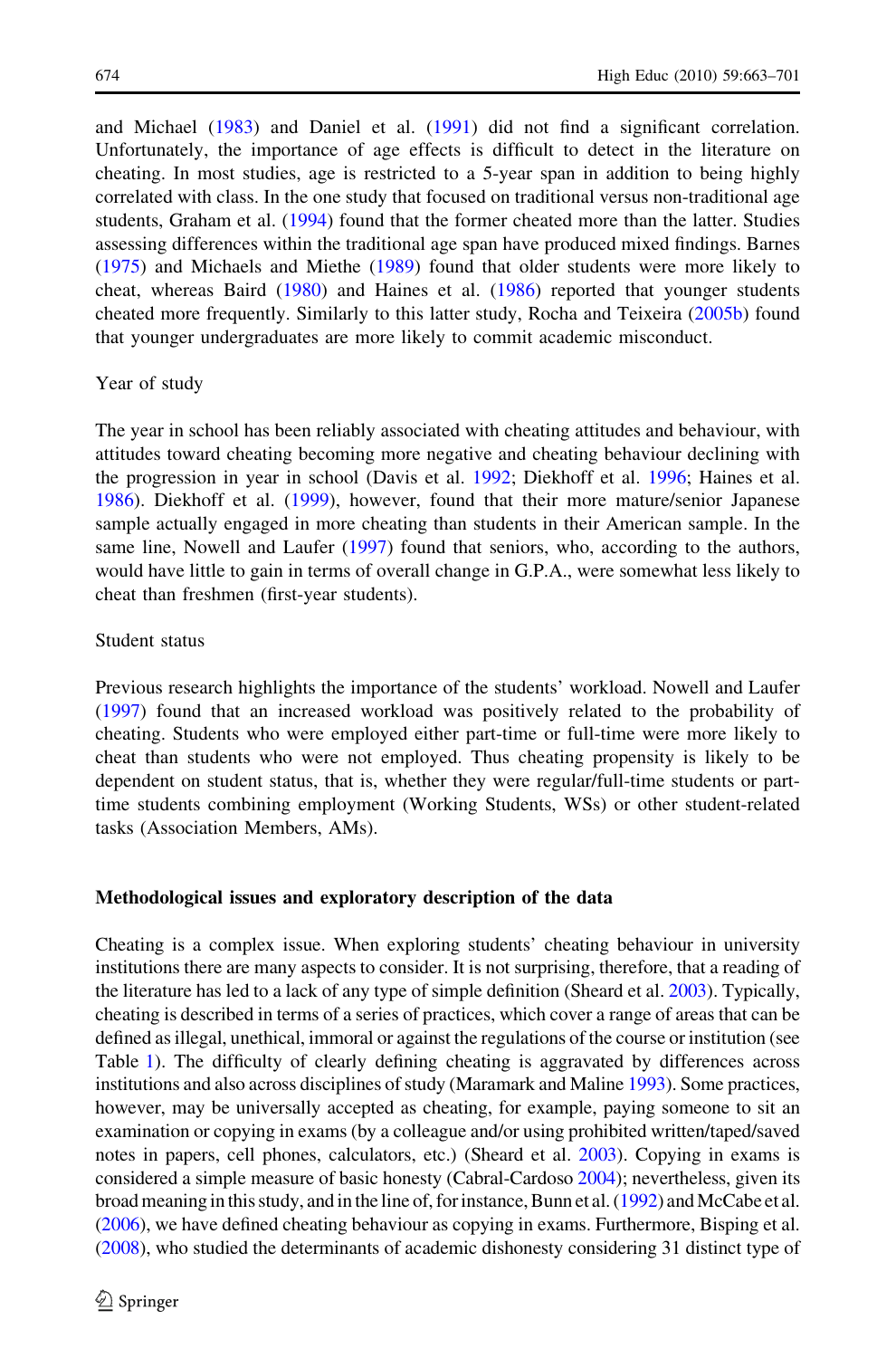misconduct, including copying in exams, observed that, notwithstanding that the percentage of students who stated they had engaged in each of them differed substantially, the general trends regarding the signs and the statistical significance of the determinants (age, G.P.A., year, gender, …) do not noticeably differ among the distinct types of misconduct. This latter evidence supports the view that restricting the definition of academic cheating to copying in exams, albeit limited, might not be so detrimental in terms of results and implications.

Measuring cheating in academia is not an easy task and researchers have generally used their own information to gather data for assessing this type of behaviour (Nowell and Laufer [1997\)](#page-38-0). The literature points to four main ways to obtain data on academic fraud (Kerkvliet and Sigmun [1999\)](#page-37-0): direct yet discrete observation of the data; the ''overlapping error'' method; the random answer questions method, and inquiry via the direct questions method. In this study, we have opted for the latter method. Although this method takes no account of problems associated with sensitivity to the kind of questions asked (like the random answers method), meaning that it can induce deviation in the estimates of academic dishonesty (Kerkvliet and Sigmun [1999\)](#page-37-0), it does have simplicity of implementation in its favour, and a wealth of output for analysis. This is why it is often the procedure used (Bunn et al. [1992;](#page-36-0) Magnus et al. [2002;](#page-37-0) Sheard and Dick  $2003$ ; Hrabak et al.  $2004$ ).<sup>5</sup>

We devised a one-page questionnaire (see [Appendix](#page-34-0)) in line with Bunn et al. ([1992](#page-36-0)) covering a range of questions focusing on the main determinants associated with academic fraudulent behaviour, adding new variables/questions which in our view are likely to influence the propensity to copy (section ''On the magnitude and determinants of academic cheating''). The target group was 2nd, 3rd and 4th year students from Economics and Business/Management courses. The questionnaire was implemented in 11 Portuguese Universities (all public universities from the mainland and the University of the Azores), and 31 schools/universities in 20 other countries. In operational terms, for the majority of schools, the questionnaires were implemented in the classroom (in general, classes with the highest number of enrolled students were targeted).

For schools in countries such as Brazil, Colombia, France, and Poland, students filled an on-line questionnaire similar to the one the other students filled in class. The on-line option was chosen following the suggestions of professors/researchers from the targeted schools given the difficulty, within a reasonable time span, to assemble a sufficient number of students in class. The survey was conducted between March 2005 and May 2006, resulting in 7,213 valid responses.

Reflecting the number of schools surveyed, the number of responses from Portuguese students totalled almost 40% of the overall responses. The others were distributed, by decreasing order of responses, as follows: Spain with 22% of the remaining total; Turkey and Austria with about 12%; Slovenia, New Zealand and Germany with approximately 7%; Italy, Nigeria and UK with between 5 and 6%; with around 2% we have Mozambique, Brazil, Romania, Ireland, Denmark, and Argentina; finally, the least representative countries with about 1% of the remaining total, France, Colombia, Sweden, USA, and Poland (Table [3](#page-13-0)).

Given the low representativeness of the responses for some countries and the pertinence of the analysis, we thought it advisable to additionally aggregate countries into eight meaningful blocks, as represented in Fig. [1.](#page-14-0)

Our worldwide survey on copying propensity among economics and business undergraduate students points to an average cheating propensity of 61.7%. Thus, similarly to the studies surveyed in section ''On the magnitude and determinants of academic cheating'',

<sup>5</sup> Rocha and Teixeira ([2005a](#page-38-0)) provide a detailed description of the different methods.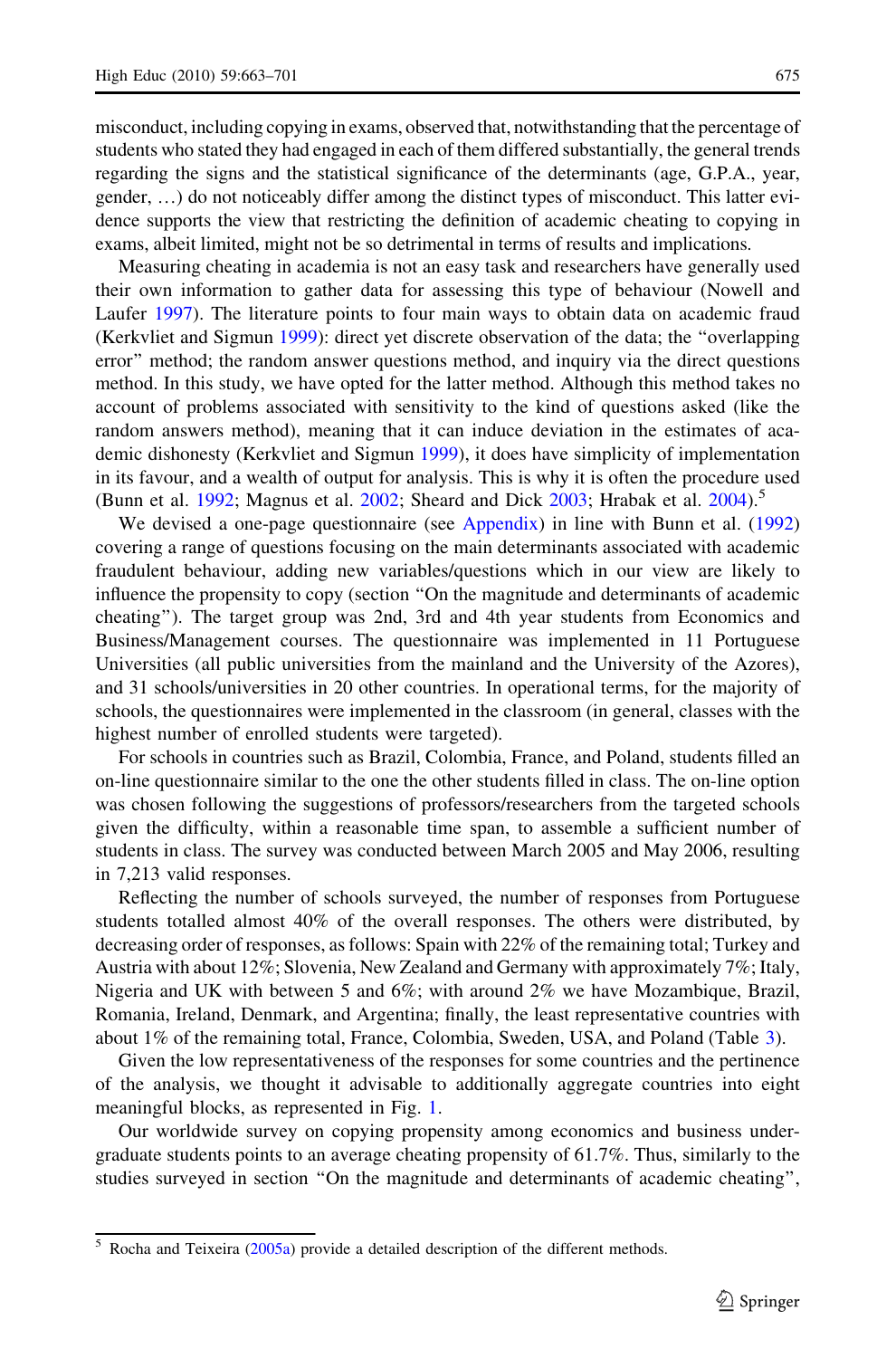| Country       | Number of schools/<br>universities | Number of<br>responses | % Total<br>responses | % Total responses<br>(excl. Portugal) |
|---------------|------------------------------------|------------------------|----------------------|---------------------------------------|
| Argentina     | 1                                  | 75                     | 1.0                  | 1.7                                   |
| Austria       | 1                                  | 519                    | 7.2                  | 11.8                                  |
| <b>Brazil</b> | 1                                  | 100                    | 1.4                  | 2.3                                   |
| Colombia      | 1                                  | 44                     | 0.6                  | 1.0                                   |
| Denmark       | 1                                  | 78                     | 1.1                  | 1.8                                   |
| France        | $\mathfrak{2}$                     | 62                     | 0.9                  | 1.4                                   |
| Germany       | 3                                  | 305                    | 4.2                  | 6.9                                   |
| Ireland       | 1                                  | 79                     | 1.1                  | 1.8                                   |
| Italy         | $\overline{c}$                     | 279                    | 3.9                  | 6.3                                   |
| Mozambique    | 1                                  | 115                    | 1.6                  | 2.6                                   |
| New Zealand   | 1                                  | 315                    | 4.4                  | 7.1                                   |
| Nigeria       | 1                                  | 237                    | 3.3                  | 5.4                                   |
| Poland        | 1                                  | 20                     | 0.3                  | 0.5                                   |
| Portugal      | 11                                 | 2,805                  | 38.9                 |                                       |
| Romania       | $\overline{2}$                     | 99                     | 1.4                  | 2.2                                   |
| Slovenia      | $\mathfrak{2}$                     | 321                    | 4.5                  | 7.3                                   |
| Spain         | 3                                  | 955                    | 13.2                 | 21.7                                  |
| Sweden        | 1                                  | 44                     | 0.6                  | 1.0                                   |
| Turkey        | $\mathfrak{2}$                     | 528                    | 7.3                  | 12.0                                  |
| UK            | $\mathfrak{2}$                     | 197                    | 2.7                  | 4.5                                   |
| US.           | $\overline{c}$                     | 36                     | 0.5                  | 0.8                                   |
| Total         | 42                                 | 7,213                  | 100.0                | 100.0                                 |

<span id="page-13-0"></span>Table 3 Countries, schools and number of students that participated in the survey

we conclude that the phenomenon of cheating in Universities has reached a relatively high magnitude. Recall that studies using a comparable definition of academic cheating and data gathering methodology to the one presented here estimated copying probabilities of between 50% (Bunn et al. [1992\)](#page-36-0) and 62% (Rocha and Teixeira [2005b\)](#page-38-0). Focusing also on copying practices Hrabak et al. [\(2004\)](#page-37-0) indicated figures between 34.6 and 52.2%.

The interesting contribution of our study derives from the striking differences in cheating behaviours between (blocks of) countries. In fact, from Fig. [2](#page-14-0), the striking differences are apparent, for instance, between the Scandinavian countries, whose average propensity to cheat is below 5%, and the Eastern European countries with an average cheating propensity of 87.9%. The Latin American and Southern European blocks present rather similar averages, 67.9 and 66.4%, respectively. In the US and British Isles (Ireland and the UK) block, around 17% of the students surveyed admitted to having cheated, which is not far from the percentage of their New Zealand (Oceania) counterparts (20.7%). Quite surprising are the figures pertaining to copying propensity in the African block (Mozambique and Nigeria), where around 'only' half of the students admitted to fraudulent conduct.

Distinguishing between the frequency with which students in each country and block of countries commit illicit behaviours during exams provides interesting patterns. Countries from Eastern Europe, in particular Poland and Romania, and Latin America, namely Brazil, present the highest percentages of students who admitted to copying in exams often or always. In shear contrast, we have Oceania (New Zealand), the US and the British Isles,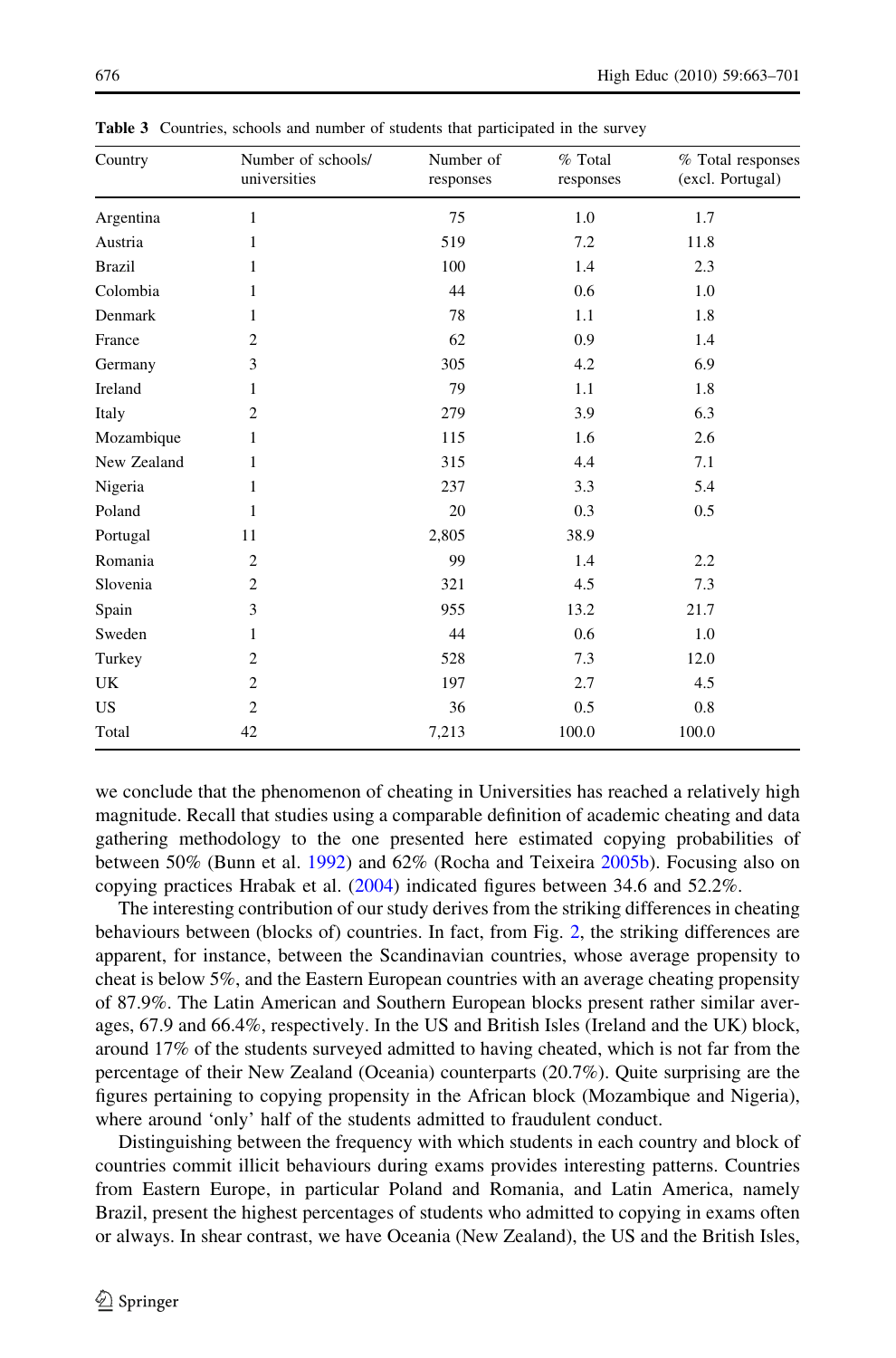<span id="page-14-0"></span>

Fig. 1 Distribution of the responses by blocks of countries. Source: calculations made by the authors based on direct survey conducted in the periods February 2005–May 2006



Fig. 2 Probability of 'copying' by (blocks of) countries. Source: calculations made by the authors based on direct survey conducted in the periods February 2005–May 2006

and the Scandinavian countries where a meagre percentage of students (below 0.8%) admitted to this practice. Specifically Sweden, where no student admitted copying with high frequency, and Ireland and the UK, emerge as the least prone to having a very regular propensity towards cheating. The Western and Southern European blocks present very similar figures (3.1 and 3.7%, respectively), contrasting (from a negative perspective) with Austria (4.2%) and Turkey (6.6%) within these blocks. Notable are the figures from the African block, in particular Mozambique, with only 1% of the total respondent students admitting to copying with regularity.

Analyzing the percentages of students that claimed to have never copied, once again the Scandinavian, the US and British Isles, and the New Zealand blocks, emerge here as having the 'more honest' undergraduates. In these (blocks of) countries, 80% and over of the respondents stated they had never committed fraud in exams. By contrast, the Eastern European countries (especially Poland), France, Brazil and Turkey, come up with the lowest percentages in this regard, ranging from 0% (Poland) to 20% (Turkey) of the total students claiming never to have copied.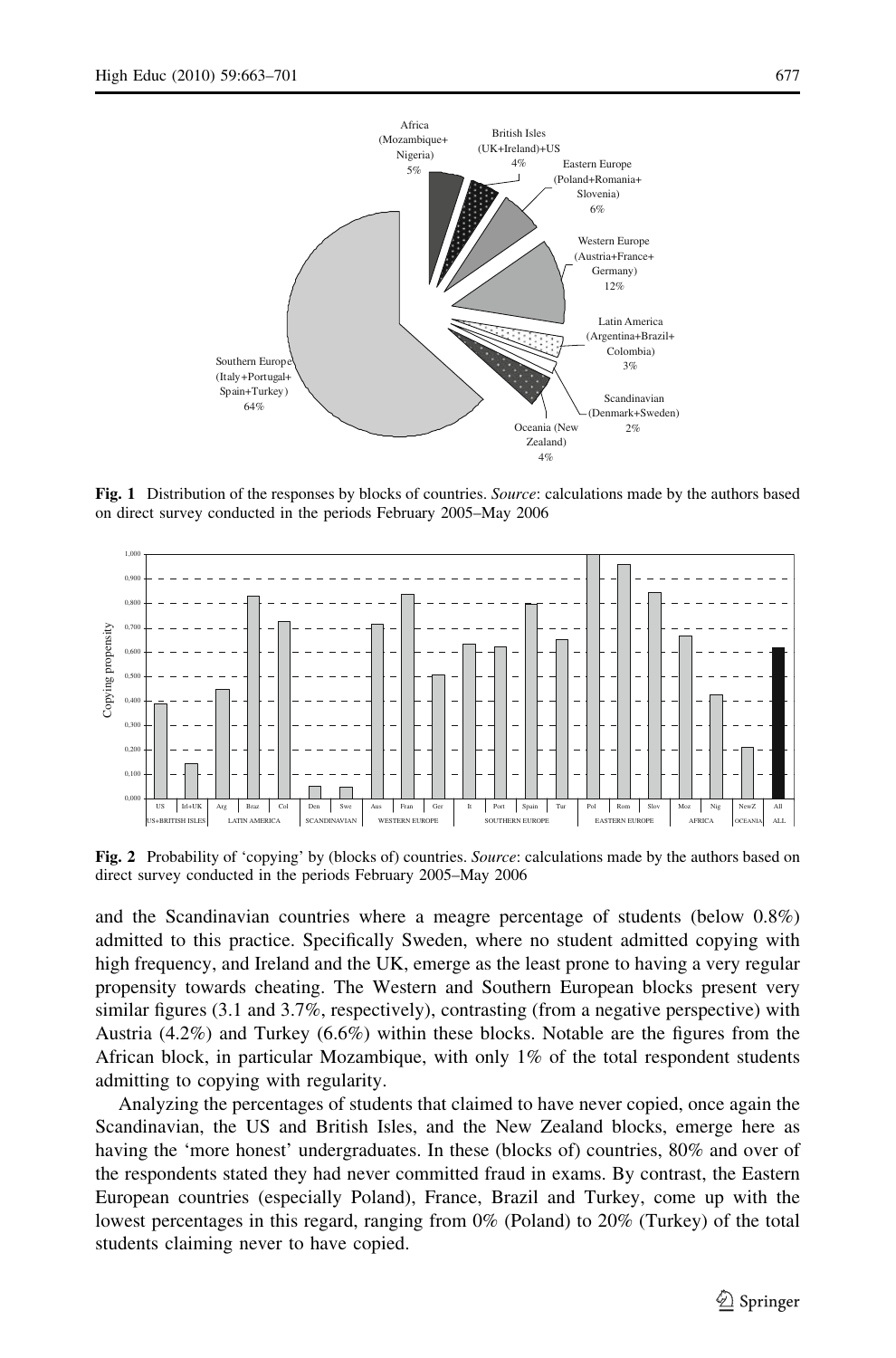Observing other students copying (Tables 4, [5\)](#page-16-0) may constitute an indirect measure of cheating propensity and a reasonable indicator of the generalization of the cheating 'culture'. It is alarming that for all the countries analyzed almost 90% of the students admitted to having seen others cheating during exams—approximately one-third claimed to have observed this type of behaviour often or always!

The cheating 'culture' seems pervasive in Latin America, where generally all the students had observed others copying (45% admitted to have seen the phenomenon regularly), Eastern Europe (particularly Poland and Romania), and Southern Europe (namely Turkey). Quite differently, the phenomenon is seldom observed in the Scandinavian countries around 80% of the respondents had never observed other colleagues cheating in examinations. In New Zealand and the British Isles, approximately half of the students stated never having seen others copying. Regarding the observation of copying with some

| Countries/blocks           |       | % of total students in each country/block |       | Probability       | % Total responses |
|----------------------------|-------|-------------------------------------------|-------|-------------------|-------------------|
|                            | Never | Sometimes                                 | Often | of copying $(\%)$ | $(n = 7,139)$     |
| British Isles $(IrI + UK)$ | 85.6  | 14.0                                      | 0.4   | 14.4              | 4.3               |
| <b>United States</b>       | 61.1  | 36.1                                      | 2.8   | 38.9              |                   |
| $US$ <sub>BI</sub>         | 82.7  | 16.6                                      | 0.7   | 17.3              |                   |
| Argentina                  | 55.4  | 43.2                                      | 1.4   | 44.6              | 3.1               |
| <b>Brazil</b>              | 17.0  | 72.0                                      | 11.0  | 83.0              |                   |
| Colombia                   | 27.3  | 70.5                                      | 2.3   | 72.7              |                   |
| Latin America              | 32.1  | 61.9                                      | 6.0   | 67.9              |                   |
| Denmark                    | 94.9  | 3.8                                       | 1.3   | 5.1               | 1.7               |
| Sweden                     | 95.5  | 4.5                                       | 0.0   | 4.5               |                   |
| Scandinavian Countries     | 95.1  | 4.1                                       | 0.8   | 4.9               |                   |
| Austria                    | 28.4  | 67.5                                      | 4.2   | 71.6              | 12.1              |
| France                     | 16.1  | 80.6                                      | 3.2   | 83.9              |                   |
| Germany                    | 49.3  | 49.3                                      | 1.3   | 50.7              |                   |
| Western Europe             | 34.7  | 62.2                                      | 3.1   | 65.3              |                   |
| Italy                      | 36.6  | 60.1                                      | 3.3   | 63.4              | 63.6              |
| Spain                      | 37.6  | 60.0                                      | 2.4   | 62.4              |                   |
| Turkey                     | 20.4  | 73.0                                      | 6.6   | 79.6              |                   |
| Portugal                   | 34.6  | 60.4                                      | 5.0   | 65.4              |                   |
| Southern Europe            | 33.6  | 62.7                                      | 3.7   | 66.4              |                   |
| Poland                     | 0.0   | 85.0                                      | 15.0  | 100.0             | 6.1               |
| Romania                    | 4.0   | 81.8                                      | 14.1  | 96.0              |                   |
| Slovenia                   | 15.4  | 78.3                                      | 6.3   | 84.6              |                   |
| Eastern Europe             | 12.1  | 79.4                                      | 8.5   | 87.9              |                   |
| Mozambique                 | 33.7  | 65.3                                      | 1.0   | 66.3              | 4.8               |
| Nigeria                    | 57.4  | 39.1                                      | 3.5   | 42.6              |                   |
| Africa                     | 49.3  | 48.1                                      | 2.6   | 50.7              |                   |
| New Zealand                | 79.3  | 20.1                                      | 0.6   | 20.7              | 4.3               |
| All Countries              | 38.3  | 58.1                                      | 3.6   | 61.7              | 100               |

Table 4 Frequency of copying by countries and country blocks

Calculations made by the authors based on direct survey conducted in the periods February 2005–May 2006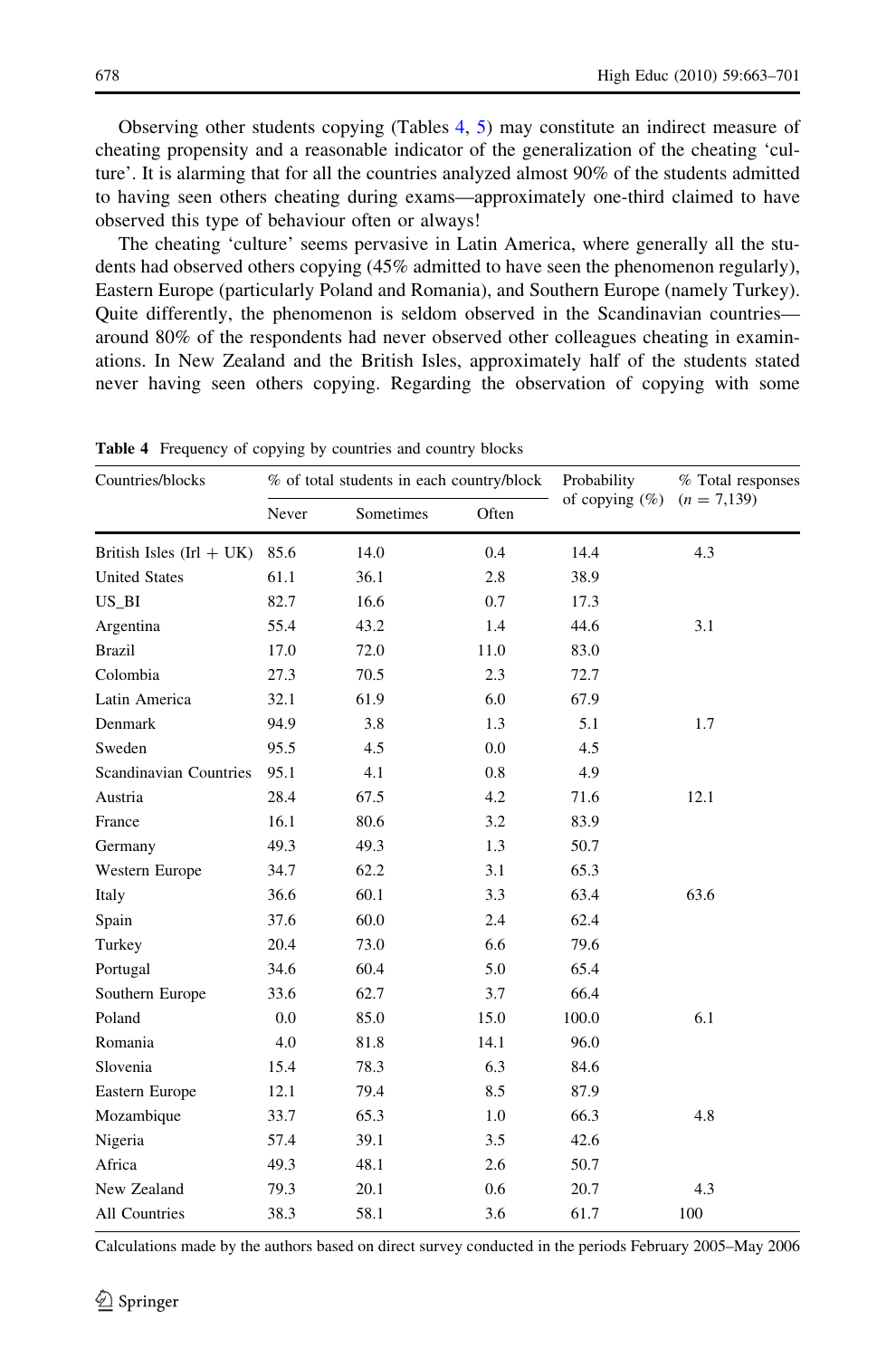| Countries/blocks           |       | % of total students in each country/block |       | Probability of              | % Total responses |
|----------------------------|-------|-------------------------------------------|-------|-----------------------------|-------------------|
|                            | Never | Sometimes                                 | Often | observing<br>copying $(\%)$ | $(n = 7,171)$     |
| British Isles $(IrI + UK)$ | 47.5  | 46.7                                      | 5.8   | 52.5                        | 4.4               |
| <b>United States</b>       | 13.9  | 75.0                                      | 11.1  | 86.1                        |                   |
| US_BI                      | 43.6  | 50.0                                      | 6.4   | 56.4                        |                   |
| Argentina                  | 4.0   | 70.7                                      | 25.3  | 96.0                        | 3.1               |
| <b>Brazil</b>              | 0.0   | 35.0                                      | 65.0  | 100.0                       |                   |
| Colombia                   | 0.0   | 65.9                                      | 34.1  | 100.0                       |                   |
| Latin America              | 1.4   | 53.3                                      | 45.3  | 98.6                        |                   |
| Denmark                    | 79.5  | 17.9                                      | 2.6   | 20.5                        | 1.7               |
| Sweden                     | 81.8  | 18.2                                      | 0.0   | 18.2                        |                   |
| Scandinavian Countries     | 80.3  | 18.1                                      | 1.6   | 19.7                        |                   |
| Austria                    | 11.0  | 68.6                                      | 20.4  | 89.0                        | 12.2              |
| France                     | 4.8   | 51.6                                      | 43.5  | 95.2                        |                   |
| Germany                    | 18.5  | 71.3                                      | 10.2  | 81.5                        |                   |
| Western Europe             | 13.1  | 68.3                                      | 18.6  | 86.9                        |                   |
| Italy                      | 12.0  | 52.6                                      | 35.4  | 88.0                        | 63.4              |
| Spain                      | 7.5   | 68.6                                      | 23.9  | 92.5                        |                   |
| Turkey                     | 2.6   | 47.3                                      | 50.1  | 97.4                        |                   |
| Portugal                   | 7.6   | 54.4                                      | 38.0  | 92.4                        |                   |
| Southern Europe            | 6.8   | 61.5                                      | 31.7  | 93.2                        |                   |
| Poland                     | 0.0   | 70.0                                      | 30.0  | 100.0                       | 6.1               |
| Romania                    | 1.0   | 38.4                                      | 60.6  | 99.0                        |                   |
| Slovenia                   | 6.3   | 63.7                                      | 30.0  | 93.7                        |                   |
| Eastern Europe             | 4.8   | 58.2                                      | 37.0  | 95.2                        |                   |
| Mozambique                 | 7.0   | 61.0                                      | 32.0  | 93.0                        | 4.8               |
| Nigeria                    | 16.2  | 54.9                                      | 28.9  | 83.8                        |                   |
| Africa                     | 13.5  | 56.7                                      | 29.8  | 86.5                        |                   |
| New Zealand                | 52.3  | 45.1                                      | 2.6   | 47.7                        | 4.3               |
| All Countries              | 12.4  | 59.7                                      | 27.9  | 87.6                        | 100               |

<span id="page-16-0"></span>Table 5 Frequency of 'observing others copying' by countries and blocks of countries

Calculations made by the authors based on direct survey conducted in the periods February 2005–May 2006

regularity, the percentages are quite high (*\**70% or more) in countries such as the United States, Argentina, Poland, Austria and Spain.

The pervasiveness of cheating is further confirmed by the percentage of students who acknowledged knowing someone of their closer relations who copied regularly—in Spain, Brazil, Romania, Slovenia and Colombia, the percentage is around 80% or higher.

Such pervasiveness is to a large extent explained by the opinion and attitude of students regarding these illicit behaviours. From our results we found that, overall, only 12.2% of the respondent students reckoned that cheating is a serious problem and around one-third recognized that it warrants some concern. For the majority (60%), cheating is not a problem or is at most a trivial one.

As expected, in the Scandinavian countries, this phenomenon is considered a 'nonissue'—more than 80% of the students did not consider copying in examinations a problem or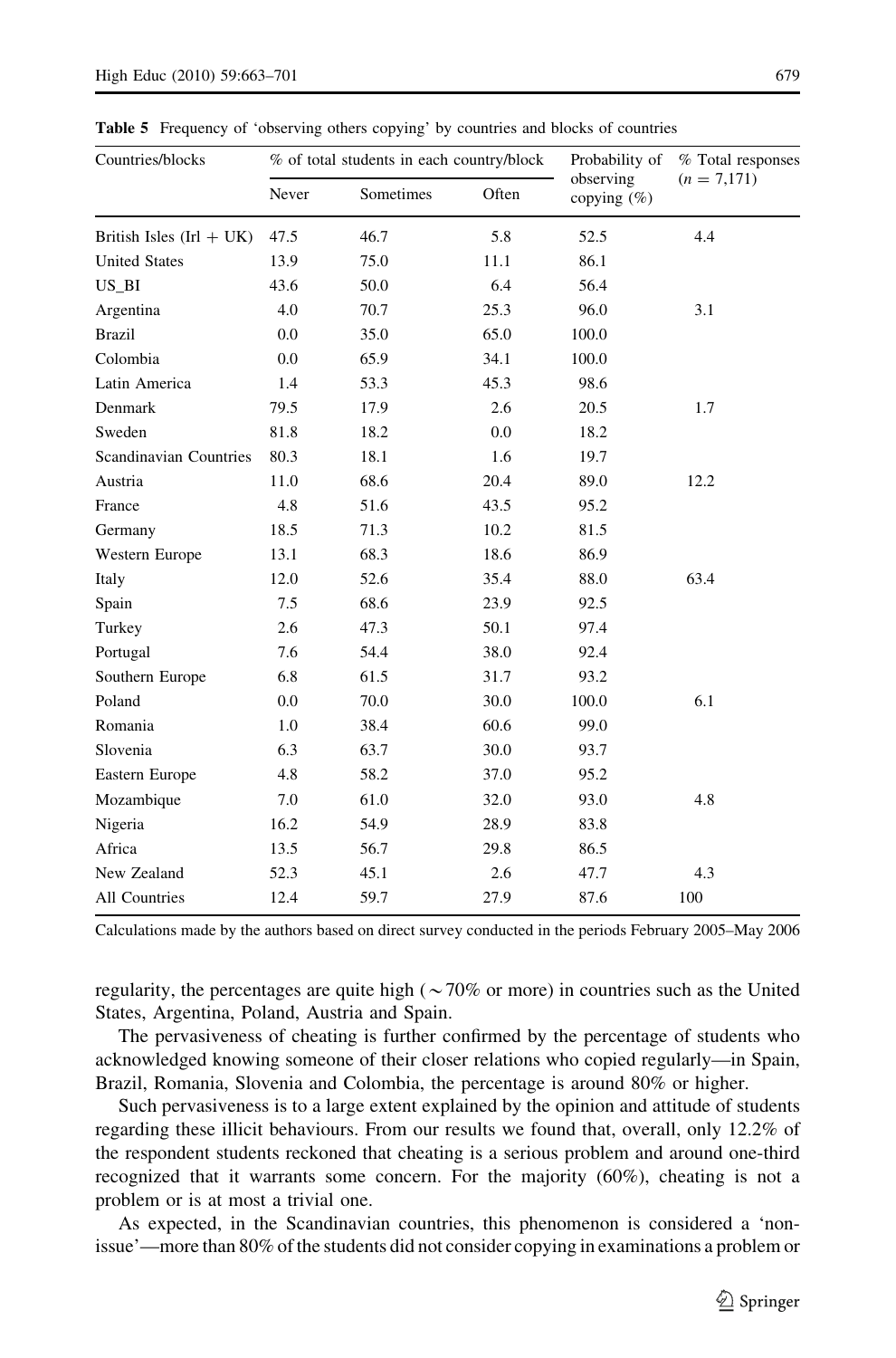it was only a minor one. Interesting are the results gathered from Nigeria, Mozambique and Argentina. In these countries, copying in exams is considered, by a considerable proportion of the undergraduates (over 70%), a serious problem or a problem that deserves some attention. Albeit the considerable amount of fraudulent behaviour among undergraduates in these countries, they seem to be aware of the relevance of the matter. The Eastern European countries, despite having even more troubling rates of copying than the countries mentioned above, do not seem to acknowledge cheating as an important issue which warrants some concern and require appropriate measures. For instance, in Slovenia and Poland, where the magnitude of cheating is paramount, a large majority of the students do not perceive cheating as a problem. This is also the case of Austria, Spain and Brazil (Fig. [3\)](#page-18-0).

Troublesome is the fact that, not only did the students reckon that copying is a minor problem, but a large percentage (around 40% of total respondents) argued that copying is an intentional act. Only 17% admitted that copying occurred due to panic.

The countries where a higher percentage of students identified copying with panic situations are in general those where fraud in academia is less expressive—Sweden, Denmark, the British Isles and New Zealand.

Significantly, and an issue which requires reflection, countries which are more prone to illegal behaviour—Romania, Slovenia, Brazil, Spain, France—tend to regard copying as an intentional act to a larger extent. Likewise, in Portugal and the US a significant proportion of the students recognize that copying is intentional (Fig. [4](#page-18-0)).

Another disturbing finding is that more than half of the students asserted that they would study less if there were no supervision/vigilance and/or sanctions for illegal practices in exams. In Poland, a country where, according to our data, cheating is widespread, the figure reaches three-quarters of the students. In other Eastern European countries, such as Slovenia and Romania, the percentages are also disturbing (68.9 and 56.1%, respectively). In three Southern European countries, Turkey (66%), Spain (65.8%), and Italy (57.5%), as well as France (56.5%), the figures are also quite alarming. In these countries, as can be seen in Fig. [5,](#page-19-0) academic environments are quite permissive to illicit behaviour—the highest penalty students expect from deceitful acts is that their exam be annulled. In countries where the incidence of academic fraud is lower—the Scandinavian block and New Zealand—students expect more serious consequences for misconduct, such as a year's suspension from university. In Nigeria, a large percentage of the students (41%) anticipate severe sanctions for fraudulent acts.

In Spain, a very high percentage (64%) of students that admitted to having copied at some time, were caught by professors and/or supervisors/vigilantes. That figure is also high for Argentina. However, in general, the percentage of students that admit to cheating and were also caught doing so is relatively low (less than 20% for the overall sample).

Nevertheless, a reasonable percentage (around 60%) of the (total) students has, at some time, seen other colleagues being caught committing fraud. That percentage is astonishingly high for Eastern European countries, Brazil, Colombia, Nigeria and Italy.

This, however, did not prevent the rise in illicit practices in these countries, which further sustains the inconsequentiality of the sanctions expected by students when caught in fraudulent behaviours.

A particularly efficient system is that of Denmark, where one quarter of the (smallest number of) students who admitted to copying is caught. In Sweden although no student admitted to having ever been caught, and none of them had seen anyone else get caught either (Figs.  $6, 7$  $6, 7$  $6, 7$ ).

In terms of the characteristics of the students surveyed, the data gathered point to a slightly higher probability of copying among female students (62.4 vs. 61.4%). However,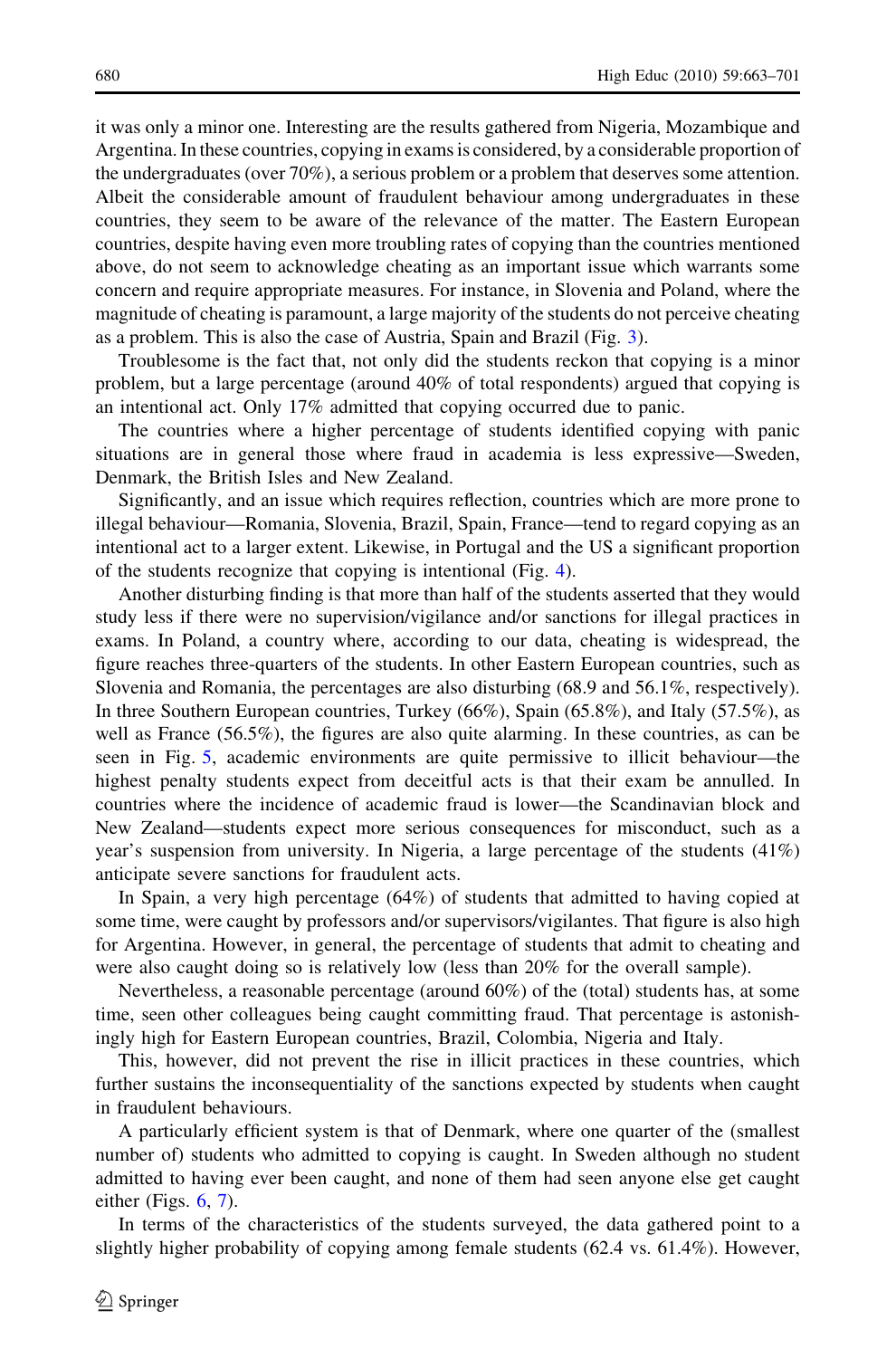<span id="page-18-0"></span>

Fig. 3 Students' opinions regarding copying by block/country. Source: calculations made by the authors based on direct survey conducted in the periods February 2005–May 2006



Fig. 4 Type of copying by block/country. Source: calculations made by the authors based on direct survey conducted in the periods February 2005–May 2006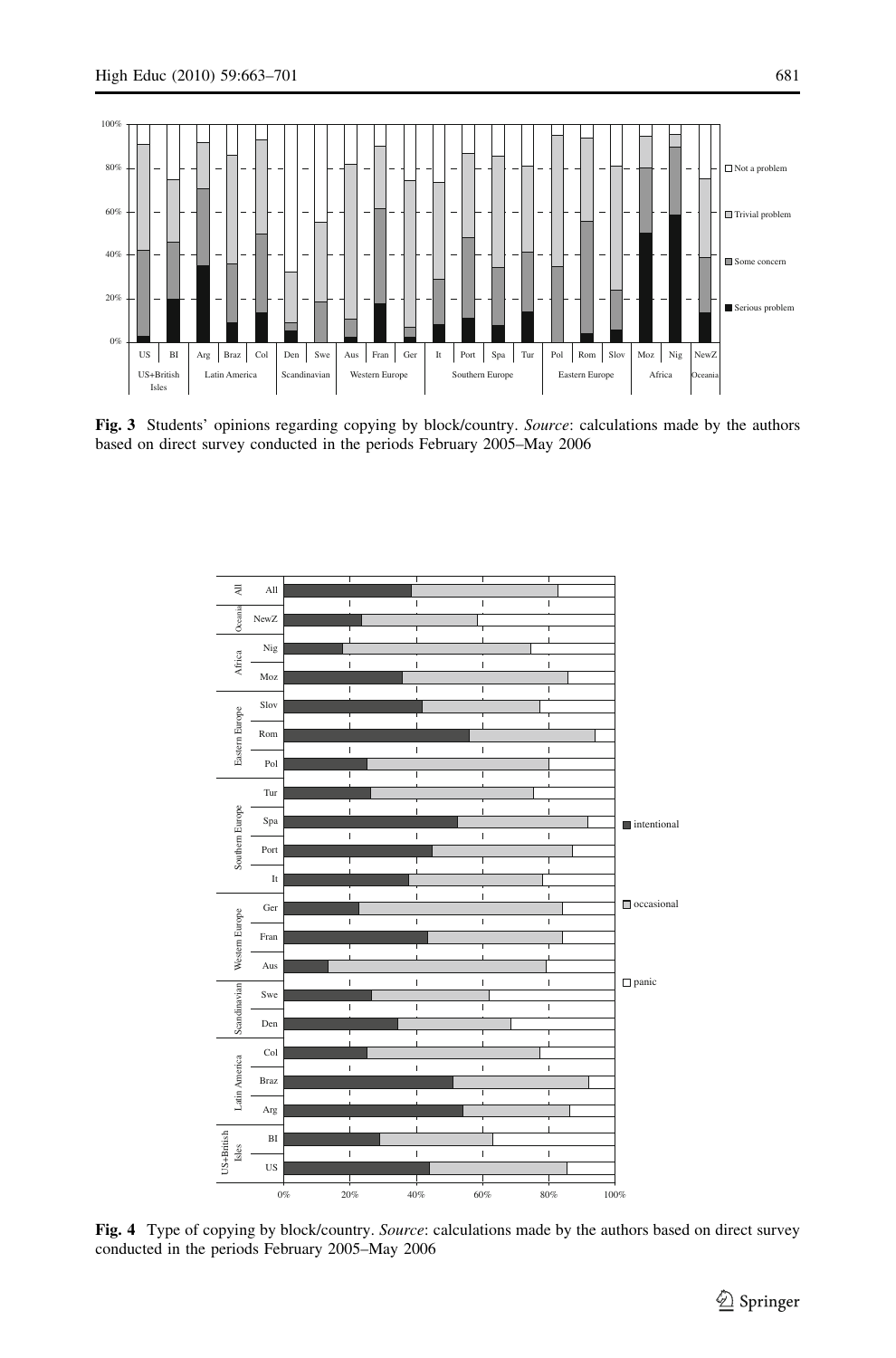<span id="page-19-0"></span>

Fig. 5 Expected sanction for copying by block/country. Source: calculations made by the authors based on direct survey conducted in the periods February 2005–May 2006



Fig. 6 Efficiency of the vigilance system by block/country. Source: calculations made by the authors based on direct survey conducted in the periods February 2005–May 2006

the picture is quite blurred when we analyze by (blocks of) countries. In Latin America, the Scandinavian countries, Eastern Europe and Africa, females do cheat more than their males counterparts. By contrast, in the US and British Isles, Western Europe, Southern Europe and New Zealand, male students reveal a higher propensity to cheat.

As can be seen in the next figure, students with intermediary ages, i.e., aged 20–25 (representing about 78.4% of the total students surveyed) registered a probability to cheat ranging between 61.7 and 67.2%, much higher than the 55.6% registered among younger students (17–19 years) and 55.9% among older students (26 and over).

Again, there is some diversity among (blocks of) countries, with Latin America, Scandinavia, Southern Europe, Africa and New Zealand following a similar path to that of the overall sample—a higher probability to copy by intermediate-aged students. In the US and British Isles and in Eastern European countries, older students are more likely to reveal illegal conduct than their younger colleagues. Differently, in Western Europe, younger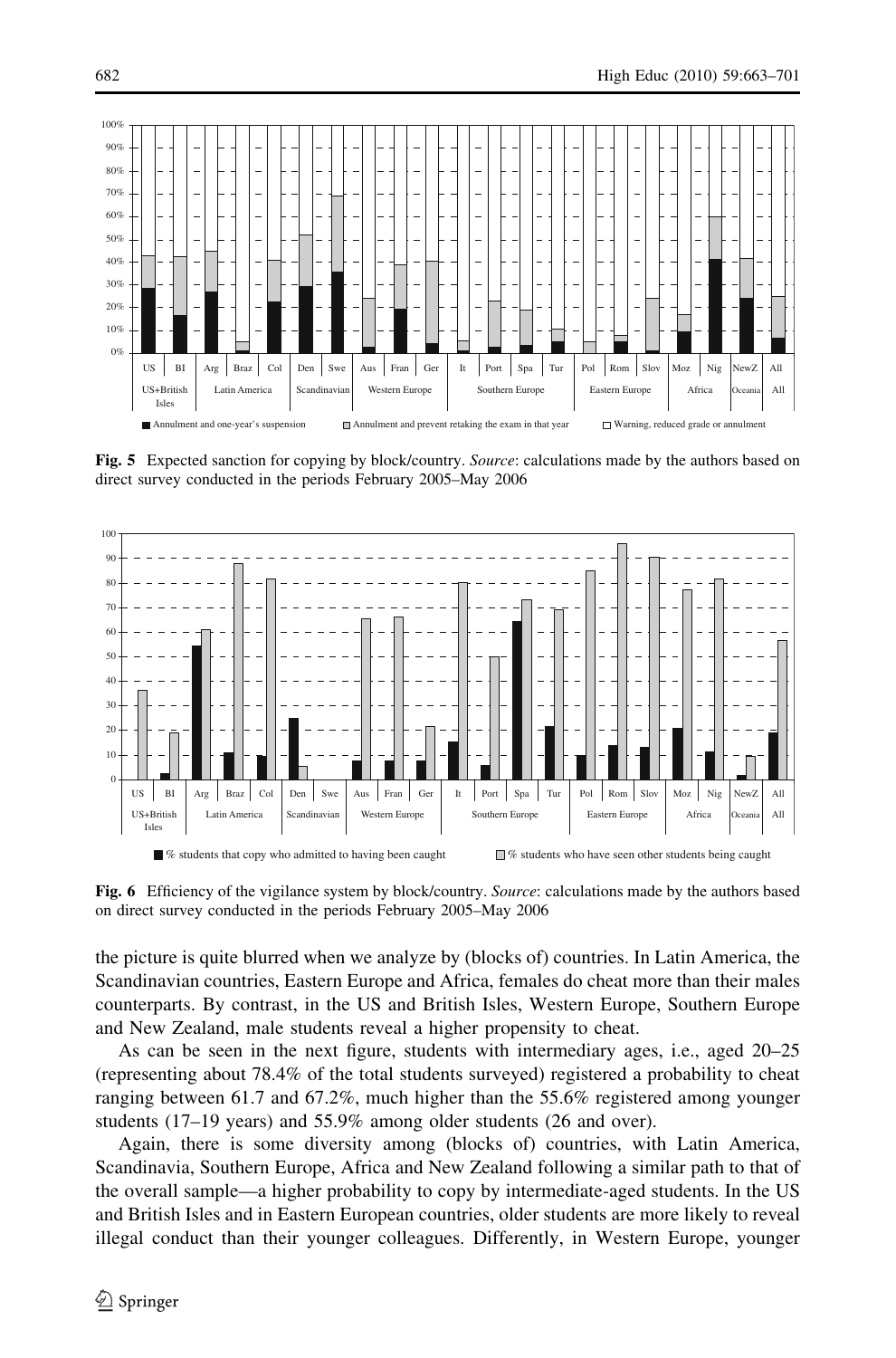<span id="page-20-0"></span>

Fig. 7 Copying propensity by age and (blocks of) countries. Source: calculations made by the authors based on direct survey conducted in the periods February 2005–May 2006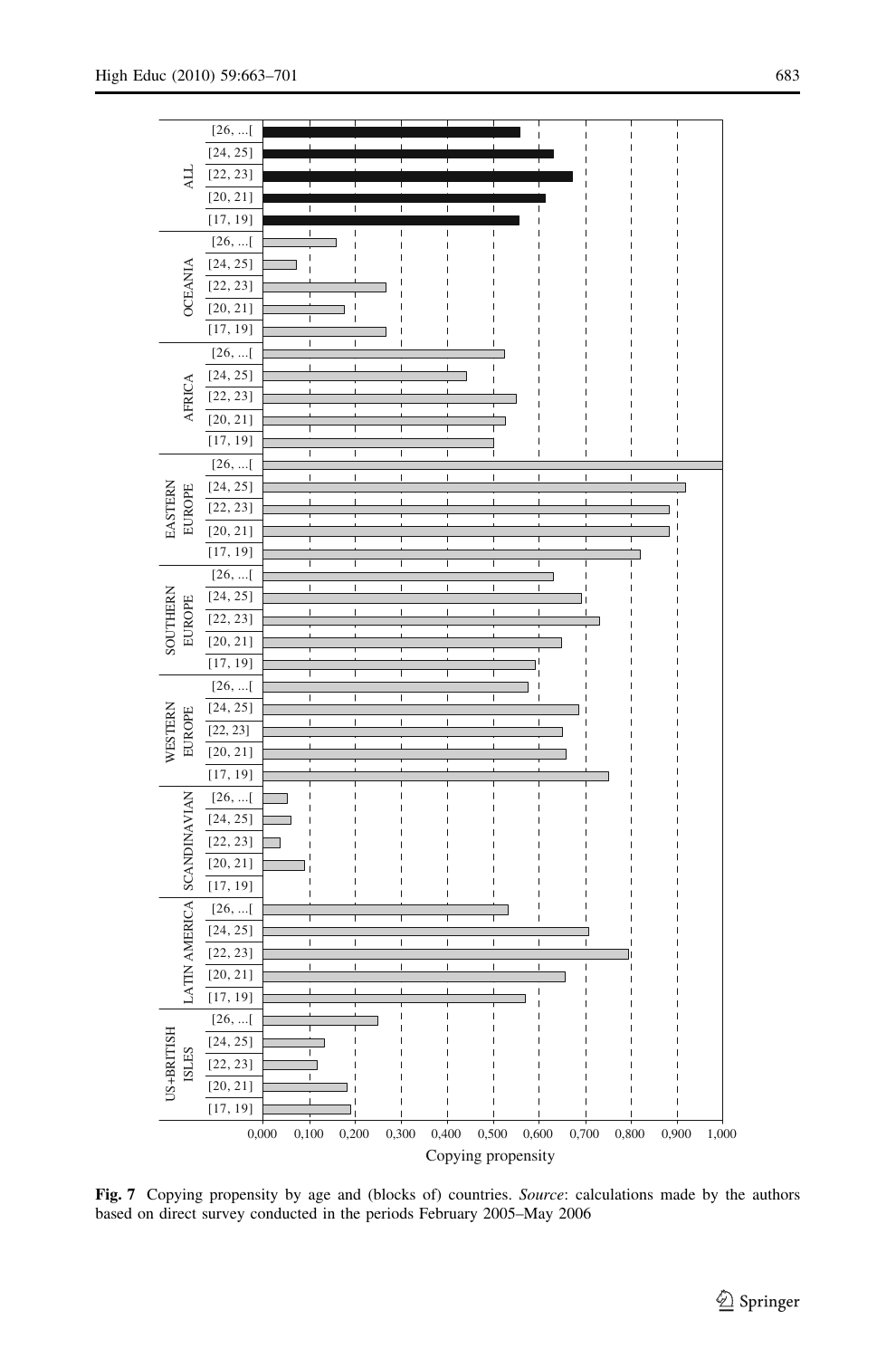students (those aged 17–18 years old) have substantially higher copying propensities than their older colleagues (75.0 against 57.6%).

Although at a first glance age tends to be related to the school year in which the student is enrolled, the results show a strong relationship between the propensity to copy and coming closer to concluding the degree. Students enrolled in the final year (4th year) reveal a 70.8% probability to copy whereas their colleagues in the 2nd year registered 57.8%. Such results are also robust for (blocks of) countries, as is evident in Fig. [8](#page-22-0).

Most of the students surveyed (86.3%) are 'Regular/Normal Students'. Association Members (AMs) and Working Students (WSs) count for, respectively, 3.4 and 8.8% of all the students surveyed.<sup>6</sup> The latter two groups revealed a greater propensity to practice dishonest acts academically, namely 62.7% (AMs) and 66.6% (WSs), against the 61.5% of the so-called 'regular' students, which may possibly reveal that AMs and WSs have less time to dedicate to their studies.

The data in this exploratory analysis seem to confirm, albeit not as strongly as in the case of the study focusing only on Portugal (Rocha and Teixeira [2005b](#page-38-0)), an inverse relationship between students' performance (proxied by the average academic grade or G.P.A. and the respective propensity to cheat. In fact, as can be seen in Fig. [9,](#page-22-0) the students with a better academic performance (average grade of 80% or higher on a scale from 0 to 100) admit on average to a propensity to copy of 57.8%, a number which is below that of their less accomplished colleagues (average grades between 50 and 60%), who reveal a propensity to cheat of 63.6%.

In cross-country terms, the inverse relationship between students' performance and the corresponding (average) propensity to cheat is also confirmed in the case of Latin America, Western Europe, Southern Europe and New Zealand (Oceania). In Eastern European and African countries, those students with intermediate average grades tend to copy more than their lower and higher performance colleagues. Oddly, it is the US and British Isles and the Scandinavian countries where top-grade students (G.P.A.s between 80 and 100%) admit to undertaking fraudulent acts in a higher proportion than low grade students (G.P.A.s between 50 and 60%)—respectively, 26.8 vs. 15.2% in the case of the US and British Isles, and 8.6 vs. 4.2% in case of the Scandinavian countries.

From the calculation of Pearson's linear correlation coefficient (Table [6\)](#page-23-0), we find that the probability of copying appears statistically and positively correlated with the variation in the benefits gained from successful copying, the frequency of seeing other students copying and being caught copying, with the familiarity of those who copy regularly, with the influence of supervisors on time spent studying, and with the school year in which students are enrolled.

Thus, the perception of a higher grade resulting from copying encourages students to practice this act. Cheating is thus all the more probable the greater the expected difference in grades. On the other hand, seeing other students copying regularly seems to be associated with a higher probability for this practice to occur (which may reflect inefficiency in the penalties applied). Furthermore, the lower the percentage of time spent studying due to the knowledge that there will be no exam supervisors, the higher the probability of copying. Finally, students who are closer to concluding their degrees are more inclined to cheat.

Moreover, students enrolled in schools that have codes of honour are, in general, less likely to copy in examinations. In a bivariate correlation, that is, without controlling for all

<sup>&</sup>lt;sup>6</sup> There is another category, 'Others', which includes, loosely speaking. Students from the Portuguesespeaking Countries, Erasmus students, Armed Forces, etc., who represent 1.4% of the students surveyed.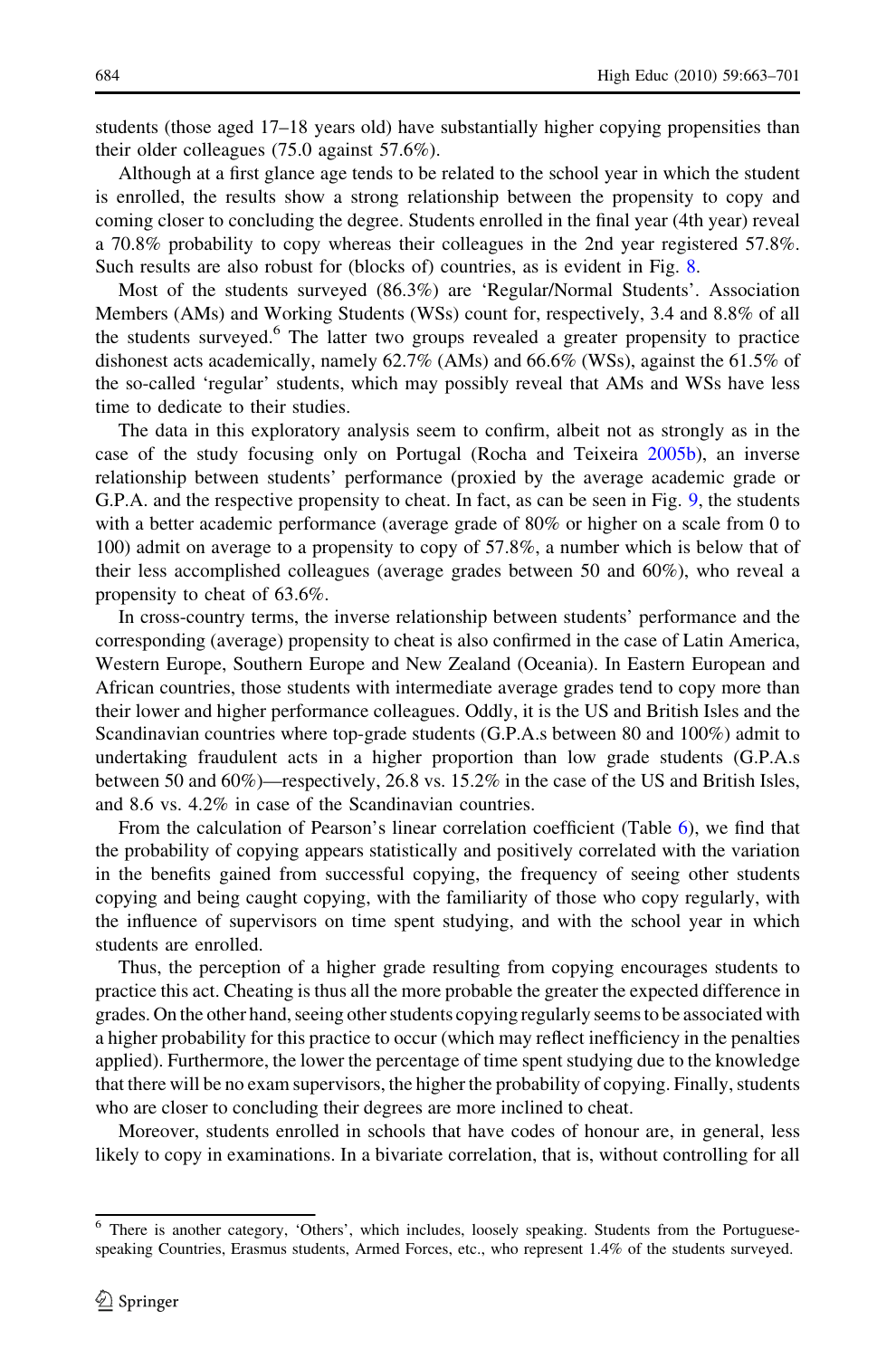<span id="page-22-0"></span>

Fig. 8 Copying propensity by school year and (blocks of) countries. Source: calculations made by the authors based on direct survey conducted in the periods February 2005–May 2006



Fig. 9 Copying propensity by grade point average and (blocks of) countries. Source: calculations made by the authors based on direct survey conducted in the periods February 2005–May 2006

the potential factors affecting copying propensity, females (who amount to 55% of respondent students) are more inclined to perpetrate fraud in academia.

The G.P.A. per se, which has a sample mean of approximately 64%, does not surface as significantly correlated to the probability of copying. The same happens with the students' opinion regarding copying and the students' age.

#### Evaluating the cross-country determinants of cheating propensity

The aim here is to assess which are the main determinants of the propensity to cheat by university students at an international level. The nature of the data collected regarding the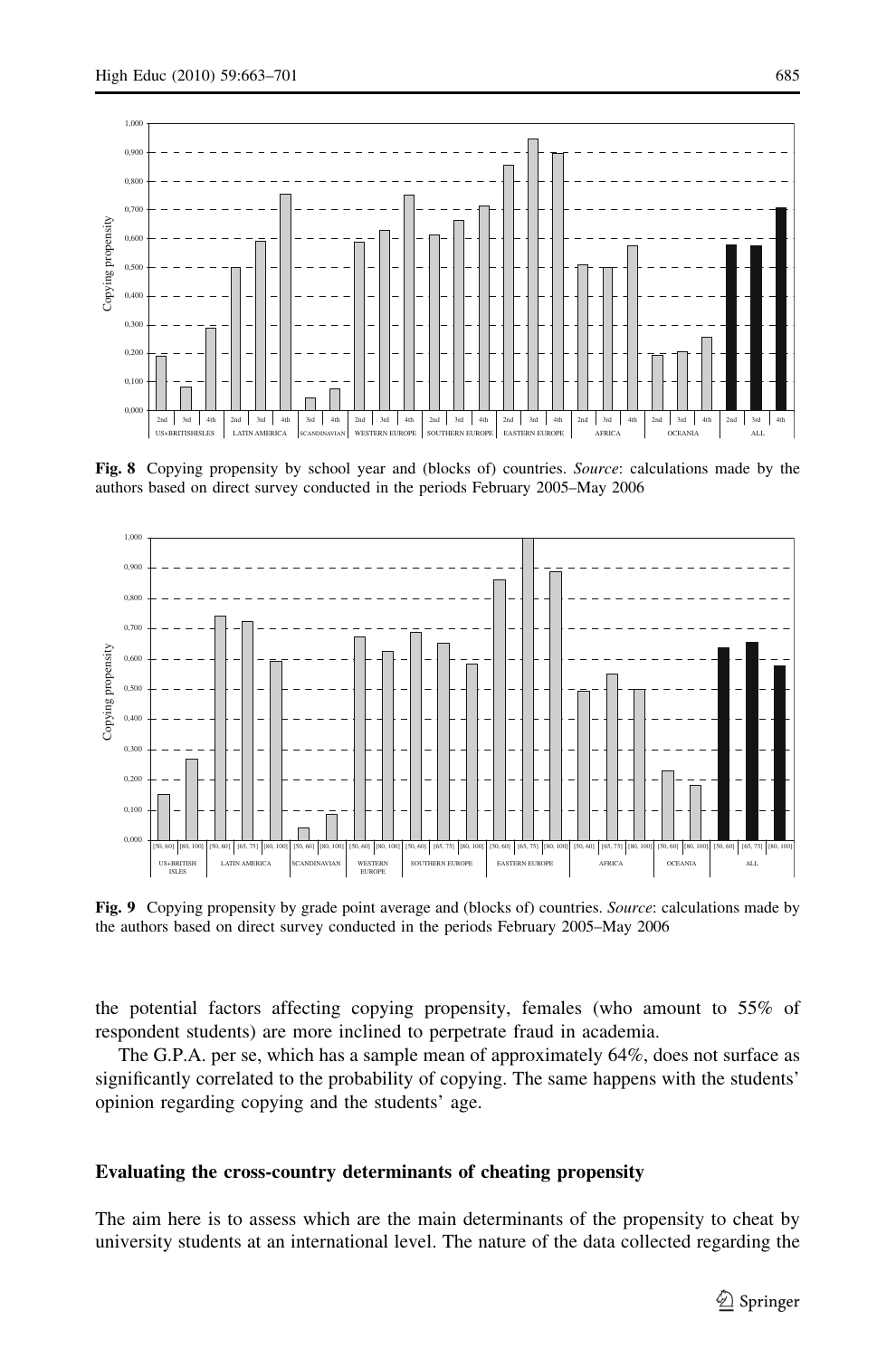<span id="page-23-0"></span>

| Table 6 Descriptive statistics  |                                                                                                  |               |            |            |    |                               |            |                                 |                 |                                    |           |                    |
|---------------------------------|--------------------------------------------------------------------------------------------------|---------------|------------|------------|----|-------------------------------|------------|---------------------------------|-----------------|------------------------------------|-----------|--------------------|
|                                 |                                                                                                  | Mean $\sigma$ |            | Min Max    |    | $\mathbf{\Omega}$             |            | 3                               | 4               | 5                                  | ७         |                    |
|                                 | copying<br>Probability of                                                                        |               | 0.65 0.476 |            |    | $0$ 1 0.147*** 0.131*** 0.003 |            |                                 |                 | $0.015$<br>$-0.294***$<br>$-0.015$ |           | $0.302***$         |
| Expected benefits (1) AGainCopy |                                                                                                  | 0.65          | 0.475      |            |    |                               | $0.685***$ | $-0.151***$ 0.162**** 0.145**** |                 |                                    | 0.025     | $0.066***$         |
|                                 | (2) DAGainCopy                                                                                   | 10.29 21.43   |            | $-100$ 100 |    |                               |            | $-0.114***$ 0.168*** 0.135***   |                 |                                    | $-0.025*$ | $0.060***$         |
| Opportunity cost                | $(3)$ Grade (G.P.A.)                                                                             | 63.88         | 0.159      | 50100      |    |                               |            |                                 | $0.065***0.019$ |                                    | 0.021     | $0.074***$         |
| permissibility<br>$Context-$    | (4) Frequency with which observes the act of copying $(1: never  5: always)$                     | 2.71          | 0.433      |            |    |                               |            |                                 |                 | $0.475***$                         |           | $0.146***0.397***$ |
| permeability<br>and             | (5) Familiarity with someone that copies regularly                                               | 0.56          | 0.496      |            |    |                               |            |                                 |                 |                                    |           | $0.100***0.300**$  |
|                                 | (6) Opinion regarding copying $(1: \text{not a})$<br>problem  4: serious problem)                | 2.19          | 0.409      |            |    |                               |            |                                 |                 |                                    |           | $0.068***$         |
| Sanctions                       | (7) See others being caught copying                                                              | 0.58          | 0.494      |            |    |                               |            |                                 |                 |                                    |           |                    |
|                                 | study (0: no influence  6: study less $50\%$ or more)<br>(8) Supervisors' influence on amount of | 2.08          | 0.709      |            |    |                               |            |                                 |                 |                                    |           |                    |
|                                 | (9) Expected sanction for copying                                                                | 2.85          | 0.396      |            |    |                               |            |                                 |                 |                                    |           |                    |
|                                 | (10) Honour code                                                                                 | 1.62          | 0.450      |            |    |                               |            |                                 |                 |                                    |           |                    |
| Student                         | $(11)$ Gender                                                                                    | 0.55          | 0.498      |            |    |                               |            |                                 |                 |                                    |           |                    |
| characteristics                 | $(12)$ Age                                                                                       | 21.64         | 0.120      | 17         | 89 |                               |            |                                 |                 |                                    |           |                    |
|                                 | (13) School year (1: 2nd year  3: 4th<br>year)                                                   | 1.78          | 0.461      |            |    |                               |            |                                 |                 |                                    |           |                    |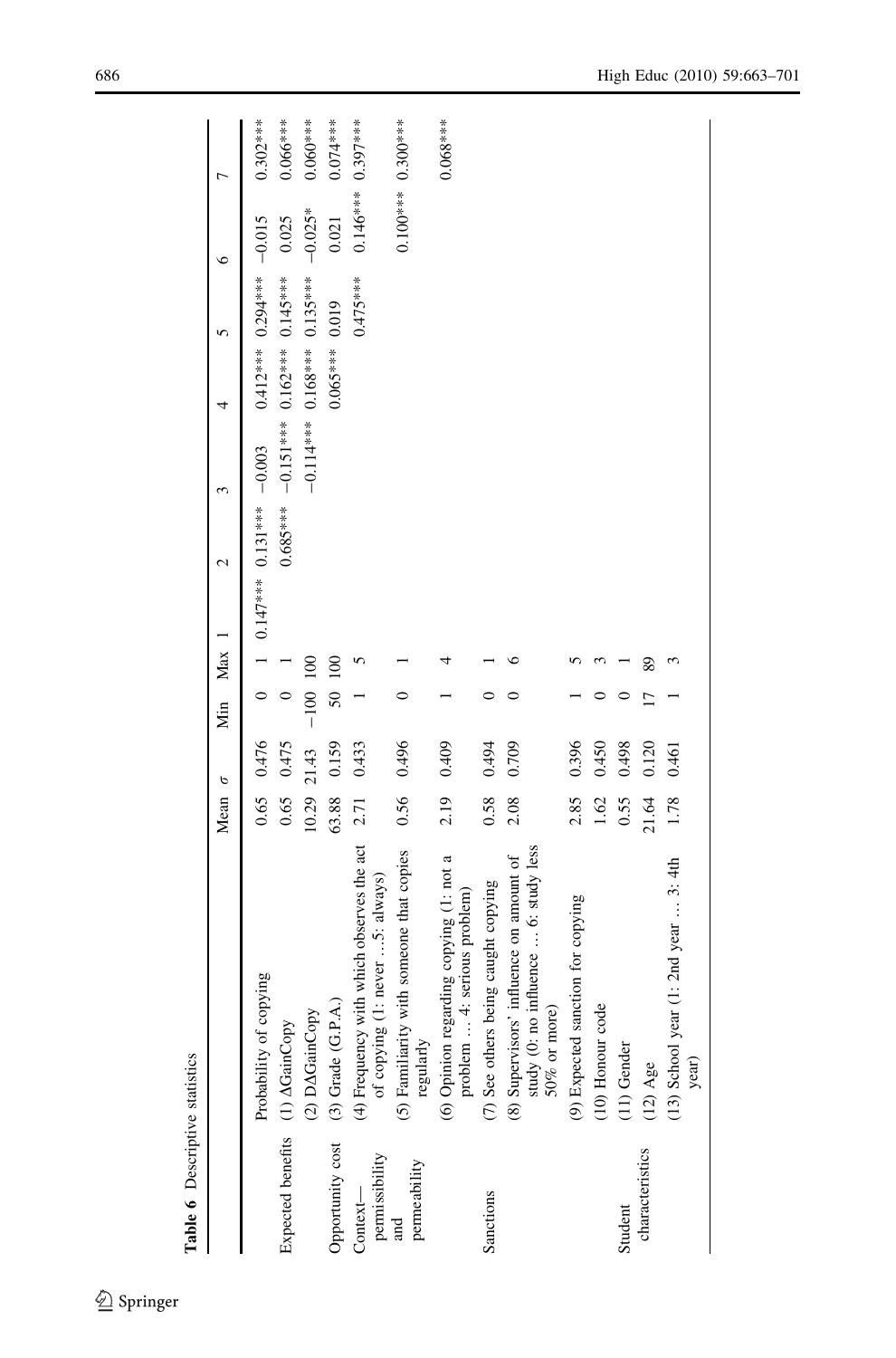| $\mathop{\mathrm{commue}}\nolimits$ |
|-------------------------------------|
| ७                                   |
| Table                               |

|                                 |                                                                                                  | Mean  | $\ddot{\circ}$ | Min            | Max | $\infty$    | ٥                                 | $\overline{a}$ |             | $\overline{12}$ | 13         |
|---------------------------------|--------------------------------------------------------------------------------------------------|-------|----------------|----------------|-----|-------------|-----------------------------------|----------------|-------------|-----------------|------------|
|                                 | Probability of copying                                                                           | 0.65  | 0.476          |                |     |             | ****ILCO-++**ICIO-++**O9IO        |                | $0.025*$    | 0.016           | $0.103***$ |
| Expected benefits (1) AGainCopy |                                                                                                  | 0.65  | 0.475          |                |     | $0.171***$  | $-0.051***$                       | $-0.096***$    | $0.043**$   | $-0.019$        | $-0.018$   |
|                                 | (2) DAGainCopy                                                                                   | 10.29 | 21.43          | $-100$ 100     |     | $0.169***$  | $-0.076***$                       | $-0.125***$    | 0.022       | $-0.019$        | $-0.012$   |
| Opportunity cost                | $(3)$ Grade $(G.P.A.)$                                                                           | 63.88 | 0.159          | 50 100         |     | $-0.035***$ | $-0.005$                          | $-0.022$       | $0.031**$   | $-0.034**$      | $0.050***$ |
| permissibility<br>Context-      | (4) Frequency with which observes the act<br>of copying $(1:$ never S: always)                   | 2.71  | 0.433          |                | 5   | $0.139***$  | $-0.086***$                       | $-0.285***$    | $0.063***$  | 0.002           | $0.129***$ |
| permeability<br>and             | (5) Familiarity with someone that copies<br>regularly                                            | 0.56  | 0.496          |                |     |             | $-0.135***$ $-0.069$ $-0.0135***$ |                | $0.088***$  | $-0.015$        | $0.131***$ |
|                                 | (6) Opinion regarding copying (1: not a<br>problem  4: serious problem)                          | 2.19  | 0.409          |                |     | $-0.023*$   | $0.060***$                        | $-0.005$       | $0.024*$    | $-0.016$        | $0.023*$   |
| Sanctions                       | being caught copying<br>(7) See others                                                           | 0.58  | 0.494          |                |     | $0.116***$  | $-0.094**$                        | $-0.226***$    | 0.012       | $0.043***$      | $0.084***$ |
|                                 | study (0: no influence  6: study less $50\%$ or more)<br>(8) Supervisors' influence on amount of | 2.08  | 0.709          |                |     |             | $-0.021$                          | $-0.064***$    | $-0.013$    | $-0.045***$     | 0.008      |
|                                 | (9) Expected sanction for copying                                                                | 2.85  | 0.396          |                |     |             |                                   | $0.092***$     | $0.054***$  | 0.001           | $-0.018$   |
|                                 | (10) Honour code                                                                                 | 1.62  | 0.450          |                |     |             |                                   |                | $-0.036***$ | $-0.054***$     | 0.020      |
| Student                         | (11) Gender                                                                                      | 0.55  | 0.498          |                |     |             |                                   |                |             | $-0.116***$     | $-0.003$   |
| characteristics                 | $(12)$ Age                                                                                       | 21.64 | 0.120          | $\overline{1}$ | 89  |             |                                   |                |             |                 | $0.392***$ |
|                                 | (13) School year (1: $2nd$ year  3: 4th<br>year)                                                 | 1.78  | 0.461          |                |     |             |                                   |                |             |                 |            |
|                                 |                                                                                                  |       |                |                |     |             |                                   |                |             |                 |            |

Significance levels \*\*\*  $1\%$ , \*\*  $5\%$ , \*  $10\%$ Significance levels \*\*\* 1%, \*\* 5%, \*  $10\%$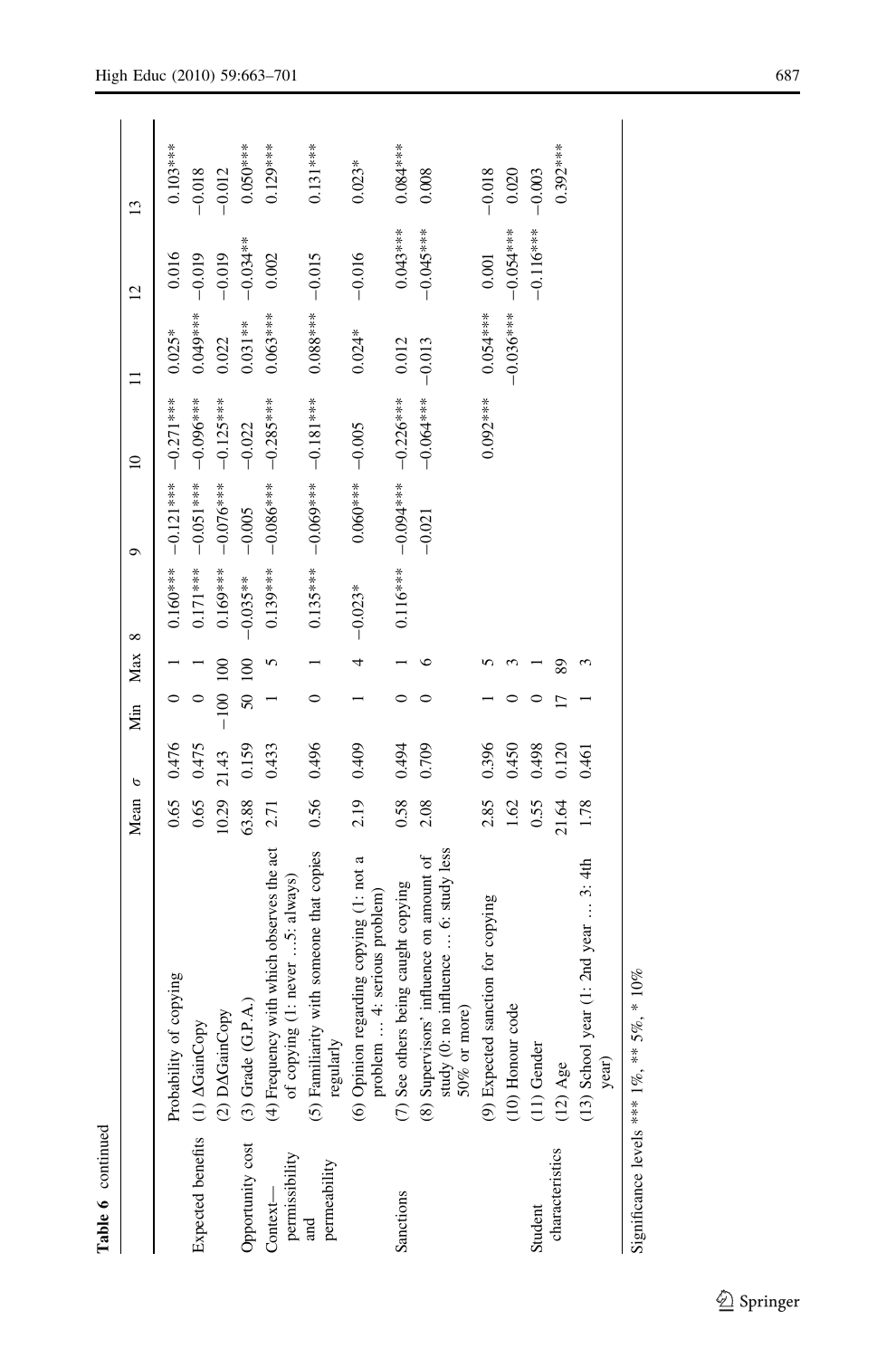dependent variable [Have you ever copied in an exam? (1) Yes; (0) No] dictates the choice of the estimation model. Conventional estimation techniques (e.g., multiple regression analysis), in the context of a discrete dependent variable, are not a valid option. Firstly, the assumptions needed for hypothesis testing in conventional regression analysis are necessarily violated—it is unreasonable to assume, for instance, that the distribution of errors is normal. Secondly, in multiple regression analysis predicted values cannot be interpreted as probabilities—they are not constrained to fall in the interval between 0 and  $1<sup>7</sup>$ . The approach used, therefore, will be to analyze each situation in the general framework of probabilistic models.

In the model of cheating likelihood, it is believed (section ''Methodological issues and exploratory description of the data'') that a set of factors, such as students' expected benefits/costs of copying, contextual factors, country of origin, among other variables, gathered in a vector  $X$ , explain the outcome, so that:

$$
Prob(Y = 1) = F(X, \beta)
$$
 and  $Prob(Y = 0) = 1 - F(X, \beta)$ .

The set of parameters  $\beta$  reflects the impact of changes in X on the likelihood of copying.The empirical assessment of the propensity to copy is based on the estimation of the following general logistic regression:

$$
P(\text{copy}) = \frac{1}{1 + e^{-Z}}; \quad \text{with } Z = \beta_0 + \beta_1 \Delta \text{GainCopy} + \beta_2 D \Delta \text{GainCopy} + \beta_3 \text{Grade}
$$

$$
+ \beta_4 \text{Contextual} + \beta_5 \text{Sanctions}
$$

$$
+ \beta_6 \text{HCode} + \beta_7 \text{StudentCharacter} + \beta_8 \text{Countries} + \varepsilon_7
$$

In order to have a more straightforward interpretation of the logistic coefficients, the logistic model can be rewritten in terms of the odds of an event occurring—the *logit* model becomes:

$$
\log \left(\frac{\text{Prob}(\text{copy})}{\text{Prob}(\text{not copy})}\right) = \beta_0 + \beta_1 \Delta \text{GainCopy} + \beta_2 D \Delta \text{GainCopy} + \beta_3 \text{Grade} + \beta_4 \text{Contextual} + \beta_5 \text{Sanctions} + \beta_6 \text{HCode} + \beta_7 \text{StudentCharacter} + \beta_8 \text{Countries} + \varepsilon_i
$$

The logistic coefficient can be interpreted as the change in the log odds associated with a one-unit change in the independent variable. Then e raised to the power  $\beta_i$  is the factor by which the odds change when the *i*th independent variable increases by one unit. If  $\beta_i$  is positive, this factor will be greater than one, which means that the odds are increased; if  $\beta_i$ is negative, the factor will be less than one, which means that the odds are decreased. When  $\beta_i$  is zero, the factor equals one, which leaves the odds unchanged (Table [7](#page-26-0)).

Two models were estimated, one (Model I) in which we control for countries, where Portugal is the default, and the other (Model II), where we control for blocks of countries—with the default here being the Southern European block (comprising Italy, Portugal, Spain and Turkey). According to standard measures of goodness-of-fit, both

<sup>7</sup> The logistic regression model is also preferred to another conventional estimation technique, discriminant analysis. According to Hosmer and Lemeshow ([1989\)](#page-37-0), even when assumptions required for discriminant analysis are satisfied, logistic regression still performs well.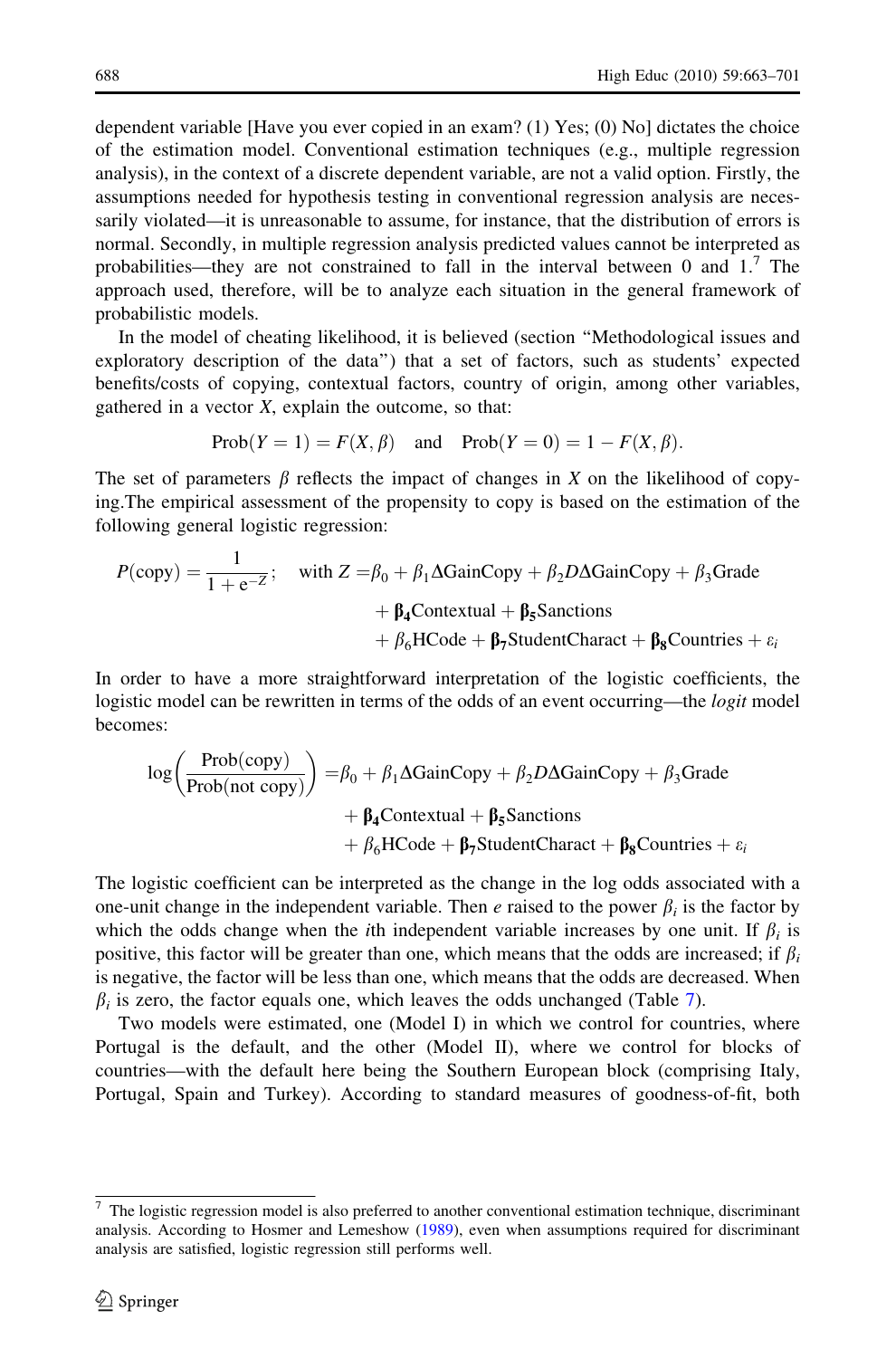| ļ<br>֚֚֡                                                                                    |
|---------------------------------------------------------------------------------------------|
|                                                                                             |
| ֧֧֧֦֧ׅ֧֧֧֦֧ׅ֧֧ׅ֧ׅ֧֧֧ׅ֧֛֧֧ׅ֛֧֛֚֚֚֚֚֚֚֚֚֚֚֚֚֚֚֚֚֚֚֚֚֚֚֚֚֚֡֕֡֡֓֝֓֝֓֜֓֝֓֓֜֓֝֬֜֜֓֝֬֜֓֝֬֝֬֜֝<br>i |
| ١<br>.<br>.<br>.                                                                            |
|                                                                                             |
|                                                                                             |
|                                                                                             |
|                                                                                             |
|                                                                                             |
| É<br>I                                                                                      |

<span id="page-26-0"></span>

|                                     |                                                      | Model I     |                                 | Model II     |                      |
|-------------------------------------|------------------------------------------------------|-------------|---------------------------------|--------------|----------------------|
|                                     |                                                      | ô           | $\widehat{\mathscr{S}}$<br>Exp( | ĝ            | $\mathscr{E}$<br>Ехр |
| Expected benefits                   | (1) AGainCopy                                        | $0.366***$  | 1.443                           | $0.376***$   | 1.456                |
|                                     | (2) DAGainCopy                                       | $-0.002$    | 0.998                           | $-0.002$     | 0.998                |
| Opportunity cost                    | $(3)$ Grade                                          | $-1.113***$ | 0.329                           | $-0.814***$  | 0.443                |
| Context-permissibility and          | (4) Frequency with which observes the act of copying | 1.499***    | 4.479                           | $1.501***$   | 4.485                |
| permeability                        | (5) Familiarity with someone who copies regularly    | $0.292***$  | 1.338                           | $0.426***$   | 1.531                |
|                                     | (6) Opinion regarding copying                        | $-0.345***$ | 0.709                           | $-0.374***$  | 0.688                |
| Sanctions                           | (7) See others being caught copying                  | $0.545***$  | 1.725                           | $0.535***$   | 1.707                |
|                                     | (8) Supervisors' influence on amount of study        | $0.286***$  | 1.331                           | $0.280***$   | 1.323                |
|                                     | (9) Expected sanction if caught copying              | $-0.431***$ | 0.650                           | $-0.412***$  | 0.662                |
|                                     | $(10)$ HCode                                         | $-0.656***$ | 0.519                           | $-0.702$ *** | 0.496                |
| Student characteristics             | $(14)$ Gender (female = 1)                           | $-0.120*$   | $0.887\,$                       | $-0.113$     | 0.893                |
|                                     | $(15)$ Age                                           | $-0.455$    | 0.634                           | $-0.556*$    | 0.573                |
|                                     | (16) School year                                     | $0.266***$  | 1.305                           | $0.374***$   | 1.453                |
|                                     | (17) Status_association member                       | 0.332       | 1.394                           | 0.190        | 1.210                |
|                                     | (18) Status_working student                          | $-0.121$    | 0.886                           | $-0.075$     | 0.928                |
| Countries (default: Portugal)/      | $US + British$ Isles                                 |             |                                 |              |                      |
| blocks(default: Southern<br>Europe) | <b>United States</b>                                 | 0.057       | 1.058                           | $-1.178***$  | 0.308                |
|                                     | <b>British Isles</b>                                 | $-1.508***$ | 0.221                           |              |                      |
|                                     | Latin America                                        |             |                                 |              |                      |
|                                     | Argentina                                            | $-0.372$    | 0.689                           | 0.081        | 1.084                |
|                                     | Brazil                                               | $0.509*$    | 1.663                           |              |                      |
|                                     | Colombia                                             | 0.493       | 1.638                           |              |                      |
|                                     | Scandinavia                                          |             |                                 |              |                      |
|                                     | Denmark                                              | $-20.394$   | 0.000                           | $-1.369*$    | 0.254                |
|                                     | Sweden                                               | $-0.879$    | 0.415                           |              |                      |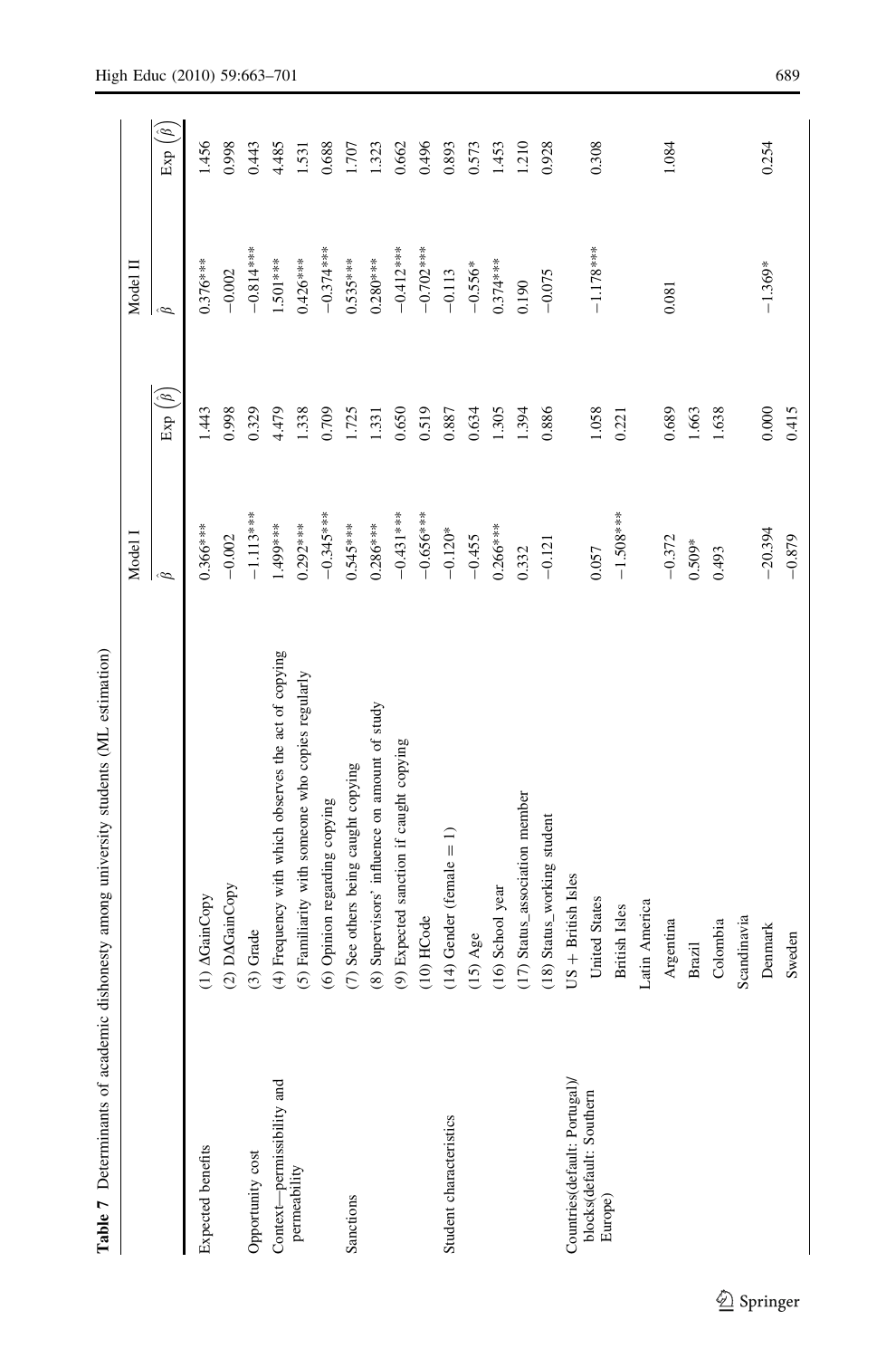|                                                                                                                  |                 | Model I                            |                                      | Model II                    |                              |
|------------------------------------------------------------------------------------------------------------------|-----------------|------------------------------------|--------------------------------------|-----------------------------|------------------------------|
|                                                                                                                  |                 | ô                                  | $\text{Exp}\left(\hat{\beta}\right)$ | ĝ                           | $(\widehat{\beta})$<br>Exp ( |
|                                                                                                                  | Western Europe  |                                    |                                      |                             |                              |
|                                                                                                                  | Austria         | $0.431***$                         | 1.539                                | $0.407***$                  | 1.502                        |
|                                                                                                                  | France          | $1.435***$                         | 4.201                                |                             |                              |
|                                                                                                                  | Germany         | 0.205                              | 1.228                                |                             |                              |
|                                                                                                                  | Eastern Europe  |                                    |                                      |                             |                              |
|                                                                                                                  | Poland          | 20.209                             | 597978236                            | $1.346***$                  | 3.843                        |
|                                                                                                                  | Romania         | $1.732***$                         | 5.654                                |                             |                              |
|                                                                                                                  | Slovenia        | $1.269***$                         | 3.556                                |                             |                              |
|                                                                                                                  | Africa          |                                    |                                      |                             |                              |
|                                                                                                                  | Mozambique      | 0.480                              | 1.616                                | $-0.480***$                 | 0.619                        |
|                                                                                                                  | Nigeria         | $-1.029***$                        | 0.357                                |                             |                              |
|                                                                                                                  | Oceania         |                                    |                                      |                             |                              |
|                                                                                                                  | New Zealand     | $-0.047$                           | 0.954                                | 0.000                       | 0.999                        |
|                                                                                                                  | Southern Europe |                                    |                                      |                             |                              |
|                                                                                                                  | Italy           | $-0.660***$                        | 0.517                                |                             |                              |
|                                                                                                                  | Spain           | $0.596***$                         | 1.815                                |                             |                              |
|                                                                                                                  | Turkey          | $-0.397**$                         | 0.672                                |                             |                              |
|                                                                                                                  | Constant        | $5.252***$                         | 190.950                              | 4.249***                    | 70.028                       |
| $\geq$                                                                                                           |                 | 5,098                              |                                      | 5,300                       |                              |
| Copied                                                                                                           |                 | 3,305                              |                                      | 3,468                       |                              |
| Not copied                                                                                                       |                 | 1,793                              |                                      | 1,832                       |                              |
| $\%$ Corrected                                                                                                   |                 | 76.5                               |                                      | 76.5                        |                              |
| Nagelkerke $\boldsymbol{R}^2$                                                                                    |                 | 36.3                               |                                      | 34.3                        |                              |
| Hosmer and Lemeshow test                                                                                         |                 | 8.901 ( <i>p</i> value = $0.351$ ) |                                      | 12.312 ( $p$ value = 0.138) |                              |
| 100<br>$\frac{d}{dt} \leq C \int_{0}^{t} \frac{d\mu}{dt} \, d\mu$<br>$C_{1}$ and $C_{2}$ and $C_{3}$ and $C_{4}$ |                 |                                    |                                      |                             |                              |

5% and \*  $10%$ Significant at \*\*\*  $1\%$ , \*\* 5% and \* 10%  $1\%$ Significant at <sup>3</sup>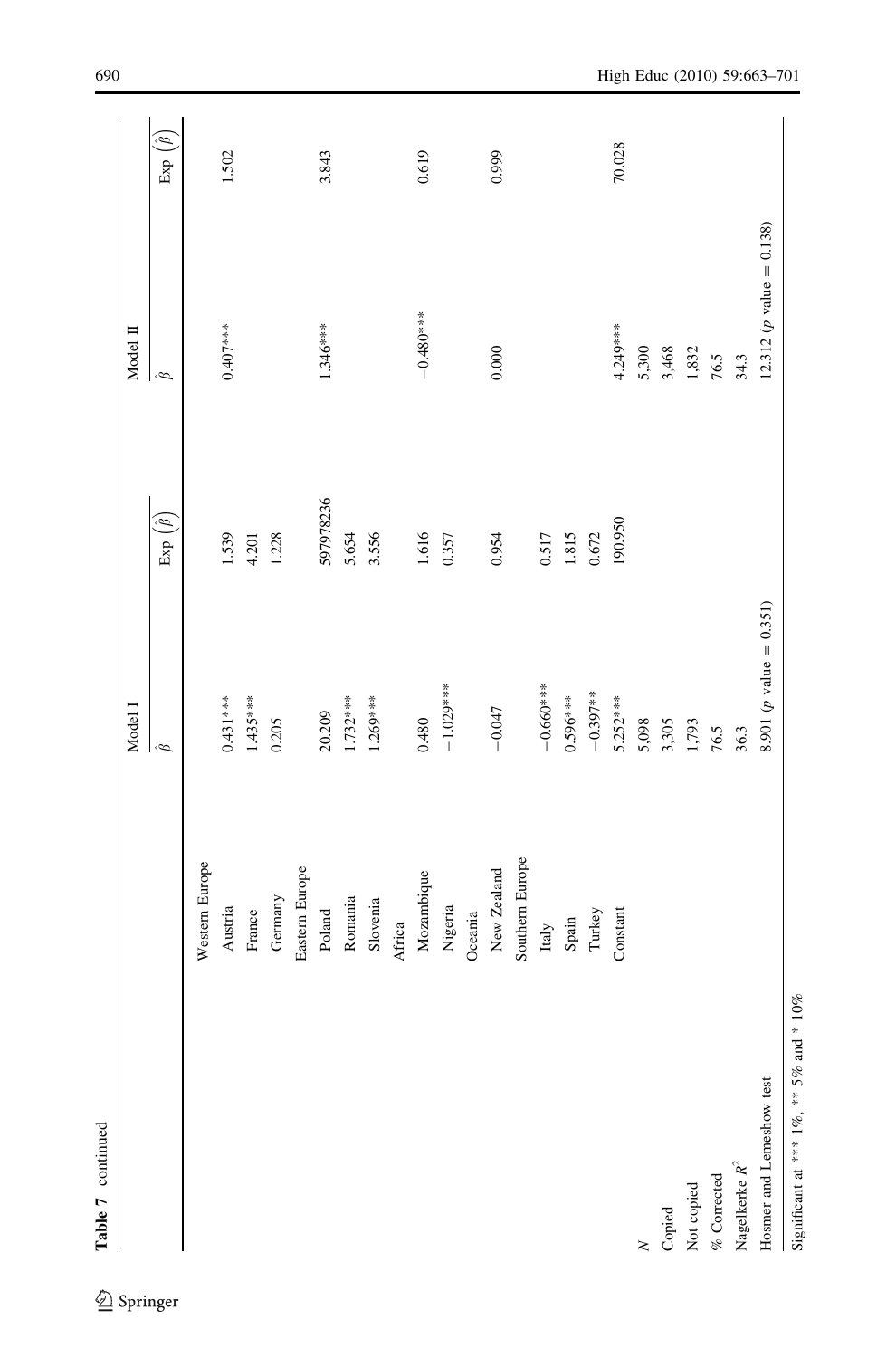models present a reasonable quality of adjustment. In concrete, and in line with Hosmer and Lemeshow's ([1989\)](#page-37-0) test, where the null hypothesis highlights that the values predicted by the model are not significantly different from the observed values, given that the *p*-value is not significant for standard values, this hypothesis is not rejected, leading us to the conclusion that both models foresee reality reasonably well. Moreover, the estimated model correctly predicts around three quarters of the observed values of the dependent variable.

Controlling for either the country or the block of countries of origin does not significantly change the magnitude, the significance or the signs of the several coefficient estimates. Excluding gender and age coefficients for all the remaining variables in both models, the sign and significance of the coefficients are similar. So the models' specification and the corresponding estimates are robust.

The expected gain in terms of a higher grade when copying is successful is statistically significant and the correspondent coefficient has the expected (positive) sign, corroborating therefore Hypothesis 1. According to our results, the odds ratio<sup>8</sup> changes by about 1.4 when the difference between the grade/mark students expect if they copy is positive when compared with the one they expect if they do not copying. However, nothing can be concluded concerning the absolute value of the difference between expected grades (between copying and not copying) and the odds of copying. In this line, Hypothesis 2—''The probability of copying is higher the greater the difference between the mark/grade the students say they expect if they do in fact copy, and the mark/grade they will likely obtain if no copying takes place"—cannot be corroborated by our data. The student's academic performance, assessed by his/her grade, negatively and significantly influences the propensity to commit fraud—all else constant, the higher the student's grade (i.e., the higher the opportunity cost), the lower, on average, the probability of copying.

Copying-favourable environments—proxied by the frequency with which students observe the act of copying, the familiarity with someone that copies regularly and students' opinion regarding copying—are associated with a higher propensity to commit this illegal act. The negative and significant sign of the coefficient associated to the last variable indicates that the more serious copying is, the lower the propensity of students to commit fraud. Summing up, Hypothesis 3—"In copying-favourable environments where permissibility and permeability towards copying is high, students' propensity to copy tends to be higher"—is corroborated.

Our results also show that those students who admit to studying less when there are no supervisors and/or sanctions if they are caught cheating, have a higher propensity to copy in exams. Additionally, the negative sign related to estimate of the severity of the sanctions confirms Hypothesis 4, since the higher and more serious the penalties as perceived by students, fewer are the incentives they have to perpetrate dishonest behaviours. Even though having seen other students being caught copying has a positive influence on the probability of copying, this outcome combined with the previous results, leads to the conclusion that existing sanctions have no efficient effects.

Quite significantly, the existence of 'codes of honour' or any written form which sets forth the conduct and sanctions applied in a situation where copying is detected reflects a

Ratio of the probability of copying to the probability of not copying.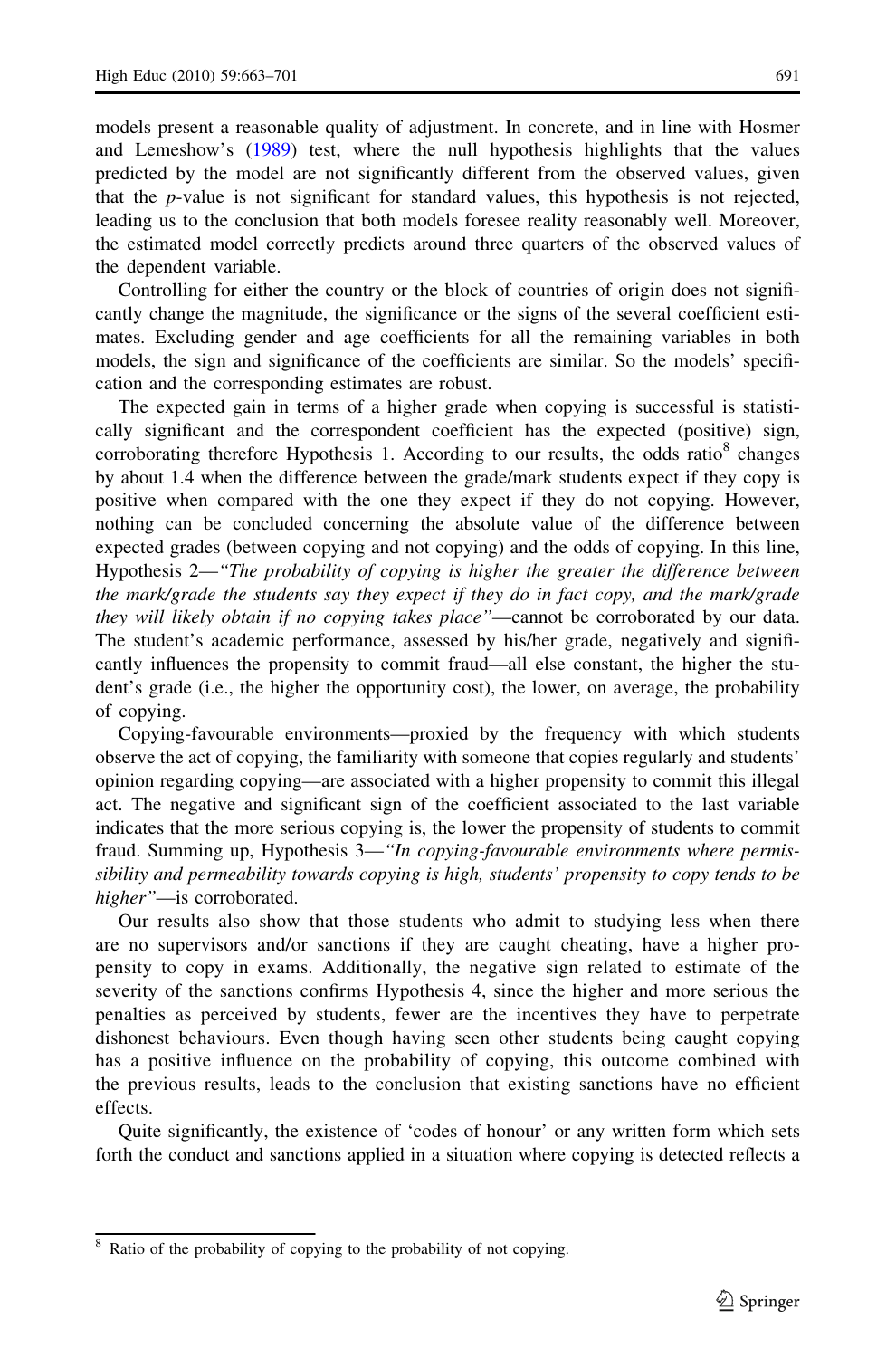lower propensity to copy, corroborating therefore Hypothesis 5—"In universities where 'codes of honour' exist, the propensity to copy among students is lower''.

The school year in which students are enrolled arises here as the most (statistically) important student characteristic determining cheating behaviour. Results reveal that the closer a student is to concluding his/her degree, the higher the odds of copying. Gender is (statistically) relevant when we control for the country of the students' schools (Model I) here the negative sign of the coefficient estimate means that, *ceteris paribus*, female students are less prone to commit fraudulent acts—whereas age emerges as a negative relevant determinant when we control for the blocks of countries reflecting the fact that, on average, all other factors remaining constant, senior students are less likely to perpetrate illegal acts than their younger counterparts.

When controlling for a set of determinants of cheating behaviour, student status fails to be a statistically relevant variable—all else constant, having AM or WS status when compared to the 'regular' student status does not seems to result in a different attitude towards cheating.

There is significant heterogeneity in copying propensity at cross-country level. Students enrolled in schools located in countries such as Ireland and the UK (British Isles), Nigeria, Italy, and Turkey present a significantly lower propensity to commit academic fraud than students from Portuguese universities. In contrast, those enrolled in schools in Brazil, Austria, France, Romania, Slovenia, and Spain reveal substantially higher (1.5–5.6) odds of copying than those from Portugal (the default country).

The odds of copying are 75%, (70%), and [40%] lower in students enrolled in schools located in Scandinavian countries, (the US and British Isles), and [Africa] when compared with their Southern European counterparts. On another level, however, students enrolled in Western and Eastern European schools reveal statistically significant higher odds  $(1.5-3.8,$  respectively) of copying than their counterparts in the Southern European schools. From these findings, we can conclude that ''The propensity to copy is influenced by the countries' cultural/educational systems and social and business ethics-related factors'', that is, the data seems to corroborate Hypothesis 6.

## **Conclusions**

Callahan ([2004\)](#page-36-0), author of The Cheating Culture: Why More Americans Are Doing Wrong to Get Ahead, suggested that students today feel more pressure to do well in order to get into graduate or professional schools and secure a job. Indeed, in a time of economic rationalism and high unemployment rates, the competition to gain qualifications is increasing. Passing exams, doing well in assignments, and ensuring a high ranking score in relation to fellow students—jostling for a position against competitors is seen as a key step towards success or failure in obtaining well-paid employment in the future. Building on the widely held idea that the free market and competition are desirable attributes, such competition among student would appear to be a positive thing. According to Godfrey and Waugh [\(1997](#page-36-0)) this growing competition among students appears to have been responsible for a trend towards a rise in academic cheating in educational institutions.

To the best of our knowledge, excluding a recent study by Crittenden et al. [\(2009](#page-36-0)), no other (published) study had analyzed undergraduate cheating behaviour involving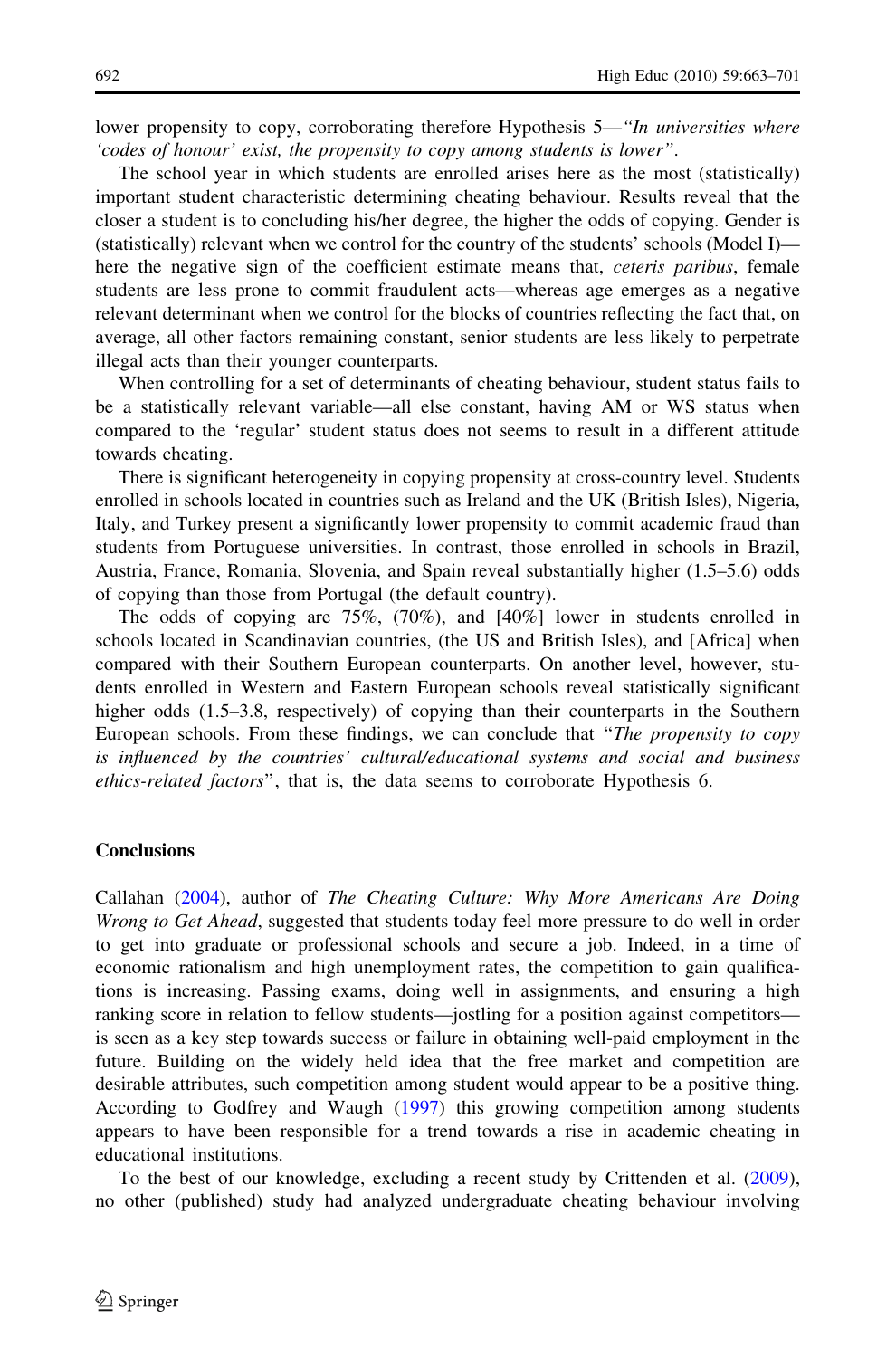such a wide diversity of contexts. The empirical evaluation of the cheating phenomenon among university students has been essentially focused on the US context, cov-ering usually only a few universities. The study by Crittenden et al. ([2009\)](#page-36-0), which involved 115 institutions located in 36 countries, continues to have a strong bias toward the US with 59 (51% of the total) of the institutions analyzed located in this country and does not cover (as in our case) institutions from the Eastern European countries. Moreover, although these authors' research is quite appealing, it relies mainly on descriptive accounts of the data, not involving (as the case here) econometric data analysis. Our study involved 7,213 students enrolled in 42 universities located in 21 countries from four continents: the Americas (Argentina, Brazil, Colombia, USA), Europe (Austria, Denmark, France, Germany, Ireland, Italy, Poland, Portugal, Romania, Slovenia, Spain, Sweden, Turkey, UK), Africa (Mozambique, Nigeria) and Oceania (New Zealand), and aimed to shed new light on the magnitude of the phenomenon and its determinants across a broader range of countries.

Concerning the magnitude of cheating, the data collected revealed that there is striking heterogeneity among the countries (Table [8\)](#page-32-0) and blocks of country. Indeed, the propensity to copy ranged from 5%, the lowest, in universities located in the Scandinavian countries (Denmark and Sweden) to 88% in the universities selected in the Eastern European countries (Poland, Romania, and Slovenia).

Our results support that differences in social factors, partly reflected by the country of origin of the respondent students, are likely to comprise an important factor in explaining students' propensity to cheat. In fact, data show that (by comparison with the average), students enrolled in universities in countries such as Slovenia, Romania, Spain, Austria, France and Brazil present, regardless of context and the students' characteristics, a statistically significant higher propensity to cheat (see Fig. [10](#page-33-0) for a schematic overview). In contrast, students from universities located in the Scandinavian countries, the British Isles, Italy, Turkey and Nigeria, reveal significantly lower trends in cheating. Thus, in line with Diekhoff et al. [\(1999](#page-36-0)), who detected differences and similarities in American and Japanese students copying in exams, our data revealed interesting differences between students of nationalities in terms of academic misconduct. Despite methodological differences in the data analysis, our results are strikingly in line with the descriptive research of Crittenden et al. [\(2009](#page-36-0)). Similarly, we saw that students enrolled in institutions located in more problematic countries with regard to corruption (cf. data from the Corruption Perception Index for 2005 and 2008 developed by Transparency International<sup>9</sup>) reveal, on average, a higher incidence of academic cheating.

Context emerges as a very important factor in influencing the decision to cheat. As many studies have documented (e.g., Houston [1986](#page-37-0); Lanza-Kaduce and Klug [1986](#page-37-0); Ward and Tittle [1993](#page-38-0)), contextual factors and the environment-peer pressure and attitudes towards academic dishonesty do stand out here as conditioning factors in the development of unlawful academic practices. Similarly to Bunn et al. [\(1992](#page-36-0)), we found that the likelihood of copying is directly related to observing others doing so, and the perception of the number of students who routinely copy. Students who perceive that copying is a serious crime, tend to copy less.

In [http://www.transparency.org/.](http://www.transparency.org/)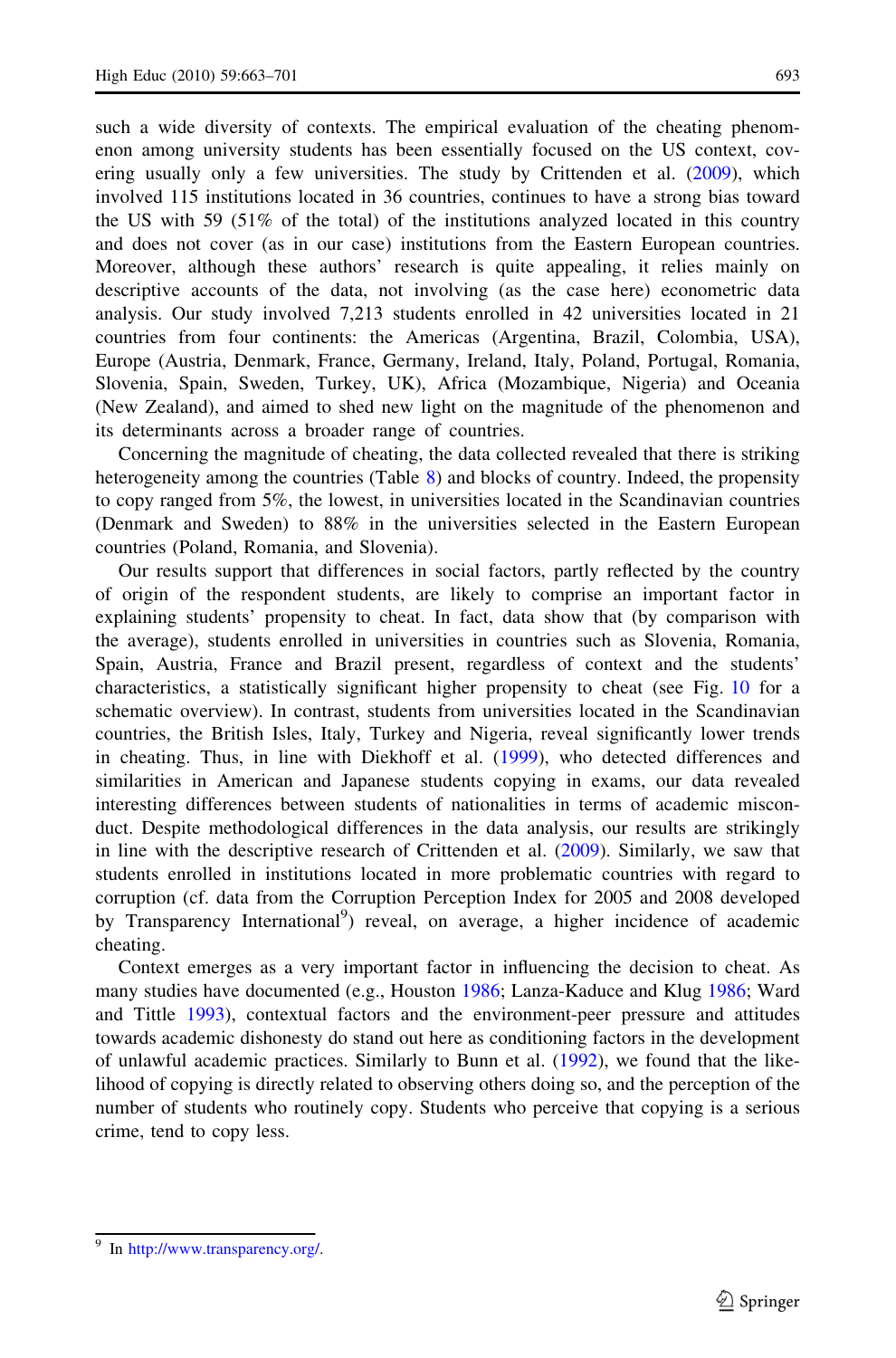Moreover, the severity of the punishment applied if students are caught copying (i.e., the 'climate of cheating') negatively influence their propensity to cheat. Schools with honour codes tend to have lower rates of copying among students, which corroborates the findings of McCabe and Trevino ([1993\)](#page-37-0) and the arguments of McCabe et al. ([2003\)](#page-37-0).

With regard to students' characteristics, only gender and school year surfaced as statistically relevant. In line with the studies of Bushway and Nash [\(1977](#page-36-0)), Karebenick and Srull ([1978\)](#page-37-0) and Graham et al. ([1994\)](#page-36-0), we found significant gender differences. In fact, the data revealed that female students engaged less in cheating practices than their males counterparts. In this vein, and at least for the sample analyzed, we failed to detect a convergence in role requirements among males and females in collegiate settings. On the contrary, the results seem to follow Ward and Beck's [\(1990](#page-38-0)) arguments, which emphasize that sex-role socialization is thought to influence the tendency towards dishonesty through differences in internalized role requirements.

To sum up, the cheating 'culture' seems pervasive in the universities selected from Latin America, Eastern Europe, and Southern Europe. Quite differently, the phenomenon is seldom observed in universities from the Scandinavian countries. Such pervasiveness may to a large extent be explained by the opinion and attitude of students regarding academic misconduct. From the results obtained, we found that, overall, relatively few students consider cheating a serious offence. For the majority, cheating is not a problem or is a trivial problem. Interesting are the results obtained with regard to Nigeria and Argentina. Here there is a widespread awareness of the need to combat fraud and corruption. ''Nigerians have identified corruption as the nation's number one problem and Nigerians are demanding that something is done about it'' (IAP [2006\)](#page-37-0). In fact, a recent survey in Nigeria revealed that 58% of the respondents say corruption is the nation's major problem, while 42% consider it a major problem (IAP [2006](#page-37-0)). Likewise, in Argentina, several attempts have been made in recent years to curb corruption both within society as a whole and in the education sector in particular. Arcidiacano [\(2005](#page-35-0)) describes how Poder Ciudadano (Transparency International's chapter on Argentina), helped the Ministry of Education to increase transparency in the pre-contract phase of a large textbook procurement. Though not all instruments were applied to their full potential, stakeholders felt that there was greater impartiality in the selection process, and that a certain level of confidence had been restored. In an in-depth reflection on Argentina's corruption, Her-nandez ([2004\)](#page-37-0) emphasizes that "... the attempt to clean up corruption in this country, people are going to have to change the way they do politics, the way they do business, the way they run their lives. Not so much because of law or regulation but because of the recognized need to improve their standard of living''. She further recognizes that with the help of NGOs like *Poder Ciudadano*, gradually Argentina is changing. Our data on cheating among undergraduate students reveals that, at least on this level, people are becoming more aware on the seriousness of the issue—recall that a substantial percentage of undergraduates (over 70%) in Argentina and Nigeria consider copying in exams a serious problem that deserves attention.

The low levels of copying in the Scandinavian countries reflect to a large extent the Scandinavian philosophy regarding a corruption-free society (in Scandinavica.com Magazine 2006), defending a culture of ethicality where corruption and falseness are strictly not tolerated. In these countries rules are clear, taken seriously, and the price of being excluded from the normal circles of society is exceptionally high.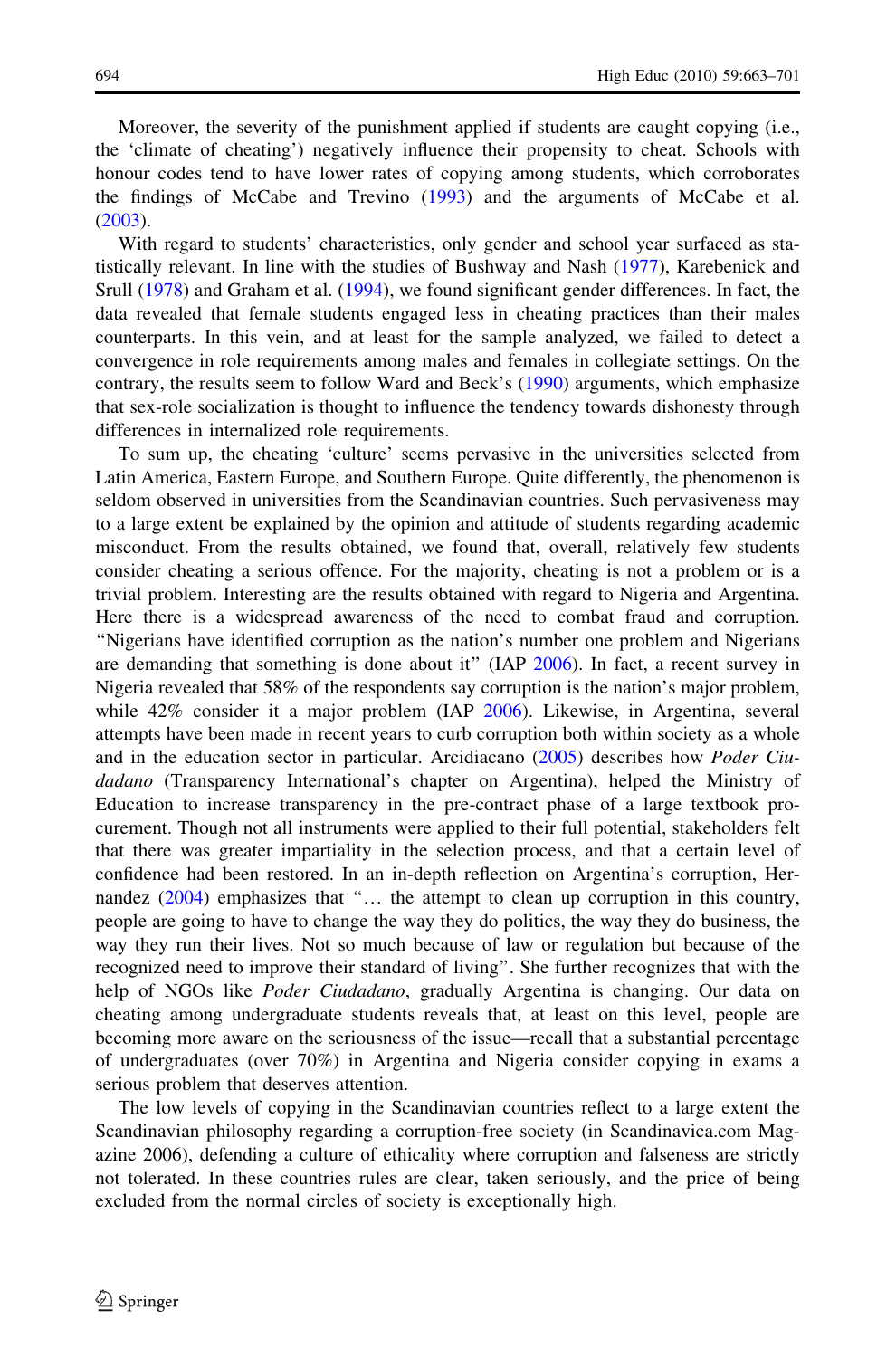<span id="page-32-0"></span>

|                                     |                    |            |              |                                                               |       | Table 8 Overview of the magnitude of academic cheating by university students enrolled in schools located in several countries |        |             |         |
|-------------------------------------|--------------------|------------|--------------|---------------------------------------------------------------|-------|--------------------------------------------------------------------------------------------------------------------------------|--------|-------------|---------|
|                                     | $0-10\%$           |            |              | $\frac{10\%}{100\%}$ 20-30% 30-40% 40% 50% 50-60% 60-70%      |       |                                                                                                                                | 70-80% | $80 - 90\%$ | 90-100% |
| Existing studies                    |                    |            | Australia US | Croatia                                                       | Japan | Netherlands                                                                                                                    |        |             |         |
| Our study                           | Sweden;<br>Denmark | $+ UK$ New | Zealand      | Argentina<br>Vigeria;                                         |       | Germany Spain; Italy; Portugal; Austria; Colombia; Brazil; France; Romania;<br>Mozambique Turkey                               |        |             |         |
| The US figure for 'existing studies |                    |            |              | results from the average of the studies considered in Table 1 |       |                                                                                                                                |        |             |         |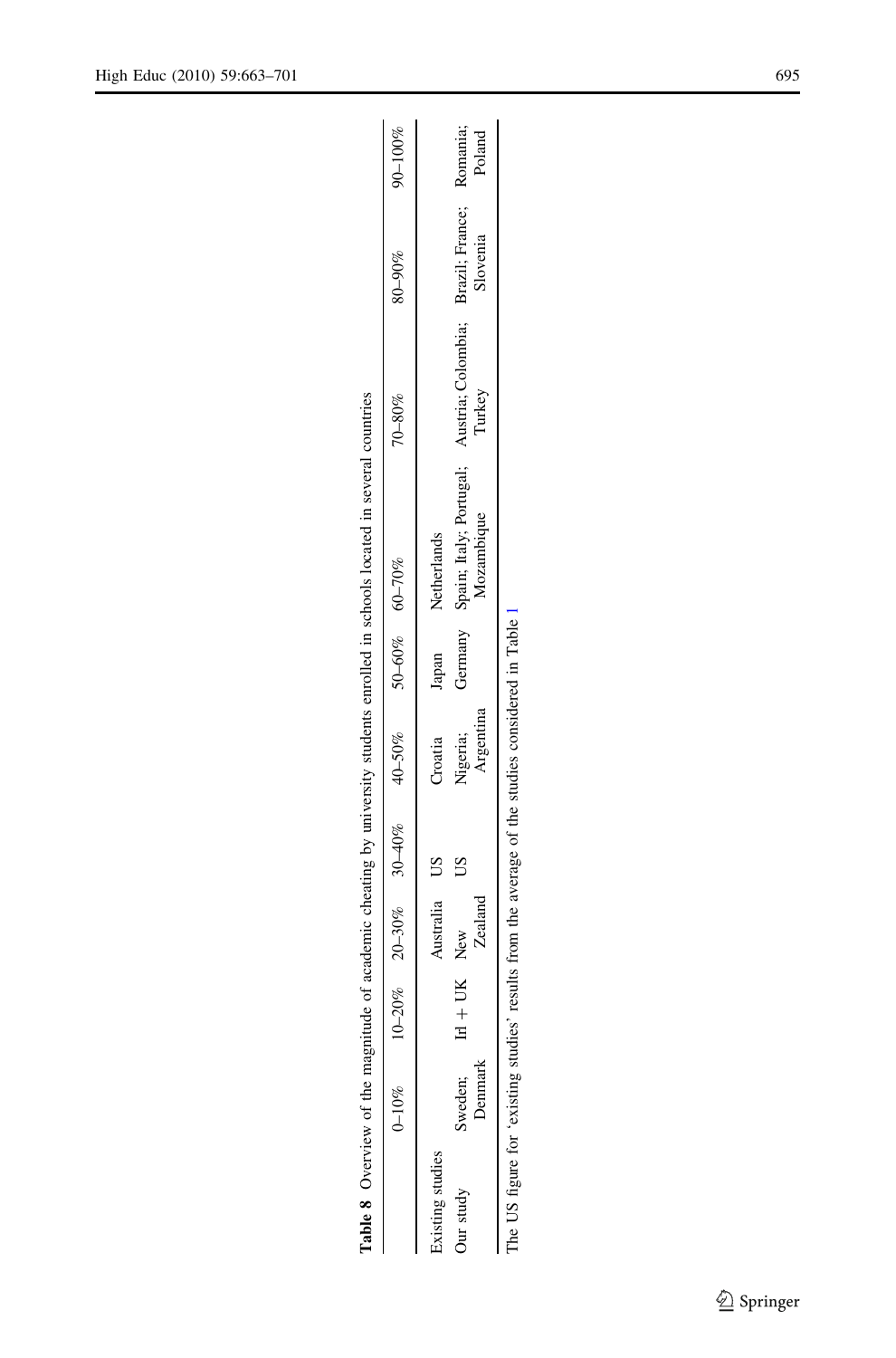<span id="page-33-0"></span>

| <b>Expected Benefits</b>                                                                                                                                                                                                             |           |            |
|--------------------------------------------------------------------------------------------------------------------------------------------------------------------------------------------------------------------------------------|-----------|------------|
| - Expecting a positive gain in tems of grade -<br>- Amount of the gain with copying                                                                                                                                                  |           |            |
| <b>Opportunity cost</b>                                                                                                                                                                                                              |           |            |
| - Grade achieved <b>All According to the Contract of According to the Contract of According Contract of According to According the Contract of According to According the Contract of According to According the Contract of Acc</b> |           |            |
| Context                                                                                                                                                                                                                              |           |            |
| - Frequency that observes the act of copying                                                                                                                                                                                         |           |            |
| - Familiarity with someone that copies regularly.                                                                                                                                                                                    | $\ddot{}$ |            |
| - Opinion regarding copying <b>company of the company of the company</b>                                                                                                                                                             |           |            |
| Sanctions                                                                                                                                                                                                                            |           |            |
| - See other being caught copying - The Context of the Context of the Context of the Context of the Context of                                                                                                                        |           |            |
| - Absence of vigilantes would lead to less study-                                                                                                                                                                                    |           |            |
| - Expecting severe sanctions in case of being caught copying-                                                                                                                                                                        |           | Copying    |
| - Existence of a Honour Code in the school the student is enrolled                                                                                                                                                                   |           | propensity |
| Student characteristics                                                                                                                                                                                                              |           |            |
| - Gender (Female=1)                                                                                                                                                                                                                  |           |            |
| $-Age$                                                                                                                                                                                                                               |           |            |
| - Schooling year                                                                                                                                                                                                                     |           |            |
| - Association Member                                                                                                                                                                                                                 |           |            |
| - Working Student                                                                                                                                                                                                                    |           |            |
| Countries                                                                                                                                                                                                                            |           |            |
| - British Isles                                                                                                                                                                                                                      |           |            |
| $-Brazl$                                                                                                                                                                                                                             |           |            |
| - Nordic Countries - The Countries - The Countries - The Countries - The Countries - The Countries - The Countries - The Countries - The Countries - The Countries - The Countries - The Countries - The Countries - The Count       |           |            |
| - Austria <b>Contract Contract Contract Contract Contract Contract Contract Contract Contract Contract Contract Contract Contract Contract Contract Contract Contract Contract Contract Contract Contract Contract Contract Cont</b> |           |            |
| - France <b>Contract Contract Contract Contract Contract Contract Contract Contract Contract Contract Contract Contract Contract Contract Contract Contract Contract Contract Contract Contract Contract Contract Contract Contr</b> |           |            |
| - Romania <u>- Andrea Manuel Andrea Manuel Andrea Manuel Andrea Manuel Andrea Manuel Andrea Manuel Andrea Manuel Andrea Manuel Andrea Manuel Andrea Manuel Andrea Manuel Andrea Manuel Andrea Manuel Andrea Manuel Andrea Manuel</u> |           |            |
| - Slovenia et al. 2001 - Slovenia et al. 2001 - Slovenia et al. 2001 - Slovenia et al. 2001 - Slovenia et al.                                                                                                                        |           |            |
| - Nigeria <b>Alliance and Community Community</b>                                                                                                                                                                                    |           |            |
| - Italy <b>All Andreas Communities</b> and the communities of the communities of the communities of the communities of                                                                                                               |           |            |
| - Spain                                                                                                                                                                                                                              |           |            |
| - Turkey - Turkey - Turkey - Turkey - Turkey - Turkey - Turkey - Turkey - Turkey - Turkey - Turkey - Turkey - Turkey - Turkey - Turkey - Turkey - Turkey - Turkey - Turkey - Turkey - Turkey - Turkey - Turkey - Turkey - Turk       |           |            |

Fig. 10 Determinants of the propensity to cheat—an overview

These findings seem to indicate that curbing cheating in the classroom may not be just a matter of targeted (higher) education policies but rather a change in attitude that is transversal to society as a whole.

As in other studies which focus on academic dishonesty, our study presents some limitations that should be borne in mind when interpreting the results, and caution is advised in generalizing these findings.

A first limitation in our research, which is applicable to almost all research using survey data (Bernardi et al. [2004](#page-36-0)) has to do with the instrument applied in gathering the data students' self-reported academic cheating, which may be ''vulnerable to a social desirability bias in responding'' (Hrabak et al. [2004](#page-37-0), p. 284). This limitation can be particularly acute when dealing with cross-country data. Self-reported estimates, however, remain the main means by which data are gathered in research on academic fraud (e.g., Bunn et al. [1992;](#page-36-0) McCabe et al. [2006;](#page-37-0) Crittenden et al. [2009\)](#page-36-0), and many researchers have concluded that self-reports of cheating are generally reliable and valid (Beck and Ajzen [1991;](#page-36-0) Spiller and Crown [1995](#page-38-0)). Moreover, the fact that studies on academic cheating (e.g., Rettinger et al. [2004\)](#page-38-0), which apply very different methodologies, have found that their results are convergent with those relying on self-reported techniques, and that our results are in line with other studies which involved cross-country data, such as those by Magnus et al. ([2002\)](#page-37-0) and Crittenden et al. [\(2009\)](#page-36-0), support our confidence in this widely used methodology.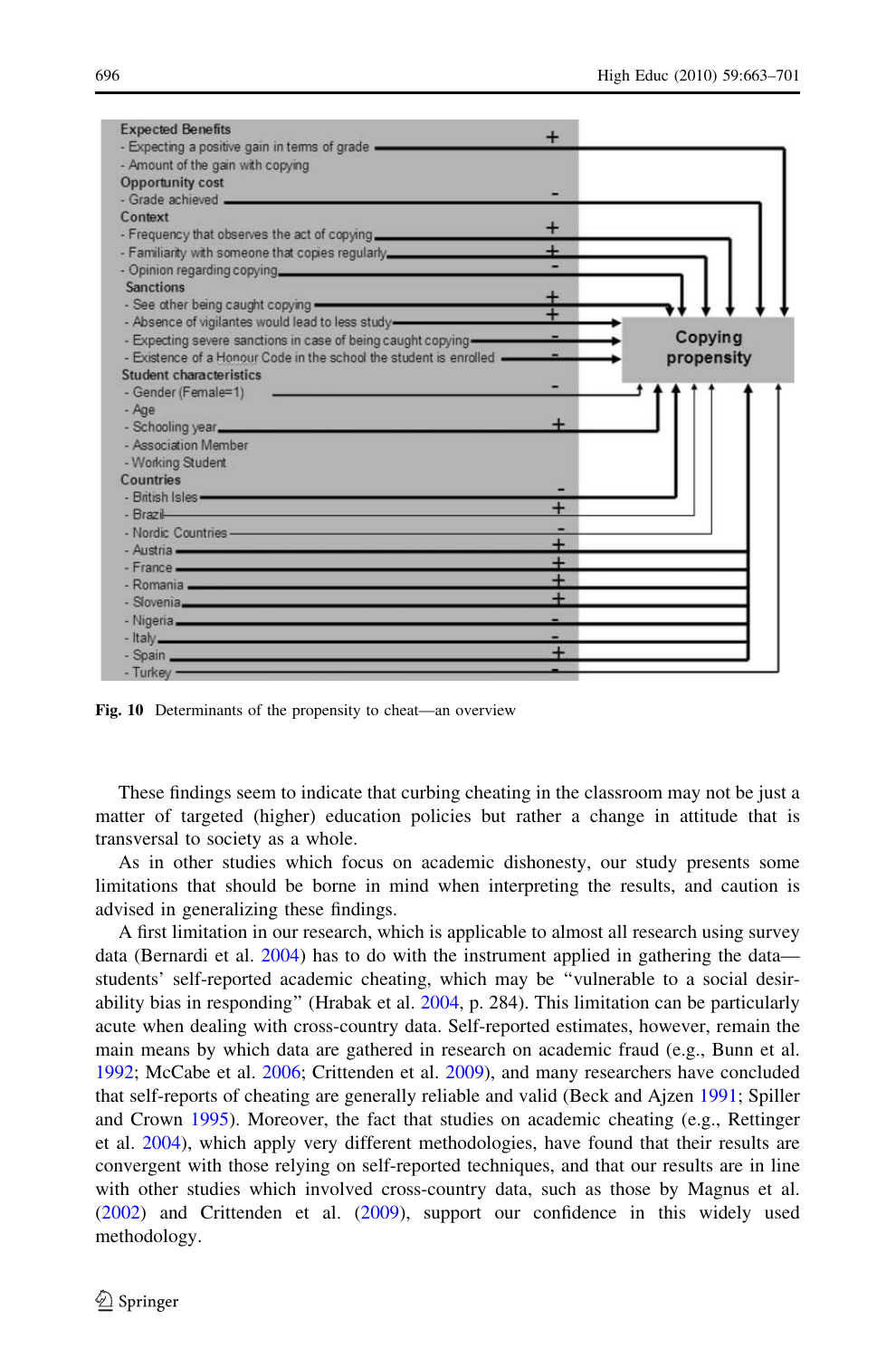<span id="page-34-0"></span>Additionally, while our research includes students from 42 different universities, in 11 of the 21 countries covered, only one university was surveyed, which severely undermines the extrapolation of the results based on one (or a small number of) institution(s) in that country to the country as a whole. Even though this shortcoming also occurs in similar studies, in order to adequately perform a cross-country analysis, it would be necessary to include a higher number of institutions per country.

A third limitation has to do with the analysis of only one type of academic cheating copying in exams. Despite being the most widely accepted definition of cheating in academia, minimizing therefore the risk of multiple interpretations and bias dependent on context/institution/country, it would be interesting to analyze other types of unethical conduct, namely plagiarism, which according to McCuen ([2008,](#page-37-0) p. 152) is ''very likely more common than generally believed''.

Acknowledgments We are deeply indebt to all students that responded the survey and to the following individuals (in alphabetic order) for permitting and/or implementing the questionnaire underlying this study. Directors in Portugal Antonieta Cunha Sá (UNL/University Nova of Lisboa), Artur Cristóvão (UTAD/ University of Alto Douro e Tràs-os-Montes), Fernando Almeida (Economics and Management School/ University of Minho), Joaquim Borges Gouveia (Economics, Business and Industrial Engineering Department/University of Aveiro), Jose´ Pereirinha (ISEG/University of Lisbon), Jose´ Silva Costa (FEP/University of Porto), Manuel Branco (Faculty of Economics/University of Évora), Paulo Rodrigues (Faculty of Economics/University of Algarve), Pedro Botelho (FEUC/University of Coimbra). Department Coordinators in Portugal Carlos Arriaga (Economics Department/University of Minho), Fernanda Nogueira (Bussiness Department/University of UTAD), José Caldas (Economics Department/University of UTAD). Professors/ Researchers in Portugal Ana Maria Rodrigues (University of Coimbra), António Caleiro (University of Evora), Arménio Rego (University of Aveiro), Aurora Galego (University of Evora), Carla Amado (University of Algarve), Carlos Ferreira (University of Aveiro), Carlota Quintal (University of Coimbra), Efigénio Rebelo (University of Algarve), Elisabete Félix (University of Évora), Fernando Cardoso (University of Algarve), Francisco Torres (University of Aveiro), Henrique Albergaria (University of Coimbra), Joana Costa (University of Beira Interior), João Paulo Costa (University of Coimbra), José Belbute (University of Évora), José Novais (University of Évora), Margarida Saraiva (University of Évora), Maria Graça Baptista (University of Açores), Maria João Alves (University of Coimbra), Maria João Carneiro (University of Aveiro), Maria João Thompson (University of Minho), Miguel Lebre de Freitas (University of Aveiro), Oscar Afonso (FEP/University of Porto), Patrícia Valle (University of Algarve). Other university staff Ana Paula Teixeira and Cristina Santana (University of Algarve), Sónia Fidalgo (University of Aveiro) and Leonor Dias (University of Coimbra). Professors/Researchers in other countries: Alvaro Cuervo-Cazurra (US), Andre´ Everett (New Zealand), Andreas Klossek (Germany), Anil Kumar (US), Anne-Christin Stockmeyer (Germany), Axele Giroud (UK), Beatriz Caro (Spain), Carlos Gradı´n (Spain), Caviola Silvia Maria (Argentina), Celestino Vaz (Mozambique), Dan Popescu (Romenia), Dilek Zamantili Nayir (Turkey), Bernd Ebert (Germany), Eduardo Moreira (Brazil), Elke Kizelmann (Austria), Frances Ruane (Ireland), Ivan Lopez (Spain), Kirsten Lange (Denmark), Lisa Fiacre (France), Luca Panaccione (Italy), Maja Makovec Brencic (Slovenia), Nazan Gunay (Turkey), Nicolae Marinescu (Romenia), Olufemi Akinwale (Nigeria), Patrycia Swierkot (Poland), Peter Forster (France), Sally Burrows (UK), Sandra Milena Santamaria (Colombia), Sanja Kocijan (Slovenia), Sourafel Girma (UK), Stefano Brusoni (Italy). A final word of appreciation to Luzia Belchior (FEP—Administrative Office) for her valuable assistance with the optical reading of the survey questionnaires, and José Mergulhão Mendonça (FEP—Computing Department) for the huge help in devising the on-line international questionnaire.

## Appendix: Questionnaire

This is an anonymous questionnaire that will be analyzed in an aggregate manner and used exclusively for SCIENTIFIC purposes. Please cross  $(x)$  in the selected cell.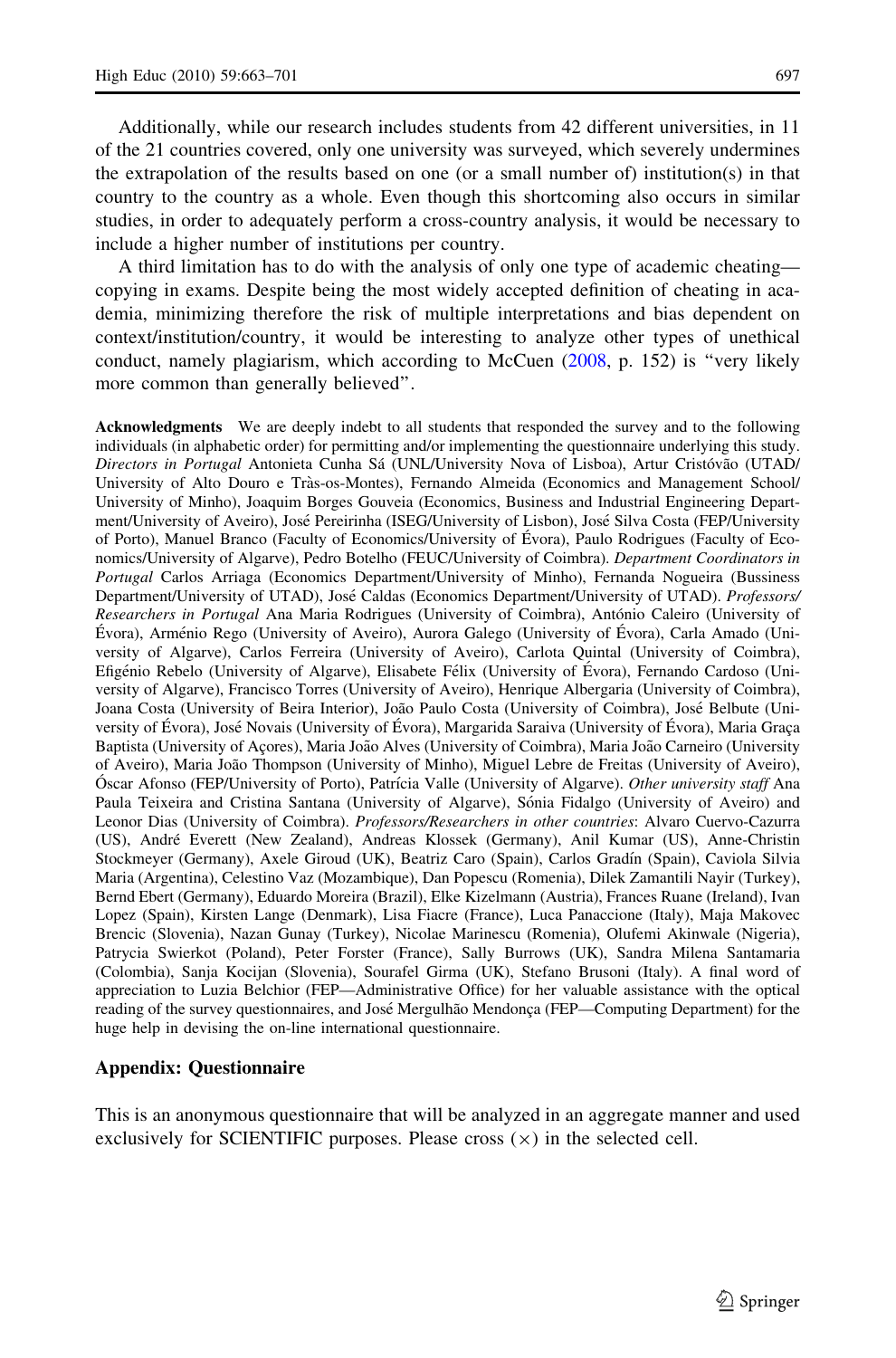<span id="page-35-0"></span>

| This is an anonymous questionnaire that will be analyzed in an aggregate manner and used exclusively for SCIENTIFIC<br>purposes. Please cross (x) in the selected cell.<br>How frequently have you observed other students copying in exams?                                                                                                                            |                                                                                                                           |       |     |        |     |           |     |            |     |        |     |      |
|-------------------------------------------------------------------------------------------------------------------------------------------------------------------------------------------------------------------------------------------------------------------------------------------------------------------------------------------------------------------------|---------------------------------------------------------------------------------------------------------------------------|-------|-----|--------|-----|-----------|-----|------------|-----|--------|-----|------|
| 1.                                                                                                                                                                                                                                                                                                                                                                      |                                                                                                                           |       |     |        |     |           |     |            |     |        |     |      |
|                                                                                                                                                                                                                                                                                                                                                                         |                                                                                                                           | Never |     | Rarely |     | Sometimes |     | Many times |     | Always |     |      |
| Have you seen another student caught copying in exams?<br>2.<br>No<br>Yes                                                                                                                                                                                                                                                                                               |                                                                                                                           |       |     |        |     |           |     |            |     |        |     |      |
| 3. From your experience in <b>multiple-choice</b> exams, which is the percentage of students that you think might copy in that<br>type of exams?                                                                                                                                                                                                                        |                                                                                                                           |       |     |        |     |           |     |            |     |        |     |      |
| Between<br>Between<br>Between<br>Between<br>Between 40%<br>More than<br>No more<br>1% and<br>$10\%$ and<br>$20\%$ and<br>30% and<br>than 1%<br>and 50%<br>50%<br>10%<br>20%<br>30%<br>40%                                                                                                                                                                               |                                                                                                                           |       |     |        |     |           |     |            |     |        |     |      |
|                                                                                                                                                                                                                                                                                                                                                                         | 4. How often have you copied in exams?                                                                                    |       |     |        |     |           |     |            |     |        |     |      |
|                                                                                                                                                                                                                                                                                                                                                                         |                                                                                                                           | Never |     | Rarely |     | Sometimes |     | Many times |     | Always |     |      |
|                                                                                                                                                                                                                                                                                                                                                                         | 5. In case you have copied, were you caught?                                                                              |       |     |        |     |           |     |            |     |        |     |      |
|                                                                                                                                                                                                                                                                                                                                                                         | Yes                                                                                                                       | No    |     |        |     |           |     |            |     |        |     |      |
|                                                                                                                                                                                                                                                                                                                                                                         | 6. Do you know someone who usually copies in exams?                                                                       |       |     |        |     |           |     |            |     |        |     |      |
|                                                                                                                                                                                                                                                                                                                                                                         | Yes                                                                                                                       | No.   |     |        |     |           |     |            |     |        |     |      |
| 7. From the "copying" activities that you have observed, do you think that, more frequently, they are deliberate or not                                                                                                                                                                                                                                                 |                                                                                                                           |       |     |        |     |           |     |            |     |        |     |      |
| deliberate (i.e., do they happened occasionally or are they motivated by unexpected panic)?<br>Deliberate<br>Circumstantial<br>Panic                                                                                                                                                                                                                                    |                                                                                                                           |       |     |        |     |           |     |            |     |        |     |      |
| <b>8.</b> In the last exam that you took, indicate the mark (rounded between 0% and 100%) that you believe you could have<br>obtained if                                                                                                                                                                                                                                |                                                                                                                           |       |     |        |     |           |     |            |     |        |     |      |
|                                                                                                                                                                                                                                                                                                                                                                         |                                                                                                                           | $0\%$ | 10% | 20%    | 30% | 40%       | 50% | 60%        | 70% | 80%    | 90% | 100% |
|                                                                                                                                                                                                                                                                                                                                                                         | you do copy<br>you don't copy                                                                                             |       |     |        |     |           |     |            |     |        |     |      |
|                                                                                                                                                                                                                                                                                                                                                                         | 9. If there were no supervision during an exam or any sanctions for the act of copying, would you study less? If yes, how |       |     |        |     |           |     |            |     |        |     |      |
| much less (in % of the amount of study time in a normal situation)<br>40%<br>50%<br>10%<br>20%<br>30%<br>$>50\%$<br>No<br>Yes                                                                                                                                                                                                                                           |                                                                                                                           |       |     |        |     |           |     |            |     |        |     |      |
| 10. If you were caught copying or committing some other kind of fraud in exams, what do you expect might happen to<br>you?                                                                                                                                                                                                                                              |                                                                                                                           |       |     |        |     |           |     |            |     |        |     |      |
| Having the final<br>The exam be<br>Nothing more<br>The exam be annulled and the<br>The exam to be annulled and the<br>than a reprimand<br>mark limited<br>student prevented from carrying<br>student be suspended for one year<br>annulled<br>and prevented from applying to<br>out other exams in that subject<br>during the academic year<br>other university courses |                                                                                                                           |       |     |        |     |           |     |            |     |        |     |      |
| 11. In your opinion at your university copying in exams:                                                                                                                                                                                                                                                                                                                |                                                                                                                           |       |     |        |     |           |     |            |     |        |     |      |
| It is a trivial problem of<br>It is a problem that deserves<br>It isn't a<br>It is a very serious<br>problem<br>low importance<br>some concern<br>problem                                                                                                                                                                                                               |                                                                                                                           |       |     |        |     |           |     |            |     |        |     |      |
| 12. I am now attending the $[note:$ in case of attending two or more years chose the more advanced one]:                                                                                                                                                                                                                                                                |                                                                                                                           |       |     |        |     |           |     |            |     |        |     |      |
| $2nd$ year<br>$3rd$ vear  <br>$4th$ year                                                                                                                                                                                                                                                                                                                                |                                                                                                                           |       |     |        |     |           |     |            |     |        |     |      |
| 13. My present student status is:                                                                                                                                                                                                                                                                                                                                       |                                                                                                                           |       |     |        |     |           |     |            |     |        |     |      |
| Normal ['Regular']<br>AM[Associated Student Member]<br>Part-time Student<br>Other                                                                                                                                                                                                                                                                                       |                                                                                                                           |       |     |        |     |           |     |            |     |        |     |      |
| <b>14. Present course's average grade</b> [simple average for the set of subjects that you had obtained approval on up-to-date]:                                                                                                                                                                                                                                        |                                                                                                                           |       |     |        |     |           |     |            |     |        |     |      |
|                                                                                                                                                                                                                                                                                                                                                                         |                                                                                                                           |       | 60% |        | 70% | 80%       |     | 90%        |     | 100%   |     |      |
| Female<br>Male<br>15. Gender:                                                                                                                                                                                                                                                                                                                                           |                                                                                                                           |       |     |        |     |           |     |            |     |        |     |      |
| $16. \text{Age:}$<br>(years)                                                                                                                                                                                                                                                                                                                                            |                                                                                                                           |       |     |        |     |           |     |            |     |        |     |      |

# References

- Antion, D. L., & Michael, W. B. (1983). Short-term predictive validity of demographic, affective, personal, and cognitive variables in relation to two criterion measures of cheating behaviors. Educational and Psychological Measurement, 43, 467–483.
- Arcidiacano, P. (2005). Argentina. Procurement: A textbook case. In B. Meier & M. Griffin (Eds.), Stealing the future. Corruption in the classroom: Ten real world experiences, Chap. 3. Berlin, Germany: Transparency International.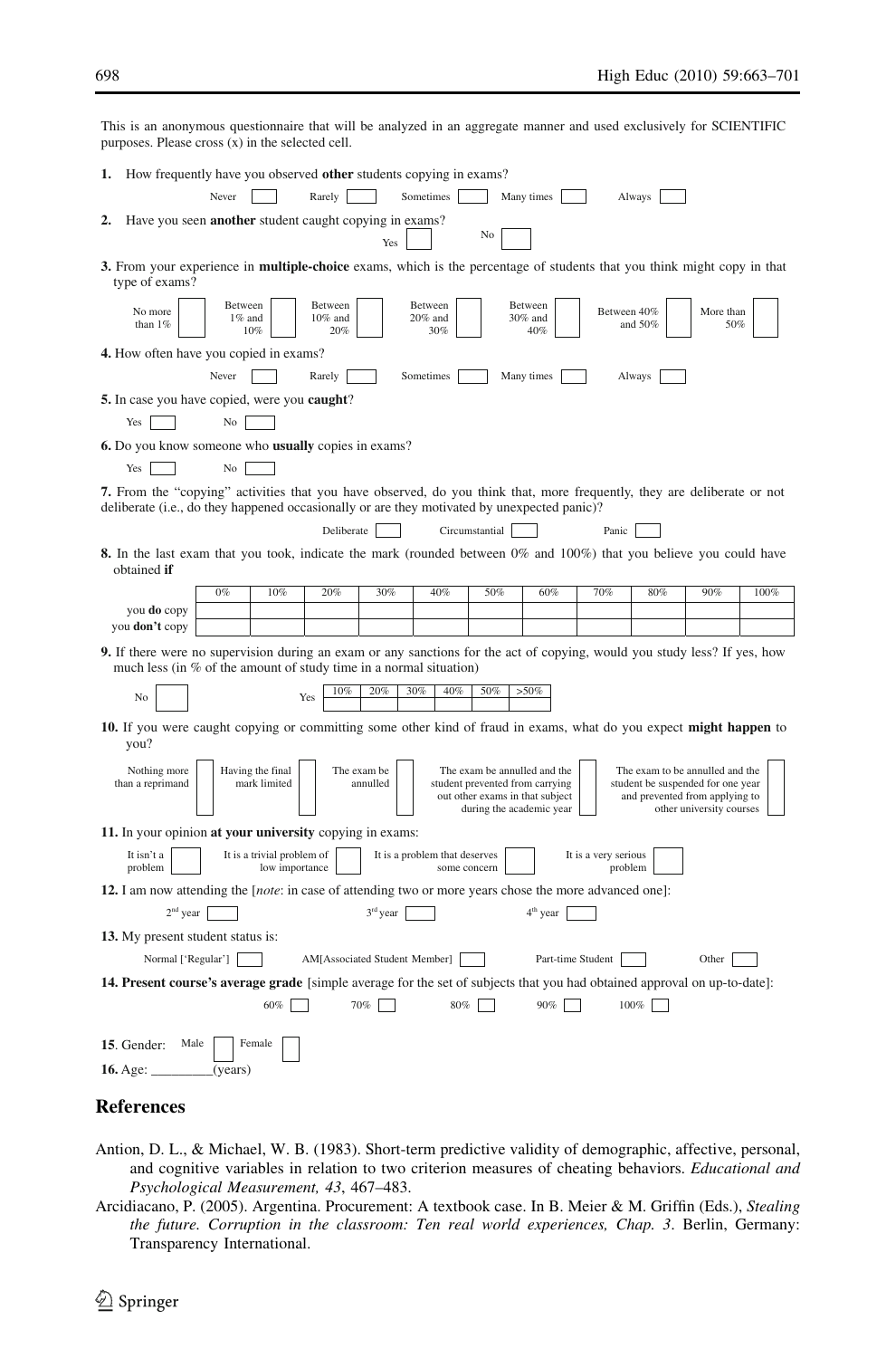- <span id="page-36-0"></span>Arlow, P., & Ulrich, T. (1985). Business ethics and business school graduates: A longitudinal study. Akron Business and Economic Review, 16, 13–17.
- Baird, J. S., Jr. (1980). Current trends in college cheating. Psychology in the Schools, 17, 515–522.
- Barnes, W. F. (1975). Test information: An application of the economics of search. Journal of Economic Education, 7, 28–33.
- Baumhart, R. (1961). How ethical are businessmen? Harvard Business Review, 39, 6–31.
- Beck, L., & Ajzen, I. (1991). Predicting dishonest actions using the theory of planned behavior. Journal of Research in Personality, 25, 285–301.
- Becker, G. S. (1968). Crime and punishment: An economic approach. Journal of Political Economy, 76, 168–217.
- Bernardi, R. A., Metzger, R. L., Bruno, R. G. S., Hoogkamp, M. A. W., Reyes, L. E., & Barnaby, G. H. (2004). Examining the decision process of students' cheating behaviour: An empirical study. Journal of Business Ethics, 50, 397–414.
- Bisping, T., Patron, H., & Roskelley, K. (2008). Modeling academic dishonesty: The role of student perceptions and misconduct type. Journal of Economic Education, 39(1), 4–21.
- Bunn, D. N., Caudill, S. B., & Gropper, D. M. (1992). Crime in the classroom: An economic analysis of undergraduate student cheating behavior. Journal of Economic Education, 23, 197–207.
- Bushway, A., & Nash, W. R. (1977). School cheating behavior. Review of Educational Research, 47, 623–632.
- Cabral-Cardoso, C. (2004). Ethical misconduct in the business school: A case of plagiarism that turned bitter. Journal of Business Ethics, 49, 75–89.
- Callahan, D. (2004). The cheating culture: Why more Americans are doing wrong to get ahead. Florida, US: Harcourt Books.
- Campbell, W. G. (1931). Student honesty as revealed by reporting of teacher's errors in grading. School and Society, 33, 97–100.
- Campbell, W. G. (1935). A comparative investigation of students under a honor system and a proctor system in the same university. Los Angeles, CA: University of Southern California Press.
- Cole, B., & Smith, D. (1996). Perceptions of business ethics: Students vs. business people. Journal of Business Ethics, 15, 889–896.
- Collinson, M. (1990). Apparent rise in students' cheating has college officials worried. The Chronicle of Higher Education (January 17), A33–A35.
- Crittenden, V. L., Hanna, R. C., & Peterson, R. A. (2009). The cheating culture: A global societal phenomenon. Business Horizons, 52(4), 337–346.
- Crown, D., & Spiller, M. (1998). Learning from the literature on collegiate cheating: A review of empirical research. Journal of Business Ethics, 17, 683–700.
- Daniel, L. G., Blount, K. D., & Ferrell, C. M. (1991). Academic misconduct among teacher education students: A descriptive-correlational study. Research in Higher Education, 32, 703–724.
- Davis, S. F., Grover, C. A., Becker, A. H., & McGregor, L. N. (1992). Academic dishonesty; prevalence, determinants, techniques, and punishments. Teaching of Psychology, 19, 16–20.
- DeConick, J., & Good, D. (1989). Perceptual differences of sales practitioners and students concerning ethical behavior. Journal of Business Ethics, 8, 667–676.
- Diekhoff, G. M., LaBeff, E. E., Clark, R. E., Williams, L. E., Francis, B., & Haines, V. J. (1996). College cheating: Ten years later. Research in Higher Education, 37, 487–502.
- Diekhoff, G. M., LaBeff, E. E., Shinohara, K., & Yasukawa, H. (1999). College cheating in Japan and the United States. Research in Higher Education, 40(3), 343–353.
- Fakouri, M. E. (1972). Achievement motivation and cheating. Psychological Reports, 31, 629–630.
- Ford, R., & Richardson, W. (1994). Ethical decision making: A review of the empirical literature. Journal of Business Ethics, 13(3), 205–221.
- Gardner, W. M., Roper, J. T., Gonzalez, C. C., & Simpson, R. G. (1988). Analysis of cheating on academic assignments. The Psychological Record, 38, 543–555.
- Glater, J. (2006). Colleges chase as cheats shift to higher tech. The New York Times (May 18), A1-A24.
- Glenn, J. (1988). Business curriculum and ethics: Student attitudes and behavior. Business and Professional Ethics Journal, 7(3&4), 167–185.
- Glenn, J., Jr., & Van Loo, M. (1993). Business students' and practitioners' ethical decisions over time. Journal of Business Ethics, 12, 835–847.
- Godfrey, J., & Waugh, R. (1997). Students' perceptions of cheating in Australian independent schools. Education Australia, 37, 14–16.
- Graham, M. A., Monday, J., O'Brien, K., & Steffen, S. (1994). Cheating at small colleges: An examination of student and faculty attitudes and behaviors. Journal of College Student Development, 35, 255–260.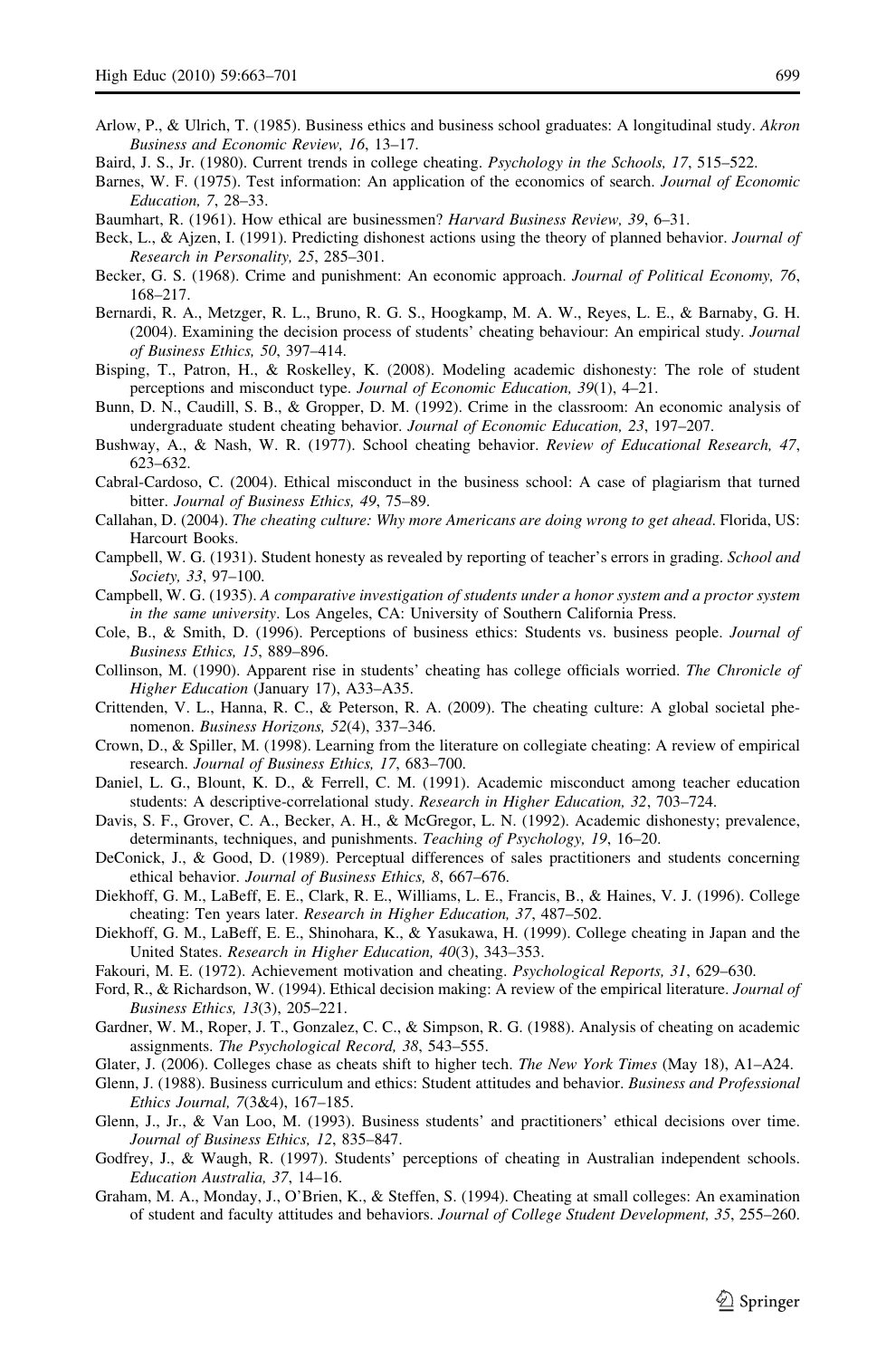<span id="page-37-0"></span>Haines, V. J., Diekhoff, G. M., LaBeff, E. E., & Clark, R. E. (1986). College cheating: Immaturity, lack of commitment, and the neutralizing attitude. Research in Higher Education, 25, 342–354.

- Hernandez, S. (2004). Combating corruption in Argentina. [www.duke.edu/web/las/Funding/hernandez](http://www.duke.edu/web/las/Funding/hernandezpaper.pdf) [paper.pdf](http://www.duke.edu/web/las/Funding/hernandezpaper.pdf). Accessed May 2006.
- Hollon, C. J., & Ulrich, T. A. (1979). Personal business ethics: Managers vs managers-to-be. Southern Business Review, 5, 17–22.
- Hosmer, D., & Lemeshow, S. (1989). Applied logistic regression. New York: Wiley.
- Houston, J. P. (1983). College classroom cheating, threat, sex and prior performance. College Student Journal, 16, 229–235.
- Houston, J. P. (1986). Classroom answer copying: Roles of acquaintanship and free versus assigned seating. Journal of Educational Psychology, 78, 230–232.
- Houston, J. P., & Ziff, T. (1976). Effects of success and failure of cheating behavior. Journal of Educational Psychology, 68, 371–376.
- Hrabak, M., Vujaklija, A., Vodopivec, I., Hren, D., Marusic, M., & Marusic, A. (2004). Academic misconduct among medical students in a postcommunist country. Medical Education, 38(3), 276–285.
- IAP—Independent Advocacy Project. (2006). Corruption is Nigeria's major problem. [http://www.ind](http://www.ind-advocacy-project.org/Press%20Statements.htm)[advocacy-project.org/Press%20Statements.htm](http://www.ind-advocacy-project.org/Press%20Statements.htm).
- Karebenick, S. A., & Srull, T. K. (1978). Effects of personality and situational variation in locus of control on cheating: Determinance of the congruence effect. Journal of Personality, 46, 72–95.
- Kerkvliet, J. (1994). Cheating by economics students: A comparison of survey results. Journal of Economic Education, 25(2), 121–133.
- Kerkvliet, J., & Sigmun, C. L. (1999). Can we control cheating in the classroom? Journal of Economic Education, 30(4), 331–351.
- Kidwell, L. (2001). Student honor codes as a tool for teaching professional ethics. Journal of Business Ethics, 29, 45–49.
- Lanza-Kaduce, L., & Klug, M. (1986). Learning to cheat: The interaction of moral-development and social learning theories. Deviant Behavior, 7, 243–259.
- Lawson, R. (2004). "Is classroom cheating related to business students' propensity to cheat in the "real world''? Journal of Business Ethics, 49, 189–199.
- Leming, J. S. (1980). Cheating behavior, subject variables, and components of the internal–external scale under high and low risk conditions. Journal of Educational Research, 74, 83–87.
- Lord, A. T., & Melvin, K. B. (1997). The attitudes of accounting students, faculty, and employers toward cheating. In L. Ponemon (Ed.), Research on accounting ethics (Vol. 3, pp. 1–20). New York: JAI Press Inc.
- Magner, D. (1989). Students urge graduate business schools to emphasize ethical behavior and require courses in standards. The Chronicle of Higher Education, 354(29), A31–A32.
- Magnus, J. R., Polterovich, V. M., Danilov, D. L., & Savvateev, A. V. (2002). Tolerance of cheating: An analysis across countries. Journal of Economic Education, 33, 125–135.
- Maramark, S., & Maline, M. (1993). Academic dishonesty among college students. Issues in education. Washington, DC: Department of Education, Office of Research.
- May, K. M., & Loyd, B. H. (1993). Academic dishonesty: The honor system and students' attitudes. *Journal* of College Student Development, 34, 125–129.
- McCabe, D. L. (2005). CAI research. Center for academic integrity. [http://academicintegrity.org/cai\\_](http://academicintegrity.org/cai_research.asp) [research.asp.](http://academicintegrity.org/cai_research.asp) Accessed Apr 2006.
- McCabe, D. L., Butterfield, K. D., & Trevino, L. K. (2003). Faculty and academic integrity: The influence of current honor codes and past honor code experiences. Research in Higher Education, 44(3), 367–385.
- McCabe, D., Butterfield, K. D., & Trevino, L. K. (2006). Academic dishonesty in graduate business programs: Prevalence, causes, and proposed action. Academy of Management Learning & Education, 5(3), 294–305.
- McCabe, D. L., & Trevino, L. K. (1993). Honor codes and other contextual influences. Journal of Higher Education, 64, 522–538.
- McCabe, D. L., & Trevino, L. K. (1997). Individual and contextual influences on academic dishonesty: A multicampus investigation. Research in Higher Education, 38(3), 379–396.
- McCuen, R. H. (2008). The plagiarism decision process: The role of pressure and rationalization. IEEE Transactions on Education, 51, 152–156.
- Meier, B., & Griffin, M. (Eds.). (2005). Stealing the future. Corruption in the classroom: Ten real world experiences. Berlin, Germany: Transparency International.
- Michaels, J. W., & Miethe, T. D. (1989). Applying theories of deviance to academic cheating. Social Science Quarterly, 70, 870–885.

Hartshorne, H., & May, M. A. (1928). Studies in deceit. New York: MacMillan.